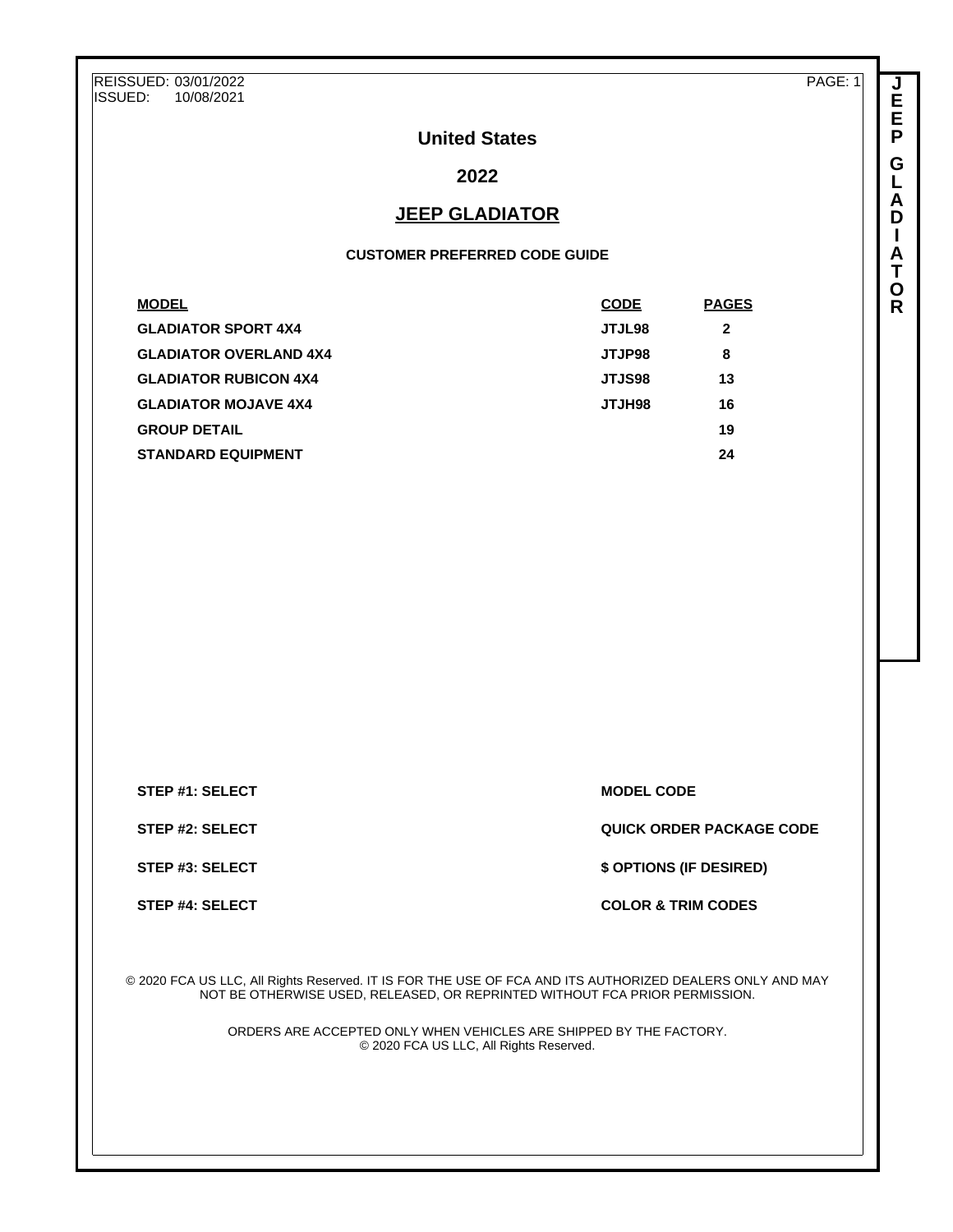**STEP #1 SELECT - MODEL CODE**

|                            |                            | \$FWP       | \$MSRP |        |
|----------------------------|----------------------------|-------------|--------|--------|
| <b>GLADIATOR SPORT 4X4</b> |                            | 35,407      | 36,085 | JTJL98 |
|                            | <b>DESTINATION CHARGEL</b> | ,595        |        |        |
|                            |                            | 1.645 IN HI |        |        |

### **STEP #2 SELECT - QUICK ORDER PACKAGE CODE**

| <b>ENGINE</b>                                        | <b>SFWP</b> | <b>SMSRP</b> | <b>TRANSMISSION</b>                              | <b>SFWP</b> | <b>SMSRP</b> |     | <b>WILLYS</b><br><b>SPORT</b> | <b>SPORT S</b> | WILLYS     | TEXAS<br>TRAIL | <b>ALTITUDE</b> |
|------------------------------------------------------|-------------|--------------|--------------------------------------------------|-------------|--------------|-----|-------------------------------|----------------|------------|----------------|-----------------|
| 3.6L V6 24V VVT ENGINE UPG<br>I W/ESS (ERC)          | N/C         | N/C          | <b>6-SPEED MANUAL</b><br>TRANSMISSION (DEM)      | N/C         | N/C          | 23B | 23K                           | <b>23S</b>     | <b>23W</b> | 23J            | 23T             |
|                                                      |             |              | 8-SPD AUTO 850RE<br><b>TRANS (MAKE) (DFT)</b>    | 1.800       | 2.000        | 24B | 24K                           | <b>24S</b>     | <b>24W</b> | 24J            | 24T             |
| <b>3.0L V6 TURBO DIESEL</b><br>ENGINE W/ESS G3 (EXJ) | 3.609       | 4.010        | 8-SPD AUTO 8HP75<br>TRANS (BUY-GERMANY)<br>(DFV) | 1.800       | 2.000        | 26B | 26K                           | <b>26S</b>     | <b>26W</b> | <b>26J</b>     | 26T             |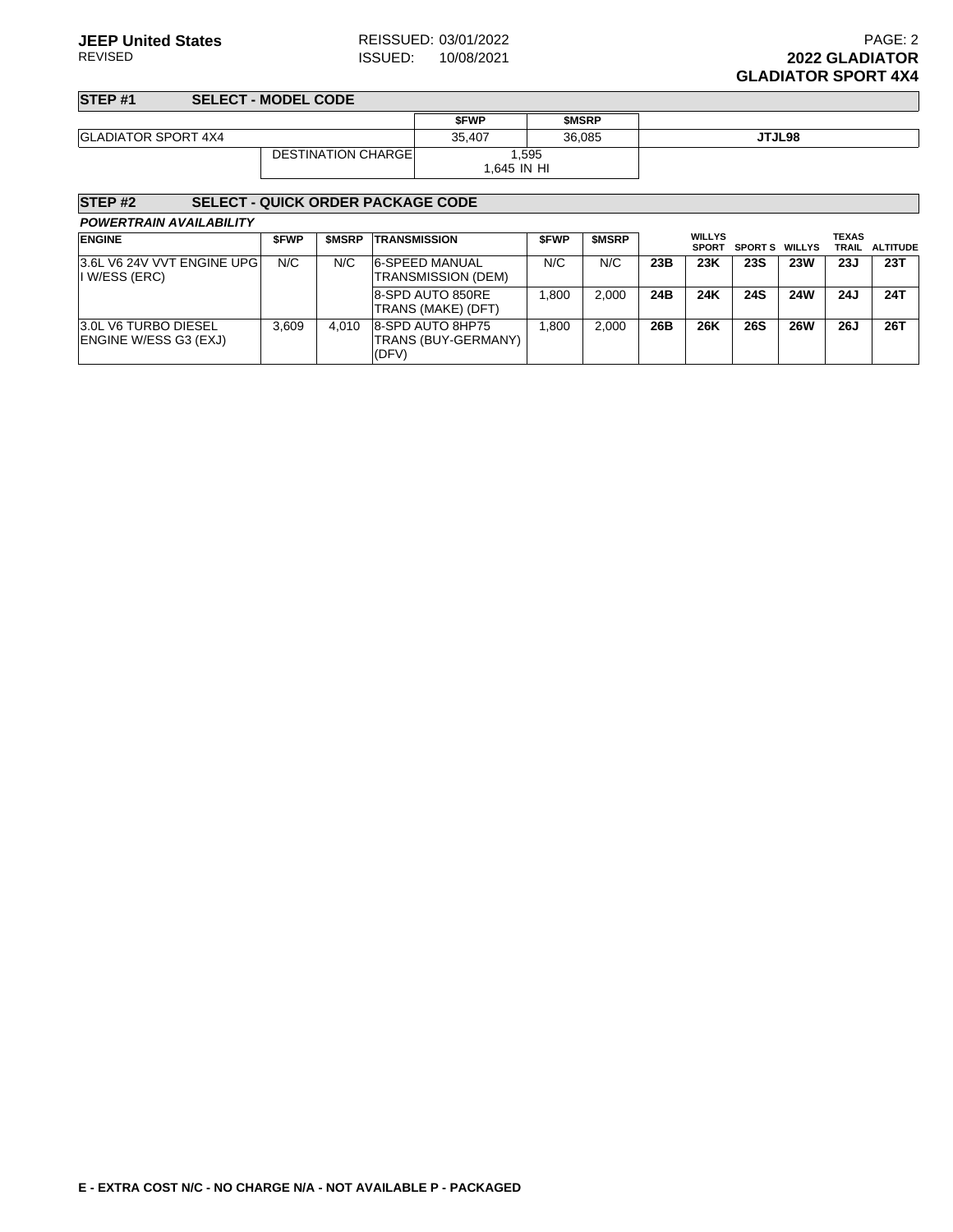| <b>PACKAGE CONTENT</b>                                                                 |       | <b>WILLYS</b>             | SPORT SPORTS WILLYS          |                              | <b>TEXAS</b>              | TRAIL ALTITUDE               |
|----------------------------------------------------------------------------------------|-------|---------------------------|------------------------------|------------------------------|---------------------------|------------------------------|
| 17X7.5 BLACK ALUM WHEELS W/GRAY PAD (WFW)                                              |       | X                         |                              | X                            | X                         |                              |
| 17X7.5 GLOSS BLACK ALUMINUM WHEELS (WFP)                                               |       |                           |                              |                              |                           | X                            |
| 17X7.5 TECH SILVER ALUMINUM WHEELS (WFS)                                               |       |                           | X                            |                              |                           |                              |
| 240 AMP ALTERNATOR (BAL)                                                               |       |                           |                              |                              | $\times$                  | X                            |
| 4-WHEEL DRIVE DECAL (MS3)                                                              |       | X                         |                              | X                            |                           |                              |
| 97 MPH VEHICLE MAX SPEED CALIBRATION (JJ2)                                             |       | X                         |                              | X                            | X                         |                              |
| AIR CONDITIONING W/AUTO TEMP CONTROL (HAB)                                             |       |                           |                              |                              | $\overline{\mathsf{x}}$   | X                            |
| <b>ALTITUDE PACKAGE (AHP)</b>                                                          |       |                           |                              |                              |                           | X                            |
| ANTI-SPIN DIFFERENTIAL REAR AXLE (DSA)                                                 |       | $\boldsymbol{\mathsf{X}}$ |                              | X                            |                           |                              |
| AUTOMATIC HEADLAMPS (LMG)                                                              |       |                           | X                            | $\overline{\mathsf{x}}$      | $\mathsf{X}$              | X                            |
| <b>BLACK GRILLE (MW7)</b>                                                              |       | X                         |                              | X                            |                           | X                            |
| BODY COLOR FENDER FLARES (2-PC) (MM3)                                                  |       | X                         | X                            | Χ                            | X                         | X                            |
| <b>CLASS IV RECEIVER HITCH (XFH)</b>                                                   |       |                           |                              |                              | $\overline{\mathsf{x}}$   | X                            |
| CLUSTER 7.0" TFT COLOR DISPLAY (JAL)                                                   |       |                           |                              |                              | $\boldsymbol{\mathsf{X}}$ | X                            |
| <b>CONVENIENCE GROUP (ADC)</b>                                                         |       |                           |                              | X                            | $\overline{\mathsf{x}}$   | X                            |
| DAYTIME RUNNING LAMP SYSTEM (LMX)                                                      |       | X                         | X                            | X                            | $\boldsymbol{\mathsf{X}}$ | X                            |
| DEEP TINT SUNSCREEN WINDOWS (GCD)                                                      |       | $\overline{\mathsf{x}}$   | $\overline{\mathsf{x}}$      | $\overline{\mathsf{x}}$      | $\overline{\mathsf{x}}$   | $\overline{\mathsf{x}}$      |
| FOR MORE INFO, CALL 800-643-2112 (X9H)                                                 |       |                           |                              |                              |                           | X                            |
| FREEDOM PANEL STORAGE BAG (CS2)                                                        |       |                           |                              |                              | $\times$                  | X                            |
| FRONT HD RED ACCENT SHOCK ABSORBERS (SFE)                                              |       | X                         |                              | X                            |                           |                              |
| GLOSS BLACK INSTRUMENT PANEL BEZELS (JES)                                              |       |                           |                              |                              |                           | X                            |
| <b>GPS ANTENNA INPUT (JLP)</b>                                                         |       |                           |                              |                              | $\times$                  | $\overline{X}$               |
| GVW RATING - 6250# (Z1B)                                                               |       |                           | X                            |                              |                           |                              |
| HEAVY DUTY ENGINE COOLING (NMC)                                                        |       |                           |                              |                              | X                         | X                            |
| LEATHER TRIMMED BUCKET SEATS (*JL)                                                     |       |                           |                              |                              | $\overline{\mathsf{x}}$   |                              |
|                                                                                        |       |                           |                              |                              | $\overline{\mathsf{x}}$   |                              |
| LEATHER WRAPPED STEERING WHEEL (SCV)                                                   |       | X                         | X                            | X<br>X                       | $\overline{\mathsf{x}}$   | X                            |
| LT255/75R17C OWL ON/OFF ROAD TIRES (TTP)                                               |       |                           |                              |                              |                           |                              |
| MOLD IN COLOR BUMPER W/ACCENT COLOR (MBA)<br>MOLD IN COLOR BUMPER W/ACCENT COLOR (MBA) | W/DFT |                           |                              |                              | $\boldsymbol{\mathsf{X}}$ |                              |
| MOLD IN COLOR BUMPER W/ACCENT COLOR (MBA)                                              | W/DFV |                           | X<br>$\overline{\mathsf{x}}$ |                              |                           |                              |
| MOLD IN COLOR BUMPER W/GLOSS BLACK (MBU)                                               |       | X                         |                              |                              |                           | X                            |
| MOPAR ALL-WEATHER SLUSH MATS (CWA)                                                     |       | X                         |                              | X<br>$\overline{\mathsf{x}}$ |                           |                              |
| NORMAL DUTY PLUS SUSPENSION (SDW)                                                      |       |                           | X                            |                              | $\times$                  | X                            |
| NO SOFT TOP (ST8)                                                                      |       |                           |                              |                              | $\overline{\mathsf{x}}$   | $\mathsf{X}$                 |
| POWER HEATED MIRRORS (GTB)                                                             |       |                           | X                            |                              | X                         |                              |
| POWER TAILGATE LOCK (JEX)                                                              |       |                           | $\overline{\mathsf{x}}$      | х<br>X                       | $\overline{\mathsf{x}}$   | X<br>$\overline{\mathsf{x}}$ |
| PROTECTION SILL RAILS (XGS)                                                            |       | X                         |                              | X                            |                           |                              |
| PWR WINDOWS, FRONT 1-TOUCH DOWN (JPY)                                                  |       |                           | X                            | X                            | X                         | X                            |
|                                                                                        |       |                           |                              |                              |                           |                              |
| REAR HD RED ACCENT SHOCK ABSORBERS (SGE)<br>REAR SLIDING WINDOW (GFD)                  |       | Χ                         |                              | X                            | X                         | X                            |
| REAR WINDOW DEFROSTER (GFA)                                                            |       |                           |                              |                              | $\mathsf{X}$              | X                            |
| REMOTE KEYLESS ENTRY (GXM)                                                             |       |                           | X                            | X                            | X                         | X                            |
| REMOTE PROXIMITY KEYLESS ENTRY (GXD)                                                   |       |                           |                              |                              |                           | X                            |
| RR ARMREST W/CUPHOLDER SEAT (CSN)                                                      |       |                           |                              |                              | Χ                         |                              |
| <b>SECURITY ALARM (LSA)</b>                                                            |       |                           | X                            | X                            | X                         | X                            |
| SIDE STEPS (MRK)                                                                       |       |                           |                              |                              | $\overline{\mathsf{x}}$   |                              |
| SIRIUSXM RADIO SERVICE (X9B)                                                           |       |                           |                              |                              | $\boldsymbol{\mathsf{X}}$ | X                            |
| SIRIUSXM SATELLITE RADIO (RSD)                                                         |       |                           |                              |                              | $\times$                  | $\times$                     |
| SPEED SENSITIVE POWER LOCKS (JPH)                                                      |       |                           | X                            | X                            | X                         | X                            |
| SPORT S (AAS)                                                                          |       |                           | X                            |                              |                           |                              |
| SUN VISORS W/ILLUM VANITY MIRRORS (GNC)                                                |       |                           | X                            | X                            | X                         | X                            |
| TECHNOLOGY GROUP (AAN)                                                                 |       |                           |                              |                              | X                         | X                            |
| <b>TEXAS TRAIL (AL1)</b>                                                               |       |                           |                              |                              | X                         |                              |
| TEXAS TRAIL TAILGATE AND HOOD DECALS (MXJ)                                             |       |                           |                              |                              | X                         |                              |
| TRAILER HITCH ZOOM (XNQ)                                                               |       |                           |                              |                              | $\times$                  | X                            |
| <b>TRAILER TOW PACKAGE (ABR)</b>                                                       |       |                           |                              |                              | $\boldsymbol{\mathsf{X}}$ | X                            |
| UNIVERSAL GARAGE DOOR OPENER (XGD)                                                     |       |                           |                              | X                            | $\mathsf{X}$              | $\times$                     |
| <b>WILLYS (ACB)</b>                                                                    |       | Χ                         |                              | X                            |                           |                              |
| <b>WILLYS HOOD DECAL (MT6)</b>                                                         |       | $\boldsymbol{\mathsf{X}}$ |                              | X                            |                           |                              |
|                                                                                        |       |                           |                              |                              |                           |                              |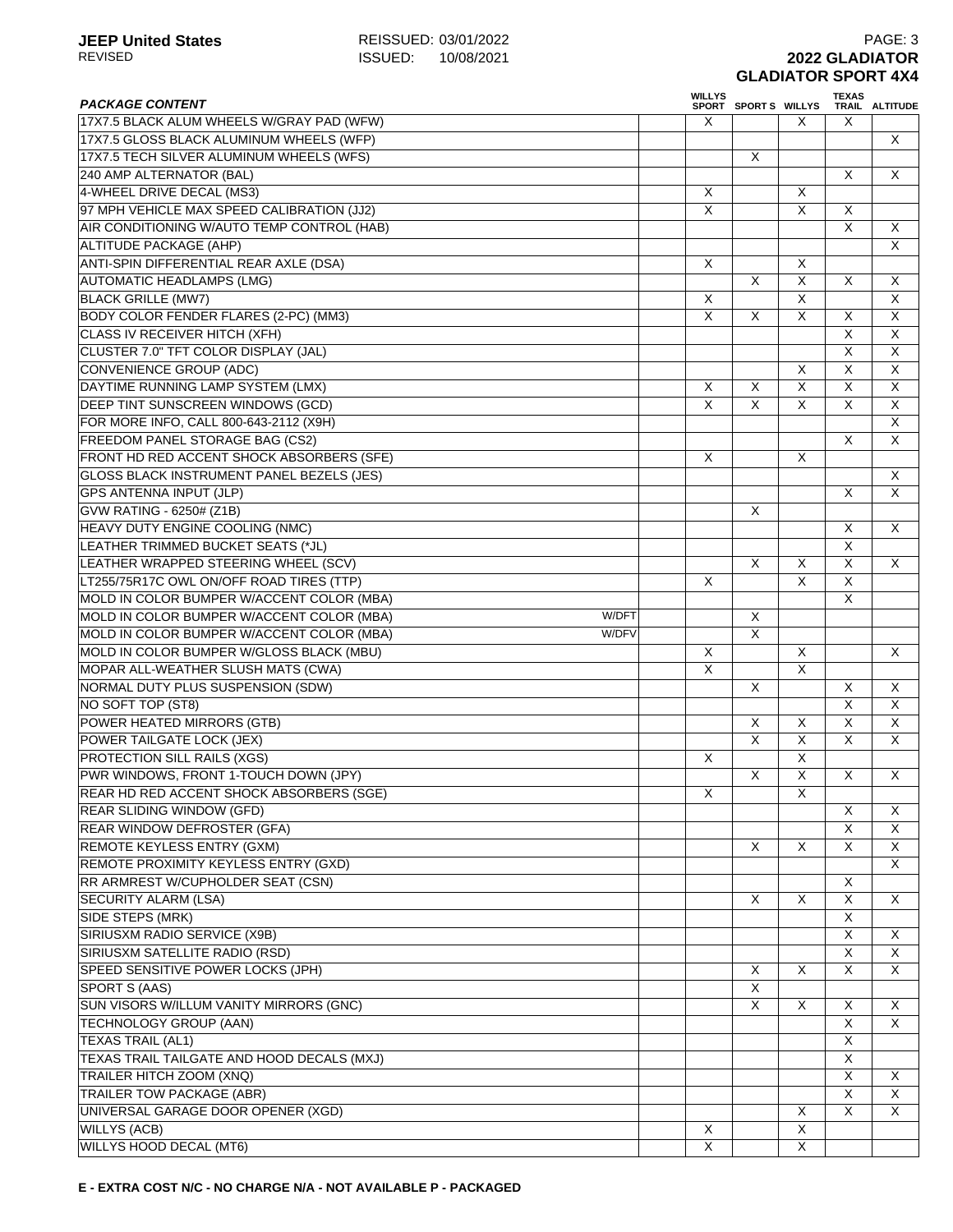### **JEEP United States** REISSUED: 03/01/2022<br>REVISED **REVISED REVISOR CONFINITOR** REVISED **PAGE: 4**<br>**REVISED 2022 GLADIATOR REVIED: 10/08/2021 12022 GLADIATOR GLADIATOR SPORT 4X4**

| PACKAGE VALUE PRICE             | \$FWP        |   | 1.890 | 3.060 | 5.666 | 5.890 | 4.676 |
|---------------------------------|--------------|---|-------|-------|-------|-------|-------|
| PACKAGE DISCOUNT                | \$FWP        |   |       |       |       |       | 0     |
| <b>INET PACKAGE VALUE PRICE</b> | \$FWP        |   | 1.890 | 3.060 | 5.666 | 5.890 | 4.676 |
| PACKAGE VALUE PRICE             | <b>SMSRP</b> | 0 | 2.100 | 3.400 | 6.295 | 6.545 | 5.195 |
| IPACKAGE DISCOUNT               | <b>SMSRP</b> |   |       |       |       |       | 0     |
| <b>INET PACKAGE VALUE PRICE</b> | <b>SMSRP</b> | 0 | 2.100 | 3.400 | 6.295 | 6.545 | 5.195 |

#### **PRICE INCLUDES - BASE PRICE, ENGINE/TRANSMISSION AND QUICK ORDER PACKAGE (ALSO INCLUDES PACKAGE DISCOUNT WHERE APPLICABLE - ADD DESTINATION CHARGE)**

| <b>FACTORY WHOLESALE PRICE \$</b>              |  |  |  |  |  |                                               | 23-35,407 37,297 38,467 41,073 41,297 40,083  |  |
|------------------------------------------------|--|--|--|--|--|-----------------------------------------------|-----------------------------------------------|--|
|                                                |  |  |  |  |  |                                               | 24- 37,207 39,097 40,267 42,873 43,097 41,883 |  |
|                                                |  |  |  |  |  | 26- 40.816 42.706 43.876 46.482 46.706 45.492 |                                               |  |
|                                                |  |  |  |  |  |                                               |                                               |  |
| <b>IMANUFACTURER SUGGESTED RETAIL PRICE \$</b> |  |  |  |  |  |                                               | 23-36,085 38,185 39,485 42,380 42,630 41,280  |  |
|                                                |  |  |  |  |  | 24- 38.085 40.185 41.485 44.380 44.630 43.280 |                                               |  |
|                                                |  |  |  |  |  | 26- 42,095 44,195 45,495 48,390 48,640 47,290 |                                               |  |
|                                                |  |  |  |  |  |                                               |                                               |  |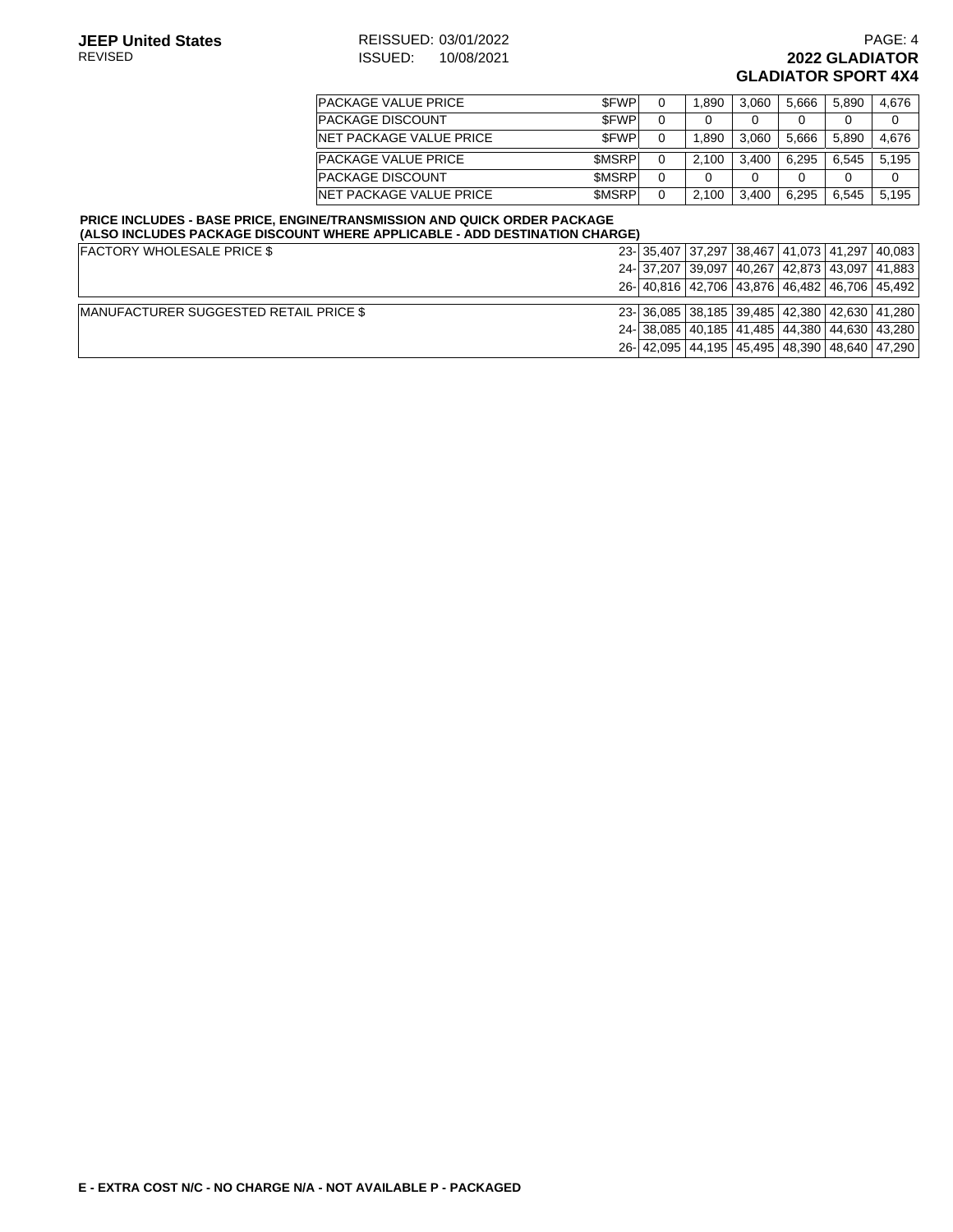|                                                                                                                                      |                        |             |                          |                 | <b>WILLYS</b>   | SPORT SPORTS WILLYS |                 | <b>TEXAS</b>    | TRAIL ALTITUDE |
|--------------------------------------------------------------------------------------------------------------------------------------|------------------------|-------------|--------------------------|-----------------|-----------------|---------------------|-----------------|-----------------|----------------|
| <b>DESCRIPTION</b>                                                                                                                   |                        |             | <b><i>SFWP SMSRP</i></b> | 2 B             | 2 K             | 2 S                 | 2 W             | 2J              | $2-$ T         |
| 17X7.5 GLOSS BLACK ALUMINUM WHEELS                                                                                                   |                        | 356         | 395                      |                 |                 | <b>WFP</b>          |                 |                 | P              |
| N/A W/23T; W/ADE M/H ERC                                                                                                             |                        |             |                          |                 |                 |                     |                 |                 |                |
| 245/75R17 BSW A/T DUELER TIRES                                                                                                       |                        | 266         | 295                      | <b>TTH</b>      |                 | <b>TTH</b>          |                 |                 | <b>TTH</b>     |
| ONLY 1: TTH OR TTK                                                                                                                   |                        |             |                          |                 |                 |                     |                 |                 |                |
| Included w/AJQ or EXJ                                                                                                                |                        |             |                          |                 |                 |                     |                 |                 |                |
| 8.4" RADIO AND PREMIUM AUDIO GROUP                                                                                                   |                        | 1,886       | 2,095                    |                 |                 | <b>AEK</b>          | <b>AEK</b>      |                 |                |
|                                                                                                                                      |                        | 1,886       | 2,095                    |                 |                 |                     |                 | <b>AEK</b>      | AEK            |
| ADVANCED SAFETY GROUP                                                                                                                |                        | 806         | 895                      |                 |                 | <b>ALP</b>          | <b>ALP</b>      | <b>ALP</b>      | <b>ALP</b>     |
| M/H AJ1                                                                                                                              |                        |             |                          |                 |                 |                     |                 |                 |                |
| ALPINE PREMIUM AUDIO SYSTEM                                                                                                          |                        | 1,166       | 1,295                    |                 |                 | RC4                 | RC4             |                 |                |
|                                                                                                                                      |                        | 1,166       | 1,295                    |                 |                 |                     |                 | RC4             | RC4            |
| INCLUDED W/AEK; M/H GXM; M/H JPY<br>ANTI-SPIN DIFFERENTIAL REAR AXLE                                                                 |                        |             | 595                      | <b>DSA</b>      | P               | <b>DSA</b>          | P               | <b>DSA</b>      | <b>DSA</b>     |
|                                                                                                                                      |                        | 536         |                          |                 |                 |                     |                 |                 |                |
| <b>INCLUDED W/AJQ OR EXJ</b>                                                                                                         |                        |             |                          |                 |                 |                     |                 |                 |                |
| AUXILARY SWITCH GROUP                                                                                                                |                        | 356         | 395                      | AM <sub>2</sub> | AM <sub>2</sub> | AM <sub>2</sub>     | AM <sub>2</sub> |                 |                |
|                                                                                                                                      |                        | 356         | 395                      |                 |                 |                     |                 | AM <sub>2</sub> | AM2            |
| <b>BLACK 3-PIECE HARD TOP</b>                                                                                                        |                        | 1,526       | 1,695                    | HT <sub>1</sub> | HT <sub>1</sub> | HT <sub>1</sub>     | HT <sub>1</sub> |                 |                |
| <b>INCLUDED W/AEH OR AEN</b>                                                                                                         | <b>W/AEH OR</b><br>AEN | N/C         | N/C                      | HT <sub>1</sub> | HT <sub>1</sub> | HT <sub>1</sub>     | HT <sub>1</sub> |                 |                |
| <b>BLACK MIC FENDER FLARES (1PC)</b>                                                                                                 |                        | N/C         | N/C                      |                 |                 | <b>MMJ</b>          |                 |                 |                |
| N/A W/ADA; N/A W/AJQ                                                                                                                 |                        |             |                          |                 |                 |                     |                 |                 |                |
| BLACK MIC FENDER FLARES (2-PC)                                                                                                       |                        | N/C         | N/C                      |                 |                 | MM <sub>2</sub>     |                 |                 |                |
| N/A W/ADA                                                                                                                            |                        |             |                          |                 |                 |                     |                 |                 |                |
| <b>COLD WEATHER GROUP</b>                                                                                                            |                        | 1,030       | 1,145                    |                 |                 | <b>ADE</b>          |                 |                 |                |
| <b>W/WFP M/H ERC</b>                                                                                                                 |                        | 760         | 845                      |                 |                 |                     | <b>ADE</b>      | <b>ADE</b>      | <b>ADE</b>     |
| Includes XMB w/o DEM                                                                                                                 | W/DEM                  | 760         | 845                      |                 |                 | <b>ADE</b>          |                 |                 |                |
|                                                                                                                                      | W/EXJ                  | 1,030       | 1,145                    |                 |                 | <b>ADE</b>          |                 |                 |                |
| CONVENIENCE GROUP                                                                                                                    |                        | 626         | 695                      |                 |                 | <b>ADC</b>          | P               | P               | P              |
| INCLUDED W/AEH; N/A W/23T                                                                                                            | W/ADE                  | 446         | 495                      |                 |                 | <b>ADC</b>          | P               | P               | P              |
|                                                                                                                                      | <b>W/ADE AND</b>       | 446         | 495                      |                 |                 | <b>ADC</b>          | P               | P               | P              |
|                                                                                                                                      | <b>DEM</b>             |             |                          |                 |                 |                     |                 |                 |                |
|                                                                                                                                      | W/DEM                  | 446         | 495                      |                 |                 | <b>ADC</b>          | P               | P               | P              |
| CORNING GORILLA(R) GLASS                                                                                                             |                        | 446         | 495                      |                 |                 | <b>GMA</b>          | <b>GMA</b>      | <b>GMA</b>      | <b>GMA</b>     |
| DEEP TINT SUNSCREEN WINDOWS                                                                                                          |                        | 446         | 495                      | GCD             | P               | P                   | P               | P               | P              |
| <b>N/A W/23T</b>                                                                                                                     |                        |             |                          |                 |                 |                     |                 |                 |                |
| DUAL DOOR GROUP (LOWERS ONLY)                                                                                                        |                        | 3,056       | 3,395                    | AJG             | <b>AJG</b>      |                     |                 |                 |                |
| M/H CSD OR CSU OR CT6; M/H PAU OR PBJ OR PDN OR PGG OR PRC OR<br>PRV OR PSE OR PW7 OR PX8; N/A W/AEN                                 |                        | 3,056       | 3,395                    |                 |                 | AJG                 | <b>AJG</b>      | AJG             | AJG            |
| DUAL DOOR GROUP W/ BASE UPPERS                                                                                                       |                        | 4,131       | 4,590                    | AJB             | AJB             |                     |                 |                 |                |
| M/H CSD OR CT6; M/H PAU OR PBJ OR PDN OR PGG OR PRC OR PRV OR                                                                        |                        | 4,131       | 4,590                    |                 |                 | AJB                 | <b>AJB</b>      | AJB             | AJB            |
| PSE OR PW7 OR PX8; M/H STA; N/A W/AEH; N/A W/AEN; N/A W/AJG; N/A                                                                     |                        |             |                          |                 |                 |                     |                 |                 |                |
| W/AJS; N/A W/HT1; N/A W/STB                                                                                                          |                        |             |                          |                 |                 |                     |                 |                 |                |
| includes package AJS content<br>DUAL DOOR GROUP W/ PREMIUM UPPERS                                                                    |                        | 4,491       | 4,990                    | <b>AJS</b>      | <b>AJS</b>      |                     |                 |                 |                |
|                                                                                                                                      |                        |             | 4.990                    |                 |                 | AJS                 | <b>AJS</b>      | AJS.            | <b>AJS</b>     |
| M/H CSD OR CT6; M/H HT1 OR STB; M/H PAU OR PBJ OR PDN OR PGG OR<br>PRC OR PRV OR PSE OR PW7 OR PX8; N/A W/AEH; N/A W/AEN; N/A W/AJG; |                        | 4,491       |                          |                 |                 |                     |                 |                 |                |
| N/A W/STA                                                                                                                            |                        |             |                          |                 |                 |                     |                 |                 |                |
| includes package AJB content                                                                                                         |                        |             |                          |                 |                 |                     |                 |                 |                |
| DUAL TOP GROUP                                                                                                                       |                        | 2,290       | 2,545                    |                 |                 | AEN                 | <b>AEN</b>      |                 |                |
| M/H CSD OR CSU OR CT6                                                                                                                |                        | 2,290       | 2,545                    |                 |                 |                     |                 | <b>AEN</b>      | <b>AEN</b>     |
|                                                                                                                                      |                        | W/AEH 1.126 | 1,250                    |                 |                 | <b>AEN</b>          |                 |                 |                |
| JEEP TRAIL RATED KIT                                                                                                                 |                        | 180         | 200                      | <b>XWX</b>      | <b>XWX</b>      | XWX                 | <b>XWX</b>      | <b>XWX</b>      | XWX            |
| LED HEADLAMP AND FOG LAMP GROUP                                                                                                      |                        | 1,166       | 1,295                    |                 |                 | <b>ADA</b>          | ADA             | <b>ADA</b>      | ADA            |
| LOCKING LUG NUTS                                                                                                                     |                        | 59          | 65                       | <b>XJC</b>      | <b>XJC</b>      | <b>XJC</b>          | <b>XJC</b>      | <b>XJC</b>      | <b>XJC</b>     |
| LT255/75R17C TIRES                                                                                                                   |                        | N/C         | N/C                      |                 | <b>TTK</b>      |                     | <b>TTK</b>      | TTK             |                |
| ONLY 1: TTH OR TTK                                                                                                                   |                        |             |                          |                 |                 |                     |                 |                 |                |
| <b>MANUF STATEMENT OF ORIGIN</b>                                                                                                     |                        | N/C         | N/C                      |                 |                 |                     |                 |                 | <b>YEP</b>     |
| MAX TOW PACKAGE W/4.10 AXLE RATIO                                                                                                    |                        | 1,526       | 1,695                    | AJQ             |                 |                     |                 |                 |                |
| M/H DFT; N/A W/DEM; N/A W/DFV; N/A W/WPT                                                                                             |                        | 1,526       | 1,695                    |                 |                 | AJQ                 |                 |                 |                |
| includes package ABR content                                                                                                         |                        | 1,526       | 1,695                    |                 |                 |                     |                 |                 | <b>AJQ</b>     |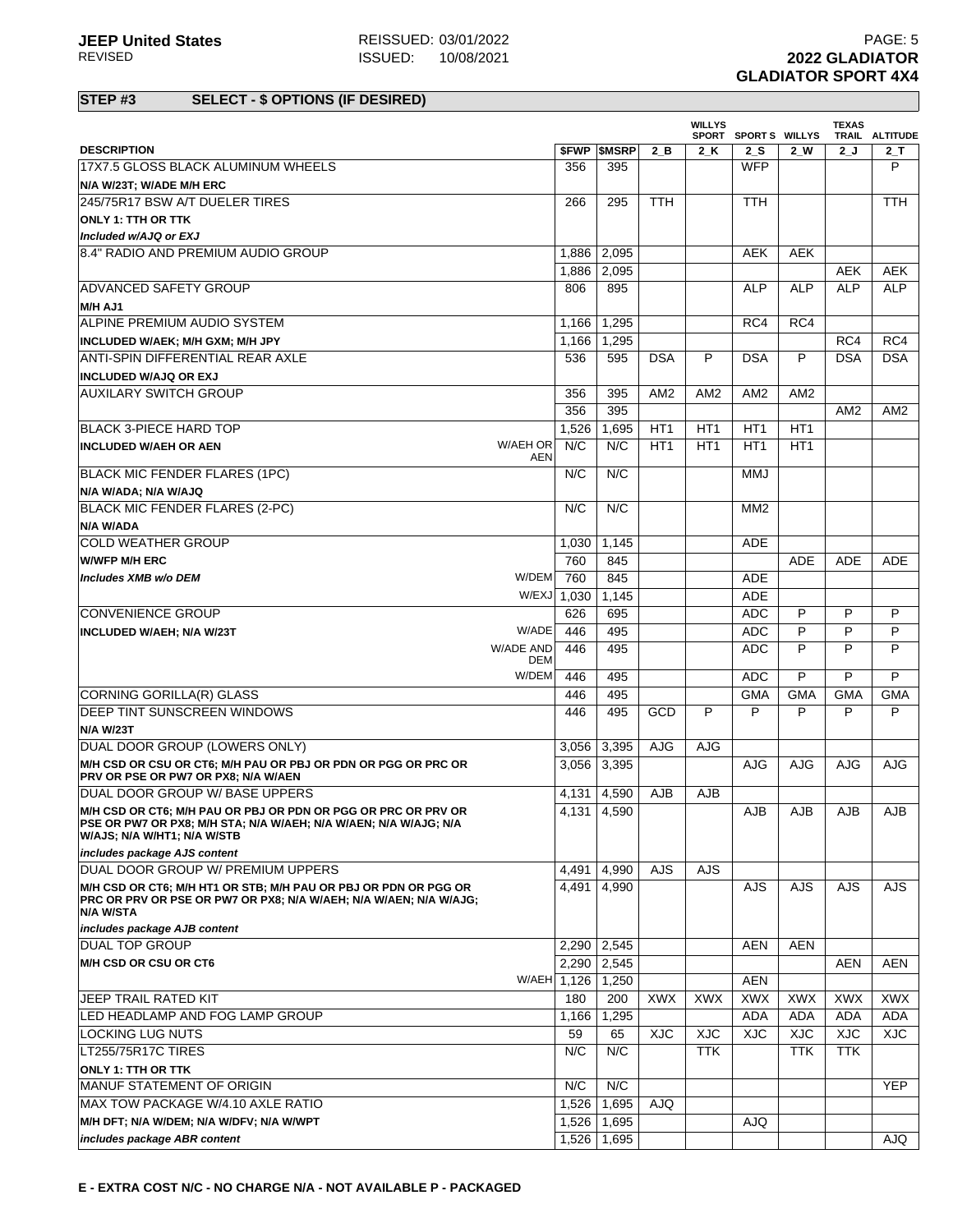# **JEEP United States** REISSUED: 03/01/2022<br>REVISED **REVISED PAGE: 6**<br>REVISED **2022 GLADIATOR REVIED: 10/08/2021 12022 GLADIATOR GLADIATOR SPORT 4X4**

|                                                                                         |            |                          |                  | <b>WILLYS</b> |                            |            | <b>TEXAS</b> |                          |
|-----------------------------------------------------------------------------------------|------------|--------------------------|------------------|---------------|----------------------------|------------|--------------|--------------------------|
| <b>DESCRIPTION</b>                                                                      |            | <b><i>SFWP SMSRP</i></b> | 2 B              | 2 K           | SPORT SPORTS WILLYS<br>2 S | 2 W        | 2 J          | TRAIL ALTITUDE<br>$2$ _T |
| <b>POPULAR EQUIPMENT PACKAGE</b>                                                        | 1,256      | 1,395                    |                  |               | <b>AEH</b>                 |            |              |                          |
| includes package ADC AND ABR content                                                    |            |                          |                  |               |                            |            |              |                          |
| <b>PREMIUM BLACK SUNRIDER SOFT TOP</b>                                                  | 536        | 595                      |                  |               | <b>STB</b>                 | <b>STB</b> |              |                          |
| N/A W/AEH; N/A W/AEN; N/A W/HT1; W/2TQ N/A W/AEN; W/2TS N/A W/AEN;                      |            |                          |                  |               |                            |            |              |                          |
| W/2TW N/A W/AEN                                                                         |            |                          |                  |               |                            |            |              |                          |
| <b>REMOTE PROXIMITY KEYLESS ENTRY</b>                                                   | 626        | 695                      | GXD              | GXD           | GXD                        | GXD        | GXD          | P                        |
| INCLUDED W/AAN; M/H AJB OR AJG OR AJS OR AAN                                            | N/C        | N/C                      |                  |               |                            |            |              | P                        |
| W/AAN                                                                                   | N/C        | N/C                      | GXD              | GXD           | GXD                        | GXD        | <b>GXD</b>   | P                        |
| <b>ROLL-UP TONNEAU COVER</b>                                                            | 563        | 625                      | <b>CSD</b>       | <b>CSD</b>    | <b>CSD</b>                 | CSD        | <b>CSD</b>   | <b>CSD</b>               |
| N/A W/CT6                                                                               |            |                          |                  |               |                            |            |              |                          |
| <b>SAFETY GROUP</b>                                                                     | 986        | 1,095                    |                  |               | AJ1                        | AJ1        | AJ1          | AJ1                      |
| SELEC-TRAC FULL TIME 4WD SYSTEM                                                         | 626        | 695                      |                  |               | <b>DHP</b>                 | <b>DHP</b> | <b>DHP</b>   | <b>DHP</b>               |
| M/H DFT; N/A W/DEM; N/A W/DFV                                                           |            |                          |                  |               |                            |            |              |                          |
| <b>SIDE STEPS</b>                                                                       | 626        | 695                      |                  |               | <b>MRK</b>                 |            | P            | <b>MRK</b>               |
| N/A W/MKN; ONLY 1: MRT OR MRU OR MRK                                                    |            |                          |                  |               |                            |            |              |                          |
| SIRIUSXM SATELLITE RADIO                                                                | 266        | 295                      | <b>RSD</b>       | <b>RSD</b>    | <b>RSD</b>                 | <b>RSD</b> | P            | P                        |
| <b>INCLUDED W/AAN OR AEK; N/A W/23T</b>                                                 |            |                          |                  |               |                            |            |              |                          |
| <b>SMOKER'S GROUP</b>                                                                   | 27         | 30                       | <b>AWS</b>       | <b>AWS</b>    | AWS                        | <b>AWS</b> | <b>AWS</b>   | AWS                      |
| <b>N/A W/XHC</b><br>SOFT TOP WINDOW STORAGE BAG                                         |            | 75                       | <b>CWJ</b>       | <b>CWJ</b>    | <b>CWJ</b>                 | <b>CWJ</b> | <b>CWJ</b>   | <b>CWJ</b>               |
|                                                                                         | 68         |                          |                  |               |                            |            |              |                          |
| M/H STA OR AEN OR STB; N/A W/AEH; N/A W/HT1; N/A W/ST8<br><b>TECHNOLOGY GROUP</b>       | 986        | 1,095                    |                  |               | AAN                        | AAN        | P            | P                        |
| M/H ADC OR AEH; N/A W/23T                                                               |            |                          |                  |               |                            |            |              |                          |
| <b>TRAILER TOW PACKAGE</b>                                                              | 580        | 645                      | <b>ABR</b>       | <b>ABR</b>    | <b>ABR</b>                 | <b>ABR</b> | P            | P                        |
| INCLUDED W/AEH; N/A W/23T; N/A W/AJQ                                                    |            |                          |                  |               |                            |            |              |                          |
| TRAIL RAIL MANAGEMENT SYSTEM                                                            | 806        | 895                      |                  |               | <b>CMD</b>                 | <b>CMD</b> |              |                          |
|                                                                                         | 806        | 895                      |                  |               |                            |            | <b>CMD</b>   | <b>CMD</b>               |
| WIRELESS SPEAKER - BLUETOOTH                                                            | 310        | 345                      |                  |               | <b>RSJ</b>                 | <b>RSJ</b> | <b>RSJ</b>   | <b>RSJ</b>               |
| <b>M/H RC4 OR AEK</b>                                                                   |            |                          |                  |               |                            |            |              |                          |
|                                                                                         |            |                          |                  |               |                            |            |              |                          |
| <b>MOPAR OPTIONS</b><br>MOPAR ALL-WEATHER SLUSH MATS                                    |            |                          | <b>CWA</b>       | P             | <b>CWA</b>                 | P          | <b>CWA</b>   | <b>CWA</b>               |
|                                                                                         | 153        | 170                      | <b>MRU</b>       |               |                            |            |              |                          |
| <b>MOPAR BLACK TUBULAR SIDE STEPS</b>                                                   | 563<br>N/C | 625<br>N/C               |                  | <b>MRU</b>    | <b>MRU</b>                 | <b>MRU</b> |              | <b>MRU</b>               |
| N/A W/MEF; N/A W/XGS; ONLY 1: MRT OR MRU OR MRK<br><b>MOPAR BODY SIDE GRAPHIC - HEX</b> | 360        | 400                      | M9A              |               | M9A                        |            |              |                          |
|                                                                                         |            |                          |                  |               |                            |            |              |                          |
| N/A W/M9B; N/A W/M9C<br>MOPAR BODY SIDE GRAPHIC - RETRO                                 | 360        | 400                      | M <sub>9</sub> C |               | M <sub>9</sub> C           |            |              |                          |
| MOPAR BODY SIDE GRAPHIC - STAR                                                          | 360        | 400                      | M9B              |               | M9B                        |            |              |                          |
| N/A W/M9C                                                                               |            |                          |                  |               |                            |            |              |                          |
| <b>MOPAR BRIGHT DOOR SILLS</b>                                                          | 176        | 195                      | <b>CLN</b>       |               | <b>CLN</b>                 |            | <b>CLN</b>   | <b>CLN</b>               |
| MOPAR CHROME TUBULAR SIDE STEPS                                                         | 670        | 745                      | <b>MRT</b>       |               | <b>MRT</b>                 |            |              | MRT                      |
| N/A W/MEF; N/A W/XGS; ONLY 1: MRT OR MRU OR MRK                                         |            |                          |                  |               |                            |            |              |                          |
| MOPAR COLD AIR INTAKE SYSTEM                                                            | 473        | 525                      | <b>JFF</b>       | <b>JFF</b>    | <b>JFF</b>                 | <b>JFF</b> | <b>JFF</b>   |                          |
| N/A W/EXJ                                                                               |            |                          |                  |               |                            |            |              |                          |
| <b>MOPAR DOORS OFF MIRROR KIT</b>                                                       | 176        | 195                      | <b>LFR</b>       | <b>LFR</b>    | <b>LFR</b>                 | <b>LFR</b> | <b>LFR</b>   | <b>LFR</b>               |
| MOPAR GRAB HANDLE KIT                                                                   | 86         | 95                       | CSV              | CSV           | CSV                        | CSV        | CSV          | CSV                      |
| MOPAR HARDTOP HEADLINER                                                                 | 500        | 555                      |                  |               | <b>CHD</b>                 | <b>CHD</b> | CHD          | CHD                      |
| W/2TS M/H AEH OR AEN                                                                    |            |                          |                  |               |                            |            |              |                          |
| MOPAR HARD TRI-FOLD TONNEAU COVER                                                       | 896        | 995                      | CSU              | CSU           | CSU                        | CSU        | CSU          | CSU                      |
| N/A W/AJB; N/A W/AJS; N/A W/CSD; N/A W/CT6                                              |            |                          |                  |               |                            |            |              |                          |
| MOPAR HD ROCK SLIDER W/STEP ASSIST                                                      | 946        | 1,050                    | MMU              |               | MMU                        |            |              | MMU                      |
| N/A W/MRK; N/A W/MRT; N/A W/MRU; N/A W/XGS                                              | N/C        | N/C                      |                  | <b>MMU</b>    |                            | <b>MMU</b> | <b>MMU</b>   |                          |
| MOPAR HOOD DECAL: 1941                                                                  | 220        | 245                      | M9E              |               | M9E                        |            |              |                          |
| MOPAR HOOD DECAL W/ AMERICAN FLAG                                                       | 220        | 245                      | M9D              |               | M9D                        |            |              |                          |
| N/A W/M9E                                                                               |            |                          |                  |               |                            |            |              |                          |
| <b>MOPAR MESH SUNBONNET TOP</b>                                                         | 136        | 150                      | CS7              | CS7           | CS7                        | CS7        | CS7          | CS7                      |
| MOPAR PERFORATED LEATHER UPGRADE-BLK                                                    | 1,576      | 1,750                    | CBQ              |               | <b>CBQ</b>                 |            |              |                          |
| N/A W/*LL; N/A W/CBS                                                                    |            |                          |                  |               |                            |            |              |                          |
| MOPAR PLASTIC DOOR SILL GUARDS                                                          | 113        | 125                      | <b>CLP</b>       | <b>CLP</b>    | <b>CLP</b>                 | <b>CLP</b> | <b>CLP</b>   | <b>CLP</b>               |
| N/A W/CLN                                                                               |            |                          |                  |               |                            |            |              |                          |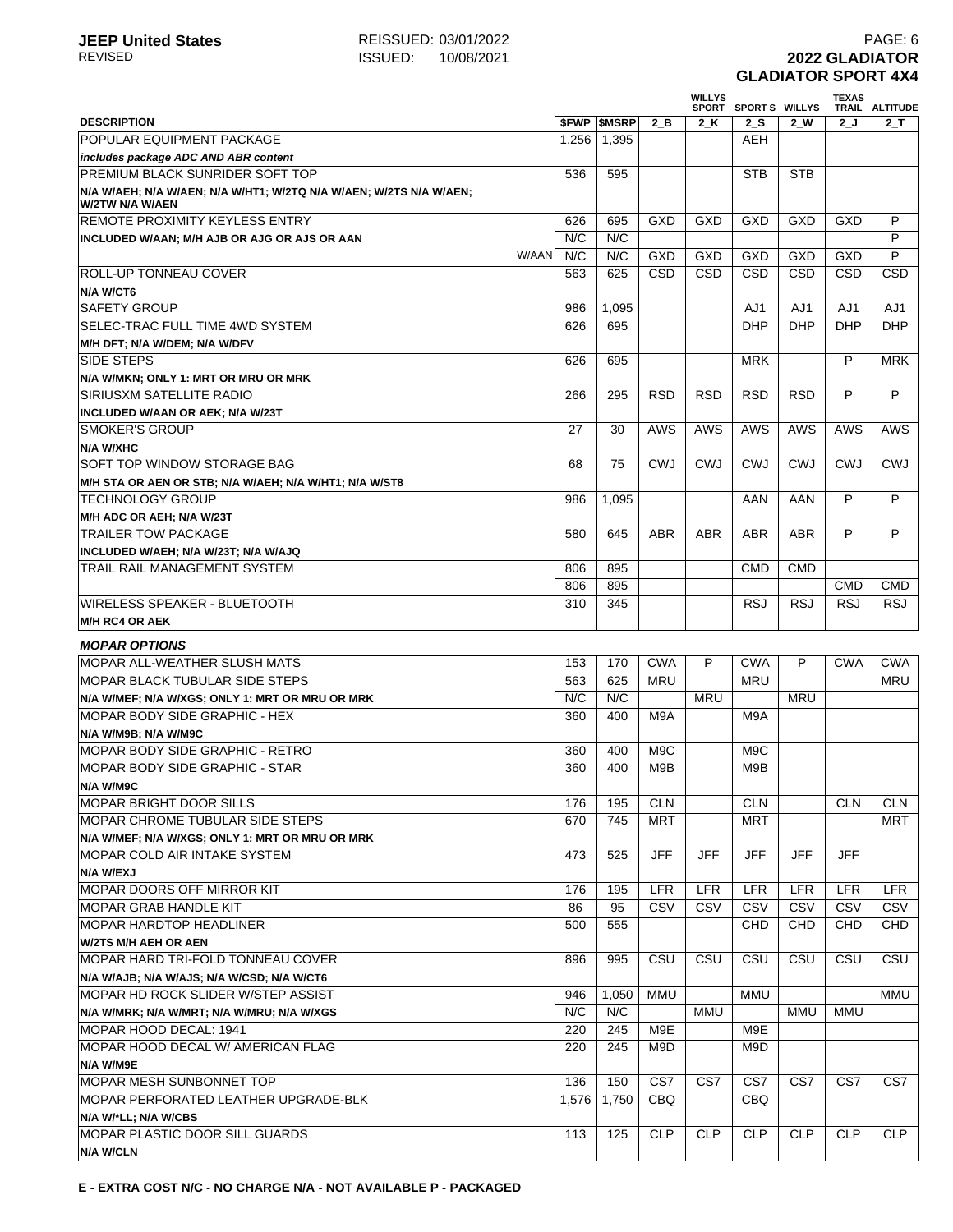## **JEEP United States** REISSUED: 03/01/2022<br>REVISED **REVISED 2022 GLADIATOR** ISSUED: 10/08/2021 **REVIED: 10/08/2021 12022 GLADIATOR GLADIATOR SPORT 4X4**

|                    |                   |     | <b>WILLYS</b><br><b>SPORT</b> | <b>SPORT S</b>         | <b>WILLYS</b> | TEXAS<br><b>TRAIL</b> | <b>ALTITUDE</b>                      |
|--------------------|-------------------|-----|-------------------------------|------------------------|---------------|-----------------------|--------------------------------------|
| <b>DESCRIPTION</b> | <b>SFWP SMSRP</b> | 2 B | К<br>$\sim$<br>-              | <u>າ ເ</u><br>. .<br>- | 2 W<br>_      | $\sim$<br>2 J         | <u>.</u><br>$\overline{\phantom{a}}$ |

| <b>MOPAR OPTIONS</b>                                                          |       |       |                 |                 |                 |                 |                 |                 |
|-------------------------------------------------------------------------------|-------|-------|-----------------|-----------------|-----------------|-----------------|-----------------|-----------------|
| MOPAR REAR SPLASH GUARDS                                                      | 136   | 150   | <b>MEG</b>      | <b>MEG</b>      | MEG             | MEG             | MEG             | MEG             |
| M/H AJQ; N/A W/DRE; N/A W/EXJ                                                 |       |       |                 |                 |                 |                 |                 |                 |
| MOPAR SATIN BLACK GRILLE                                                      | 176   | 195   | <b>MHJ</b>      |                 | MHJ             |                 | <b>MHJ</b>      |                 |
| MOPAR SOFT TRI-FOLD TONNEAU COVER                                             | 563   | 625   | CT <sub>6</sub> | CT <sub>6</sub> | CT <sub>6</sub> | CT <sub>6</sub> | CT <sub>6</sub> | CT <sub>6</sub> |
| MOPAR SOLID SUNBONNET TOP                                                     | 226   | 250   | CS <sub>3</sub> | CS <sub>3</sub> | CS <sub>3</sub> | CS <sub>3</sub> | CS <sub>3</sub> | CS <sub>3</sub> |
| MOPAR SPLASH GUARDS - VEHICLE SET                                             | 203   | 225   | <b>MKN</b>      |                 | <b>MKN</b>      |                 |                 | <b>MKN</b>      |
| N/A W/AJQ; N/A W/EXJ; N/A W/MEF; N/A W/MMU; N/A W/XGS                         | N/C   | N/C   |                 | <b>MKN</b>      |                 | <b>MKN</b>      |                 |                 |
|                                                                               | 203   | 225   |                 |                 |                 |                 | <b>MKN</b>      |                 |
| MOPAR SPRAY IN BEDLINER                                                       | 473   | 525   | <b>XMF</b>      | <b>XMF</b>      | <b>XMF</b>      | <b>XMF</b>      | <b>XMF</b>      | <b>XMF</b>      |
| MOPAR STITCHED LEATHER UPGRADE-BLACK                                          | 1,576 | 1,750 | CBS             |                 | <b>CBS</b>      |                 |                 |                 |
| N/A W/*LL                                                                     |       |       |                 |                 |                 |                 |                 |                 |
| MOPAR SUNRIDER FOR HARDTOP                                                    | 806   | 895   | <b>MHW</b>      | <b>MHW</b>      | <b>MHW</b>      | MHW             | <b>MHW</b>      | <b>MHW</b>      |
| M/H CSD OR CSU OR CT6; M/H HT1; N/A W/AEN; N/A W/AJB; N/A W/AJG; N/A<br>W/AJS |       |       |                 |                 |                 |                 |                 |                 |
| MOPAR WINDSHIELD TIE DOWN STRAP                                               | 35    | 40    | CT <sub>9</sub> | CT <sub>9</sub> | CT <sub>9</sub> | CT <sub>9</sub> | CT <sub>9</sub> | CT <sub>9</sub> |
|                                                                               |       |       |                 |                 |                 |                 |                 |                 |

# **STEP #4 SELECT - COLOR & TRIM CODES**

| <b>COLOR/TRIM</b>                                |     | <b>SFWP SMSRP</b> | <b>BLACK</b> | <b>BLACK/HERITAGE TAN</b> |
|--------------------------------------------------|-----|-------------------|--------------|---------------------------|
| (S)<br><b>CLOTH LOW-BACK BUCKET SEATS</b>        | N/C | N/C               |              | A7T5                      |
| (S)                                              | N/C | N/C               | A7X9         |                           |
| $W/2$ _J<br><b>ILEATHER TRIMMED BUCKET SEATS</b> | N/C | N/C               | JLX9         |                           |

#### **MONOTONE PAINT - APA PRIMARY COLOR**

| יישט ויהשותו                           |     |     |            |                 |
|----------------------------------------|-----|-----|------------|-----------------|
| <b>BLACK CLEAR COAT</b>                | 356 | 395 | PX8        | PX8             |
| <b>BRIGHT WHITE CLEAR COAT</b>         | N/C | N/C | PW7        | PW <sub>7</sub> |
| <b>FIRECRACKER RED C/C</b>             | 356 | 395 | <b>PRC</b> | <b>PRC</b>      |
| <b>GRANITE CRYSTAL MET. CLEAR COAT</b> | 356 | 395 | <b>PAU</b> | PAU             |
| <b>HYDRO BLUE PEARL COAT</b>           | 356 | 395 | <b>PBJ</b> | <b>PBJ</b>      |
| LIMITED EDITION GOBI CLEAR COAT        | 446 | 495 | <b>PUA</b> | <b>PUA</b>      |
| <b>Late Availability</b>               |     |     |            |                 |
| <b>SARGE GREEN CLEAR COAT</b>          | 356 | 395 | <b>PGG</b> | <b>PGG</b>      |
| <b>ISILVER ZYNITH CLEAR COAT</b>       | 356 | 395 | <b>PSE</b> | <b>PSE</b>      |
| <b>SNAZZBERRY PEARL COAT</b>           | 356 | 395 | <b>PRV</b> | <b>PRV</b>      |
| <b>STING-GRAY CLEAR COAT</b>           | 356 | 395 | <b>PDN</b> | <b>PDN</b>      |
|                                        |     |     |            |                 |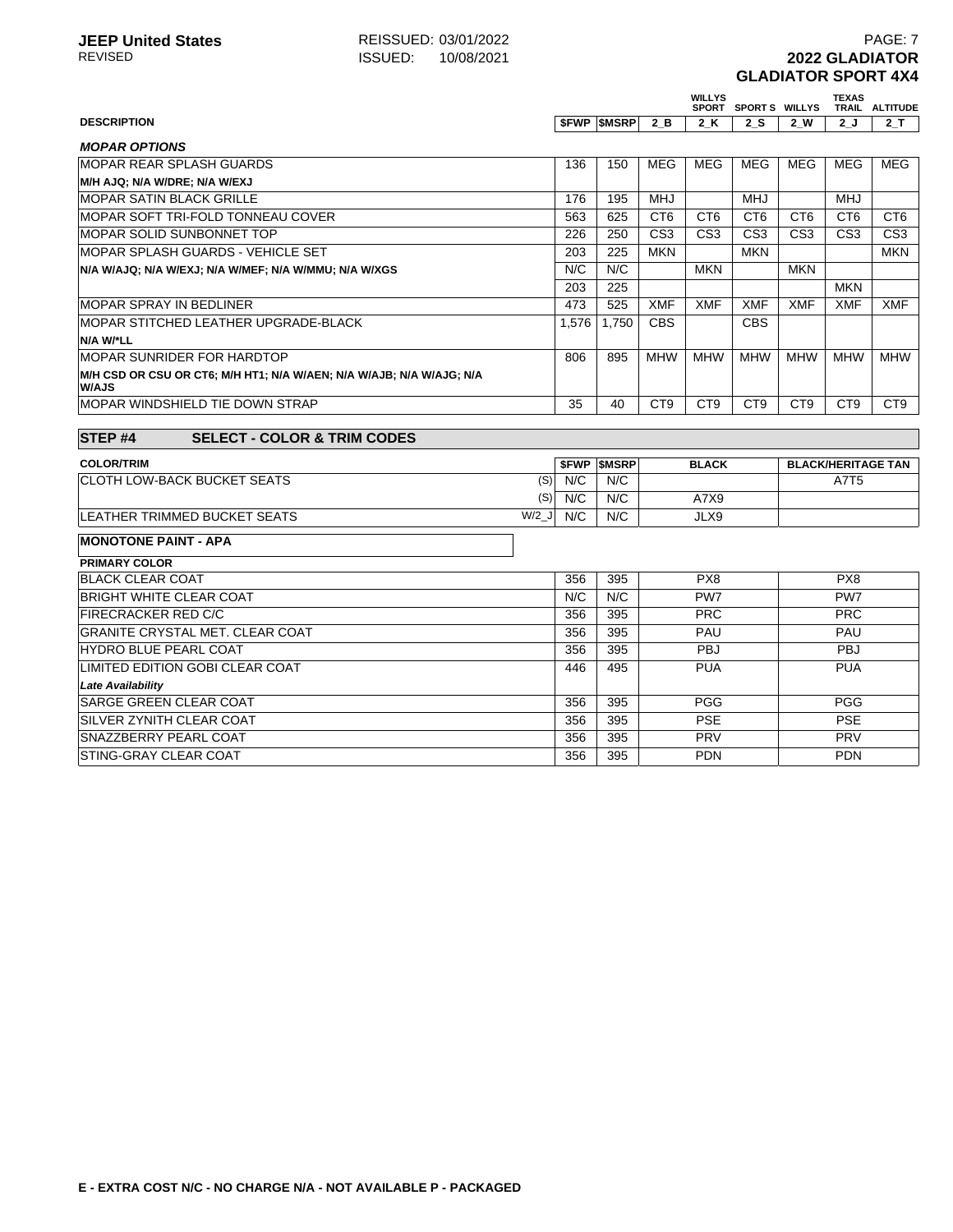| STEP <sub>#1</sub>                                  | <b>SELECT - MODEL CODE</b>               |       |                           |       |                                      |       |              |     |                         |
|-----------------------------------------------------|------------------------------------------|-------|---------------------------|-------|--------------------------------------|-------|--------------|-----|-------------------------|
|                                                     |                                          |       |                           |       | \$FWP                                |       | <b>SMSRP</b> |     |                         |
| <b>GLADIATOR OVERLAND 4X4</b>                       |                                          |       |                           |       | 42.119                               |       | 44,080       |     | JTJP98                  |
|                                                     |                                          |       | <b>DESTINATION CHARGE</b> |       | 1,595                                |       |              |     |                         |
|                                                     |                                          |       |                           |       | 1,645 IN HI                          |       |              |     |                         |
|                                                     |                                          |       |                           |       |                                      |       |              |     |                         |
| STEP <sub>#2</sub>                                  | <b>SELECT - QUICK ORDER PACKAGE CODE</b> |       |                           |       |                                      |       |              |     |                         |
| <b>POWERTRAIN AVAILABILITY</b>                      |                                          |       |                           |       |                                      |       |              |     |                         |
| <b>ENGINE</b>                                       |                                          | \$FWP | \$MSRP                    |       | <b>TRANSMISSION</b>                  | \$FWP | \$MSRP       |     | <b>HIGH ALTITUDE</b>    |
| 3.6L V6 24V VVT ENGINE UPG<br>I W/ESS (ERC)         |                                          | N/C   | N/C                       |       | 6-SPEED MANUAL<br>TRANSMISSION (DEM) | N/C   | N/C          | 23G |                         |
|                                                     |                                          |       |                           |       | 8-SPD AUTO 850RE                     | 1,800 | 2,000        | 24G | 24N                     |
|                                                     |                                          |       |                           |       | TRANS (MAKE) (DFT)                   |       |              |     |                         |
| 3.0L V6 TURBO DIESEL                                |                                          | 3,609 | 4,010                     |       | 8-SPD AUTO 8HP75                     | 1,800 | 2,000        | 26G | <b>26N</b>              |
| ENGINE W/ESS G3 (EXJ)                               |                                          |       |                           |       | TRANS (BUY-GERMANY)                  |       |              |     |                         |
|                                                     |                                          |       |                           | (DFV) |                                      |       |              |     |                         |
| <b>PACKAGE CONTENT</b>                              |                                          |       |                           |       |                                      |       |              |     | <b>HIGH ALTITUDE</b>    |
| 20X8.0 GLOSS BLACK ALUMINUM WHEELS (WRN)            |                                          |       |                           |       |                                      |       |              |     | Χ                       |
| 275/55R20 BSW ALL SEASON TIRES (TTG)                |                                          |       |                           |       |                                      |       |              |     | X                       |
| BLIND SPOT AND CROSS PATH DETECTION (XAN)           |                                          |       |                           |       |                                      |       |              |     | X                       |
| BODY COLOR 3-PIECE HARD TOP (HT3)                   |                                          |       |                           |       |                                      |       |              |     | X                       |
| <b>BODY COLOR DOOR &amp; TAILGATE HANDLES (MNK)</b> |                                          |       |                           |       |                                      |       |              |     | X                       |
| <b>BODY COLOR FRONT BUMPER (MBP)</b>                |                                          |       |                           |       |                                      |       |              |     | X                       |
| <b>BODY COLOR GRILLE W/GLOSS BLK RINGS (MFK)</b>    |                                          |       |                           |       |                                      |       |              |     | X                       |
| <b>BODY COLOR REAR BUMPER W/STEP PADS (MBQ)</b>     |                                          |       |                           |       |                                      |       |              |     | X                       |
| CARAMEL INTERIOR ACCENTS (XSN)                      |                                          |       |                           |       |                                      |       |              |     | $\overline{X}$          |
| DANA M210 WIDE FRONT AXLE (DJF)                     |                                          |       |                           |       |                                      |       |              |     | $\overline{X}$          |
| DANA M220 WIDE REAR AXLE (DRF)                      |                                          |       |                           |       |                                      | X     |              |     |                         |
| DAYTIME RUNNING LAMP LED ACCENTS (LPY)              |                                          |       |                           |       |                                      |       | X            |     |                         |
| EXT. MIRRORS W/SUPPLEMENTAL SIGNALS (LEB)           |                                          |       |                           |       |                                      |       |              |     | X                       |
| FREEDOM PANEL STORAGE BAG (CS2)                     |                                          |       |                           |       |                                      |       | X            |     |                         |
| <b>FRONT LED FOG LAMPS (LNV)</b>                    |                                          |       |                           |       |                                      |       |              |     | X                       |
| FULL BODY COLOR FENDER FLARES (MMT)                 |                                          |       |                           |       |                                      |       |              |     | X                       |
| FULL LENGTH FLR CONSOLE PREM A/REST (CVM)           |                                          |       |                           |       |                                      |       |              |     | X                       |
| GRAY/BLACK TRAIL RATED BADGE (MVA)                  |                                          |       |                           |       |                                      |       |              |     | X                       |
| <b>GRAY ECODIESEL BADGE (MZR)</b>                   |                                          |       |                           |       |                                      |       | W/EXJ        |     | $\overline{\mathsf{x}}$ |
| HIGH ALTITUDE PACKAGE (AHN)                         |                                          |       |                           |       |                                      |       |              |     | X                       |
| JEEP BADGE (MVC)                                    |                                          |       |                           |       |                                      |       |              |     | X                       |
| LEATHER TRIMMED BUCKET SEATS (*KL)                  |                                          |       |                           |       |                                      |       |              |     | X                       |
| LEATHER WRAPPED PARK BRAKE HANDLE (CVP)             |                                          |       |                           |       |                                      |       |              |     | $\times$                |
| LEATHER WRAPPED SHIFT KNOB (CVW)                    |                                          |       |                           |       |                                      |       |              |     | X                       |
| LED LIGHTING GROUP (AD6)                            |                                          |       |                           |       |                                      |       |              |     | X                       |
| LED PARK TURN LAMPS (LCT)                           |                                          |       |                           |       |                                      |       |              |     | Χ                       |
| LED PREMIUM REFLECTOR HEADLAMPS (LPX)               |                                          |       |                           |       |                                      |       |              |     | X                       |
| <b>LED TAILLAMPS (LAY)</b>                          |                                          |       |                           |       |                                      |       |              |     | $\mathsf X$             |
| NO SOFT TOP (ST8)                                   |                                          |       |                           |       |                                      |       |              |     | X                       |
| PARKSENSE REAR PARK ASSIST SYSTEM (XAA)             |                                          |       |                           |       |                                      |       |              |     | X                       |
| PREMIUM DARK EXTERIOR ACCENTS (XGJ)                 |                                          |       |                           |       |                                      |       |              |     | X                       |
| REAR SLIDING WINDOW (GFD)                           |                                          |       |                           |       |                                      |       |              |     | X                       |
| REAR WINDOW DEFROSTER (GFA)                         |                                          |       |                           |       |                                      |       |              |     | Χ                       |
| RR ARMREST W/CUPHOLDER SEAT (CSN)                   |                                          |       |                           |       |                                      |       |              |     | X                       |
| SAFETY GROUP (AJ1)                                  |                                          |       |                           |       |                                      |       |              |     | X                       |
| SPORT FRONT SHOCK ABSORBERS (SFA)                   |                                          |       |                           |       |                                      |       |              |     | X                       |
| SPORT REAR SHOCK ABSORBERS (SGA)                    |                                          |       |                           |       |                                      |       |              |     | X                       |
| SPORT SUSPENSION (SDE)                              |                                          |       |                           |       |                                      |       |              |     | X                       |
| WRAPPED I/P BEZEL W/CARAMEL STITCH (JEN)            |                                          |       |                           |       |                                      |       |              |     | X                       |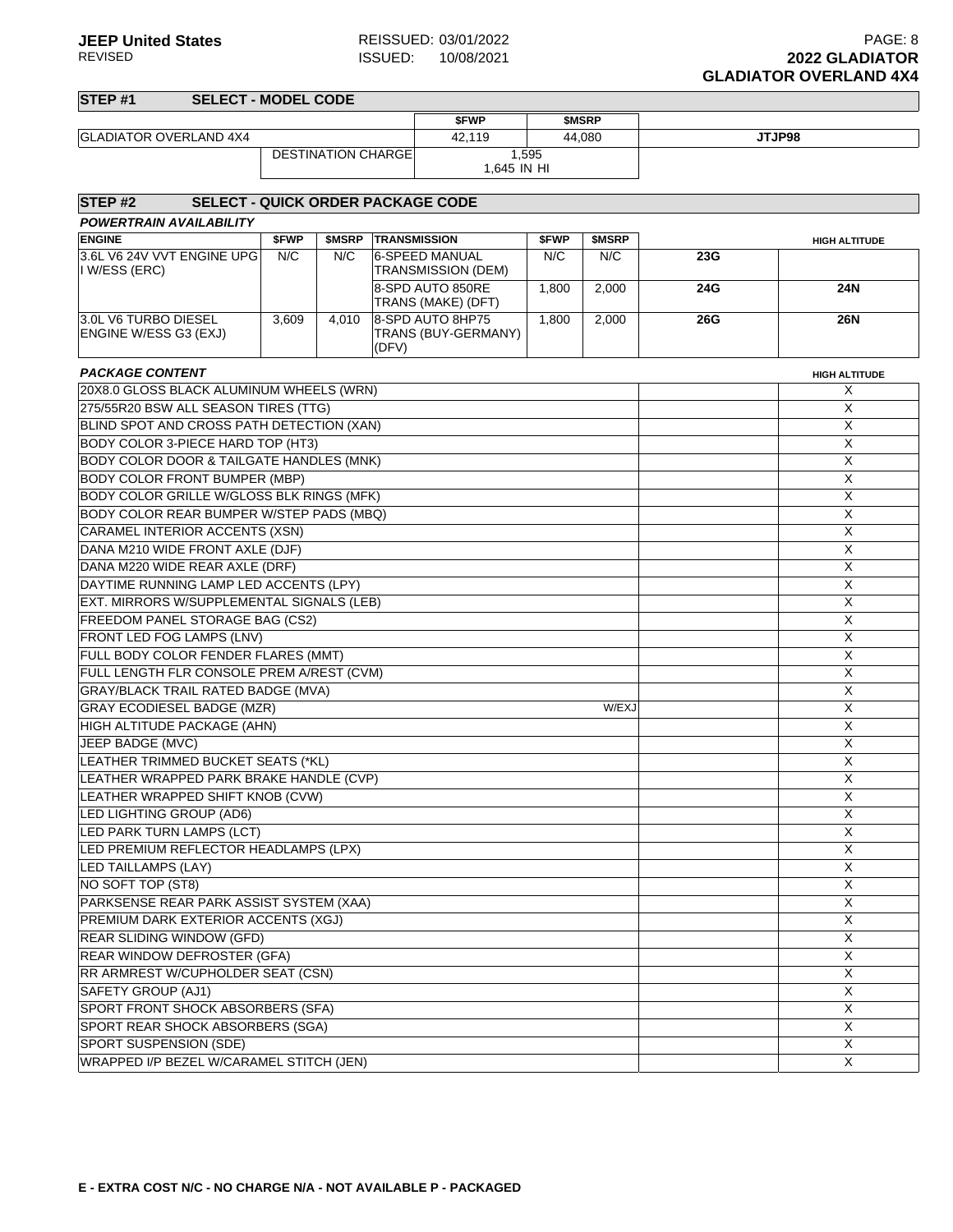| <b>PACKAGE VALUE PRICE</b>      | <b>SFWP</b>  | 6.381 |
|---------------------------------|--------------|-------|
| <b>PACKAGE DISCOUNT</b>         | <b>SFWP</b>  |       |
| <b>INET PACKAGE VALUE PRICE</b> | <b>SFWP</b>  | 6.381 |
| <b>PACKAGE VALUE PRICE</b>      | <b>SMSRP</b> | 7.090 |
| <b>PACKAGE DISCOUNT</b>         | <b>SMSRP</b> |       |
| <b>INET PACKAGE VALUE PRICE</b> | <b>SMSRP</b> | 7.090 |

#### **PRICE INCLUDES - BASE PRICE, ENGINE/TRANSMISSION AND QUICK ORDER PACKAGE (ALSO INCLUDES PACKAGE DISCOUNT WHERE APPLICABLE - ADD DESTINATION CHARGE)**

| <b>FACTORY WHOLESALE PRICE \$</b>      | $23 -$ | 42.119 |        |
|----------------------------------------|--------|--------|--------|
|                                        | $24 -$ | 43.919 | 50,300 |
|                                        | $26 -$ | 47.528 | 53.909 |
| MANUFACTURER SUGGESTED RETAIL PRICE \$ | $23 -$ | 44.080 |        |
|                                        | $24 -$ | 46,080 | 53,170 |
|                                        | $26 -$ | 50.090 | 57,180 |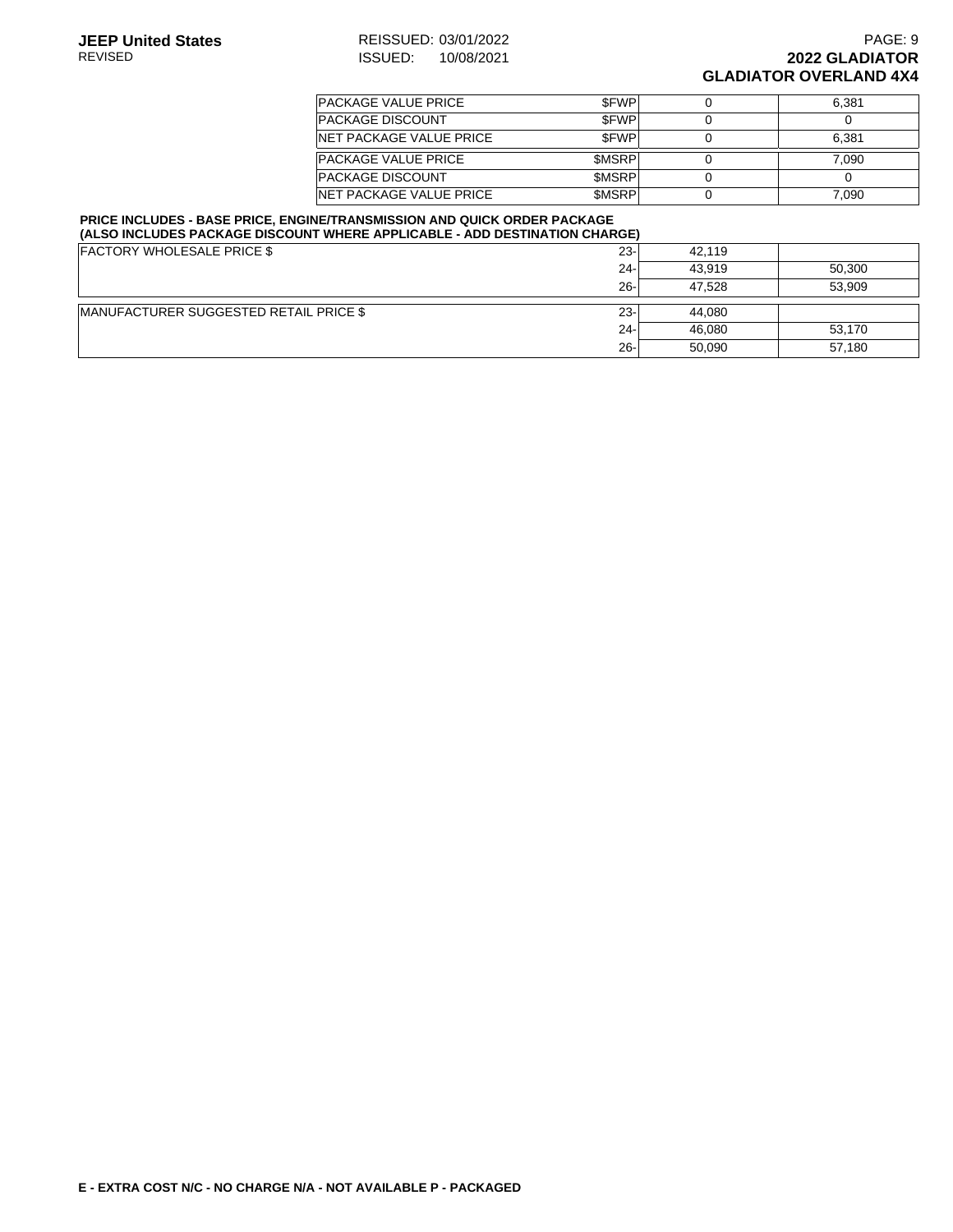|                                                                                                                                                                             |             |                          |                 | <b>HIGH ALTITUDE</b> |
|-----------------------------------------------------------------------------------------------------------------------------------------------------------------------------|-------------|--------------------------|-----------------|----------------------|
| <b>DESCRIPTION</b>                                                                                                                                                          |             | <b><i>SFWP SMSRP</i></b> | 2 G             | 2 N                  |
| 255/70R18 BSW ALL TERRAIN TIRES                                                                                                                                             | 266         | 295                      | <b>TDB</b>      |                      |
| <b>N/A W/26G</b>                                                                                                                                                            |             |                          |                 |                      |
| ADVANCED SAFETY GROUP                                                                                                                                                       | 806         | 895                      | <b>ALP</b>      | <b>ALP</b>           |
| M/H AJ1                                                                                                                                                                     |             |                          |                 |                      |
| ANTI-SPIN DIFFERENTIAL REAR AXLE                                                                                                                                            | 536         | 595                      | <b>DSA</b>      | <b>DSA</b>           |
| <b>INCLUDED W/EXJ</b>                                                                                                                                                       |             |                          |                 |                      |
| AUXILARY SWITCH GROUP                                                                                                                                                       | 356         | 395                      | AM <sub>2</sub> | AM <sub>2</sub>      |
| <b>BLACK 3-PIECE HARD TOP</b>                                                                                                                                               | 1,526       | 1,695                    | HT <sub>1</sub> |                      |
| INCLUDED W/AEH OR AEN; ; ONLY 1: HT1 OR HT3                                                                                                                                 | 1,436       | 1,595                    |                 | HT <sub>1</sub>      |
| W/AEH OR                                                                                                                                                                    | N/C         | N/C                      | HT <sub>1</sub> | HT <sub>1</sub>      |
|                                                                                                                                                                             | <b>AEN</b>  |                          |                 |                      |
| BODY COLOR 3-PIECE HARD TOP                                                                                                                                                 | 2,426       | 2,695                    | HT <sub>3</sub> | P                    |
| ONLY 1: HT1 OR HT3                                                                                                                                                          | W/AEH 1.526 | 1,695                    | HT <sub>3</sub> | P                    |
| <b>COLD WEATHER GROUP</b>                                                                                                                                                   | 1,030       | 1,145                    | <b>ADE</b>      | ADE                  |
| CORNING GORILLA(R) GLASS                                                                                                                                                    | 446         | 495                      | <b>GMA</b>      | <b>GMA</b>           |
| DUAL DOOR GROUP (LOWERS ONLY)                                                                                                                                               | 3,056       | 3,395                    | <b>AJG</b>      |                      |
| M/H CSD OR CSU OR CT6; M/H PAU OR PBJ OR PDN OR PGG OR PRC OR                                                                                                               |             |                          |                 |                      |
| PRV OR PSE OR PW7 OR PX8; N/A W/AEN                                                                                                                                         |             |                          |                 |                      |
| DUAL DOOR GROUP W/ BASE UPPERS                                                                                                                                              | 4,131       | 4,590                    | <b>AJB</b>      |                      |
| M/H CSD OR CT6; M/H PAU OR PBJ OR PDN OR PGG OR PRC OR PRV OR<br>PSE OR PW7 OR PX8; M/H STA; N/A W/AEH; N/A W/AEN; N/A W/AJG; N/A<br>W/AJS; N/A W/HT1; N/A W/HT3; N/A W/STB |             |                          |                 |                      |
| includes package AJS content                                                                                                                                                |             |                          |                 |                      |
| DUAL DOOR GROUP W/ PREMIUM UPPERS                                                                                                                                           | 4.491       | 4,990                    | AJS             |                      |
| M/H CSD OR CT6; M/H HT1 OR HT3 OR STB; M/H PAU OR PBJ OR PDN OR<br>PGG OR PRC OR PRV OR PSE OR PW7 OR PX8: N/A W/AEH: N/A W/AEN: N/A<br>W/AJG; N/A W/STA                    |             |                          |                 |                      |
| includes package AJB content                                                                                                                                                |             |                          |                 |                      |
| IDUAL TOP GROUP                                                                                                                                                             |             | 2,290 2,545              | <b>AEN</b>      |                      |
| M/H CSD OR CSU OR CT6                                                                                                                                                       |             | 1,126 1,250              |                 | <b>AEN</b>           |
|                                                                                                                                                                             | W/AEH 1,126 | 1,250                    | <b>AEN</b>      |                      |
| <b>FRONT LICENSE PLATE BRACKET</b>                                                                                                                                          | N/C         | N/C                      | <b>MDA</b>      | <b>MDA</b>           |
| INTEGRATED OFF-ROAD CAMERA                                                                                                                                                  | 626         | 695                      | <b>XNY</b>      | <b>XNY</b>           |
| <b>M/H AEK</b>                                                                                                                                                              |             |                          |                 |                      |
| JEEP TRAIL RATED KIT                                                                                                                                                        | 180         | 200                      | <b>XWX</b>      | <b>XWX</b>           |
| LED LIGHTING GROUP                                                                                                                                                          | 1,436       | 1,595                    | AD <sub>6</sub> | P                    |
| LOCKING LUG NUTS                                                                                                                                                            | 59          | 65                       | <b>XJC</b>      | <b>XJC</b>           |
| POPULAR EQUIPMENT PACKAGE                                                                                                                                                   | 3,280       | 3,645                    | AEH             |                      |
|                                                                                                                                                                             |             |                          |                 |                      |
| includes package ABR content                                                                                                                                                |             |                          |                 |                      |
| PREMIUM BLACK SUNRIDER SOFT TOP                                                                                                                                             | 536         | 595                      | <b>STB</b>      |                      |
| N/A W/AEH; N/A W/AEN; N/A W/HT1; N/A W/HT3                                                                                                                                  | N/C         | N/C                      |                 | <b>STB</b>           |
| REMOTE START SYSTEM                                                                                                                                                         | 446         | 495                      | <b>XBM</b>      | XBM                  |
| INCLUDED W/ADE; M/H DFT OR DFV; M/H JPH; N/A W/DEM                                                                                                                          |             |                          |                 |                      |
| <b>ROLL-UP TONNEAU COVER</b>                                                                                                                                                | 563         | 625                      | CSD             | <b>CSD</b>           |
| N/A W/CT6                                                                                                                                                                   |             |                          |                 |                      |
| <b>SAFETY GROUP</b>                                                                                                                                                         | 986         | 1,095                    | AJ1             | P                    |
| SELEC-TRAC FULL TIME 4WD SYSTEM                                                                                                                                             | 626         | 695                      | <b>DHP</b>      | DHP.                 |
| M/H DFT; N/A W/DEM; N/A W/DFV                                                                                                                                               |             |                          |                 |                      |
| <b>SMOKER'S GROUP</b>                                                                                                                                                       | 27          | 30                       | <b>AWS</b>      | <b>AWS</b>           |
| N/A W/XHC                                                                                                                                                                   |             |                          |                 |                      |
| SOFT TOP WINDOW STORAGE BAG                                                                                                                                                 | 68          | 75                       | <b>CWJ</b>      | <b>CWJ</b>           |
| M/H AEN OR STA OR STB; N/A W/AEH; N/A W/HT1; N/A W/HT3; N/A W/ST8                                                                                                           |             |                          |                 |                      |
| <b>TRAILER TOW PACKAGE</b>                                                                                                                                                  | 580         | 645                      | ABR             | ABR                  |
| W/AEH<br><b>INCLUDED W/AEH</b>                                                                                                                                              | N/C         | N/C                      | ABR             | <b>ABR</b>           |
| TRAIL RAIL MANAGEMENT SYSTEM                                                                                                                                                | 806         | 895                      | <b>CMD</b>      | <b>CMD</b>           |
| WIRELESS SPEAKER - BLUETOOTH                                                                                                                                                | 310         | 345                      | <b>RSJ</b>      | RSJ                  |
| M/H RC4                                                                                                                                                                     |             |                          |                 |                      |
|                                                                                                                                                                             |             |                          |                 |                      |
| <b>MOPAR OPTIONS</b>                                                                                                                                                        |             |                          |                 |                      |
| MOPAR ALL-WEATHER SLUSH MATS                                                                                                                                                | 153         | 170                      | <b>CWA</b>      | <b>CWA</b>           |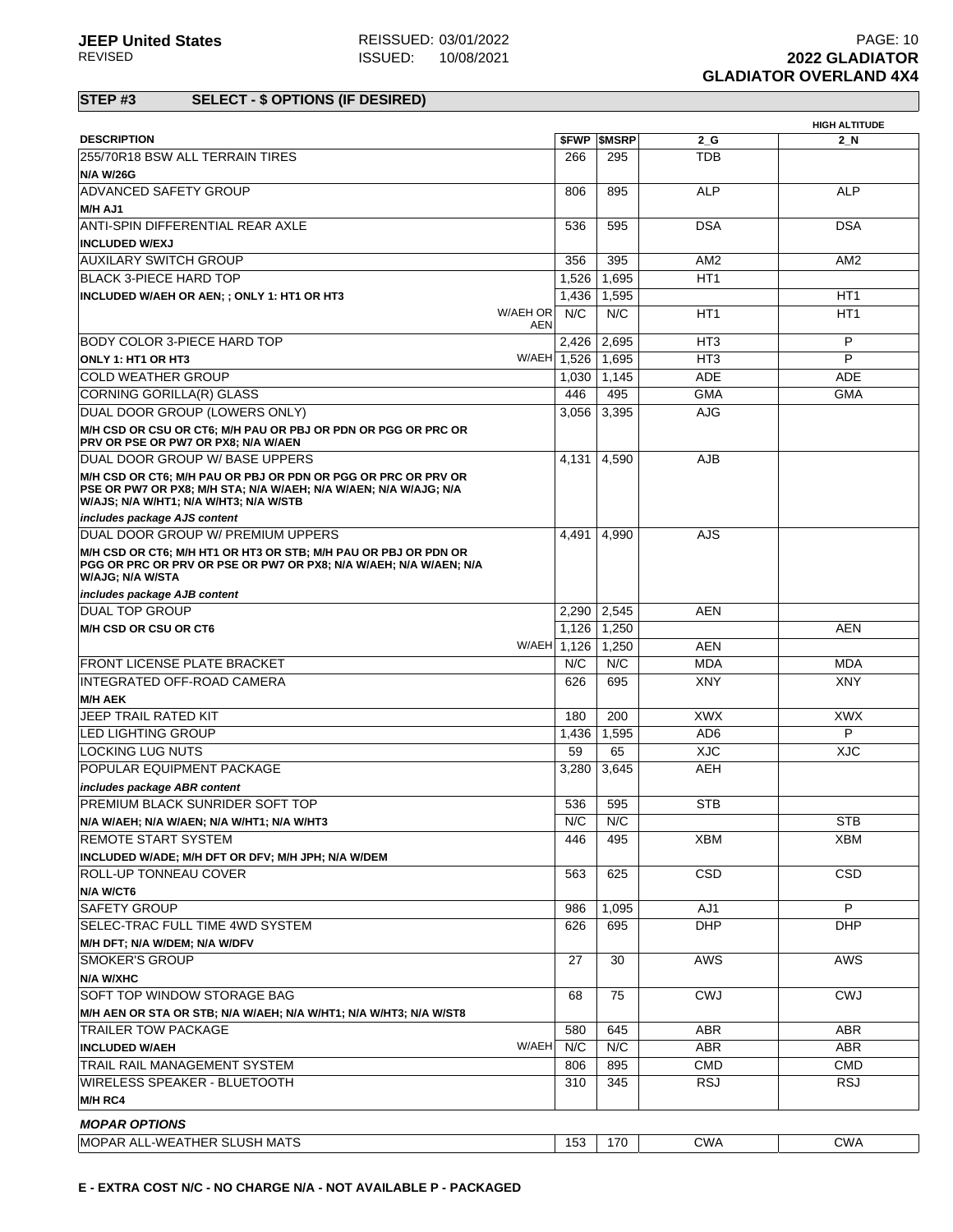# **ISSUED: 10/08/2021**

|                                                                                      | <b>HIGH ALTITUDE</b> |                          |                  |                 |  |  |
|--------------------------------------------------------------------------------------|----------------------|--------------------------|------------------|-----------------|--|--|
| <b>DESCRIPTION</b>                                                                   |                      | <b><i>SFWP SMSRP</i></b> | $2_G$            | 2 N             |  |  |
| <b>MOPAR OPTIONS</b>                                                                 |                      |                          |                  |                 |  |  |
| <b>MOPAR BLACK TUBULAR SIDE STEPS</b>                                                | 563                  | 625                      | <b>MRU</b>       |                 |  |  |
| <b>ONLY 1: MRT OR MRU</b>                                                            |                      |                          |                  |                 |  |  |
| MOPAR BODY SIDE GRAPHIC - HEX                                                        | 360                  | 400                      | M9A              |                 |  |  |
| N/A W/M9B; N/A W/M9C                                                                 |                      |                          |                  |                 |  |  |
| MOPAR BODY SIDE GRAPHIC - RETRO                                                      | 360                  | 400                      | M <sub>9</sub> C |                 |  |  |
| <b>MOPAR BODY SIDE GRAPHIC - STAR</b>                                                | 360                  | 400                      | M9B              |                 |  |  |
| N/A W/M9C                                                                            |                      |                          |                  |                 |  |  |
| <b>MOPAR BRIGHT DOOR SILLS</b>                                                       | 176                  | 195                      | <b>CLN</b>       |                 |  |  |
| MOPAR CHROME TUBULAR SIDE STEPS                                                      | 670                  | 745                      | <b>MRT</b>       |                 |  |  |
| <b>ONLY 1: MRT OR MRU</b>                                                            |                      |                          |                  |                 |  |  |
| <b>MOPAR COLD AIR INTAKE SYSTEM</b>                                                  | 473                  | 525                      | <b>JFF</b>       | <b>JFF</b>      |  |  |
| N/A W/EXJ                                                                            |                      |                          |                  |                 |  |  |
| <b>MOPAR DOORS OFF MIRROR KIT</b>                                                    | 176                  | 195                      | <b>LFR</b>       | <b>LFR</b>      |  |  |
| <b>MOPAR GRAB HANDLE KIT</b>                                                         | 86                   | 95                       | CSV              | CSV             |  |  |
| <b>MOPAR HARDTOP HEADLINER</b>                                                       | 500                  | 555                      | CHD              | <b>CHD</b>      |  |  |
| M/H AEN OR HT1 OR AEH OR HT3; M/H AEN OR HT1 OR HT3 OR AEH                           |                      |                          |                  |                 |  |  |
| MOPAR HARD TRI-FOLD TONNEAU COVER                                                    | 896                  | 995                      | CSU              | CSU             |  |  |
| N/A W/AJB; N/A W/AJS; N/A W/CSD; N/A W/CT6                                           |                      |                          |                  |                 |  |  |
| MOPAR HD ROCK SLIDER W/STEP ASSIST                                                   | 946                  | 1.050                    | <b>MMU</b>       |                 |  |  |
| N/A W/MRT; N/A W/MRU                                                                 |                      |                          |                  |                 |  |  |
| MOPAR HOOD DECAL: 1941                                                               | 220                  | 245                      | M9E              |                 |  |  |
| MOPAR HOOD DECAL W/ AMERICAN FLAG                                                    | 220                  | 245                      | M9D              |                 |  |  |
| N/A W/M9E                                                                            |                      |                          |                  |                 |  |  |
| MOPAR MESH SUNBONNET TOP                                                             | 136                  | 150                      | CS7              | CS7             |  |  |
| MOPAR PERFORATED LEATHER UPGRADE-BLK                                                 | 1,576                | 1,750                    | <b>CBQ</b>       |                 |  |  |
| N/A W/*KL; N/A W/*ML; N/A W/AEH; N/A W/CBS                                           |                      |                          |                  |                 |  |  |
| <b>MOPAR PLASTIC DOOR SILL GUARDS</b>                                                | 113                  | 125                      | CLP              | CLP             |  |  |
| <b>N/A W/CLN</b>                                                                     |                      |                          |                  |                 |  |  |
| <b>MOPAR SATIN BLACK GRILLE</b>                                                      | 176                  | 195                      | <b>MHJ</b>       |                 |  |  |
| N/A W/XNY                                                                            |                      |                          |                  |                 |  |  |
| MOPAR SOFT TRI-FOLD TONNEAU COVER                                                    | 563                  | 625                      | CT <sub>6</sub>  | CT <sub>6</sub> |  |  |
| MOPAR SOLID SUNBONNET TOP                                                            | 226                  | 250                      | CS <sub>3</sub>  | CS3             |  |  |
| <b>MOPAR SPRAY IN BEDLINER</b>                                                       | 473                  | 525                      | <b>XMF</b>       | <b>XMF</b>      |  |  |
| MOPAR STITCHED LEATHER UPGRADE-BLACK                                                 | 1,576                | 1,750                    | <b>CBS</b>       |                 |  |  |
| N/A W/*KL; N/A W/*ML; N/A W/AEH                                                      |                      |                          |                  |                 |  |  |
| <b>MOPAR SUNRIDER FOR HARDTOP</b>                                                    | 806                  | 895                      | <b>MHW</b>       | <b>MHW</b>      |  |  |
| M/H CSD OR CSU OR CT6; M/H HT1 OR HT3; N/A W/AEN; N/A W/AJB; N/A<br>W/AJG; N/A W/AJS |                      |                          |                  |                 |  |  |
| <b>MOPAR WINDSHIELD TIE DOWN STRAP</b>                                               | 35                   | 40                       | C <sub>T9</sub>  | CT <sub>9</sub> |  |  |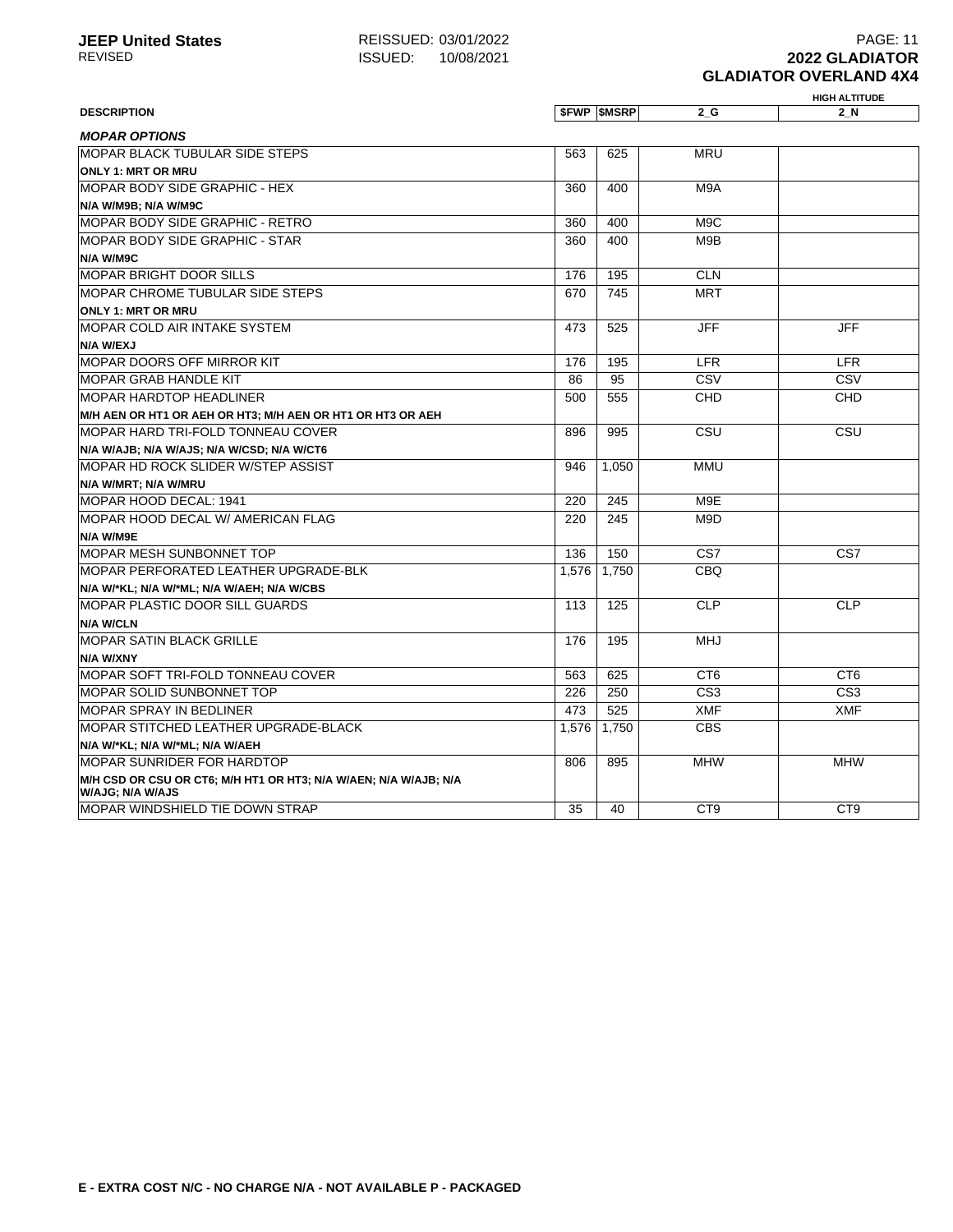**STEP #4 SELECT - COLOR & TRIM CODES**

| <b>COLOR/TRIM</b>                       |         |             | <b>SFWP SMSRP</b> | <b>BLACK</b> | <b>BLACK/</b><br><b>DARK</b><br><b>SADDLE</b> | <b>BLACK/</b><br><b>HERITAGE</b><br><b>TAN</b> | <b>GLOBAL</b><br><b>BLACK/</b><br><b>STEEL</b><br><b>GREY</b> |
|-----------------------------------------|---------|-------------|-------------------|--------------|-----------------------------------------------|------------------------------------------------|---------------------------------------------------------------|
| <b>OVERLAND CLOTH BUCKET SEATS</b>      | (S)     | N/C         | N/C               |              |                                               | C7T <sub>5</sub>                               |                                                               |
|                                         | (S)     | N/C         | N/C               | C7X9         |                                               |                                                |                                                               |
| LEATHER TRIMMED BUCKET SEATS            | W/2 N   | N/C         | N/C               |              |                                               |                                                | <b>KLTA</b>                                                   |
|                                         | $W/2$ N | N/C         | N/C               | KLX9         |                                               |                                                |                                                               |
| LEATHER TRIMMED BUCKET SEATS            |         | W/2_N 1.706 | 1.895             |              | <b>MLTV</b>                                   |                                                |                                                               |
| <b>INCLUDED W/AEH</b>                   |         | W/2_N 1.706 | 1,895             | MLX9         |                                               |                                                |                                                               |
|                                         | W/AEH   | N/C         | N/C               |              | <b>MLTV</b>                                   |                                                |                                                               |
|                                         | W/AEH   | N/C         | N/C               | MLX9         |                                               |                                                |                                                               |
| W/AEH                                   | $W/2_G$ | N/C         | N/C               |              | <b>MLTV</b>                                   |                                                |                                                               |
| W/AEH                                   | $W/2_G$ | N/C         | N/C               |              | <b>MLTV</b>                                   |                                                |                                                               |
| W/AEH                                   | $W/2_G$ | N/C         | N/C               | MLX9         |                                               |                                                |                                                               |
| W/AEH                                   | $W/2_G$ | N/C         | N/C               | MLX9         |                                               |                                                |                                                               |
| <b>MONOTONE PAINT - APA</b>             |         |             |                   |              |                                               |                                                |                                                               |
| AHN M/H PXW or PW7 or PBJ or PSE or PDN |         |             |                   |              |                                               |                                                |                                                               |
| <b>PRIMARY COLOR</b>                    |         |             |                   |              |                                               |                                                |                                                               |
| <b>BLACK CLEAR COAT</b>                 |         | 356         | 395               | PX8          | PX8                                           | PX8                                            | PX8                                                           |
| BRIGHT WHITE CLEAR COAT                 |         | N/C         | N/C               | PW7          | PW7                                           | PW7                                            | PW7                                                           |
| <b>FIRECRACKER RED C/C</b>              |         | 356         | 395               | <b>PRC</b>   | <b>PRC</b>                                    | <b>PRC</b>                                     |                                                               |
| <b>GRANITE CRYSTAL MET. CLEAR COAT</b>  |         | 356         | 395               | PAU          | PAU                                           |                                                |                                                               |
| <b>HYDRO BLUE PEARL COAT</b>            |         | 356         | 395               | <b>PBJ</b>   | <b>PBJ</b>                                    | PBJ                                            | PBJ                                                           |
| LIMITED EDITION GOBI CLEAR COAT         |         | 446         | 495               | <b>PUA</b>   | <b>PUA</b>                                    | <b>PUA</b>                                     |                                                               |
| <b>Late Availability</b>                |         |             |                   |              |                                               |                                                |                                                               |
| <b>SARGE GREEN CLEAR COAT</b>           |         | 356         | 395               | <b>PGG</b>   | <b>PGG</b>                                    |                                                |                                                               |
| <b>ISILVER ZYNITH CLEAR COAT</b>        |         | 356         | 395               | <b>PSE</b>   | <b>PSE</b>                                    | <b>PSE</b>                                     | <b>PSE</b>                                                    |
| <b>SNAZZBERRY PEARL COAT</b>            |         | 356         | 395               | <b>PRV</b>   | <b>PRV</b>                                    | PRV                                            |                                                               |
| <b>ISTING-GRAY CLEAR COAT</b>           |         | 356         | 395               | <b>PDN</b>   | <b>PDN</b>                                    | <b>PDN</b>                                     | <b>PDN</b>                                                    |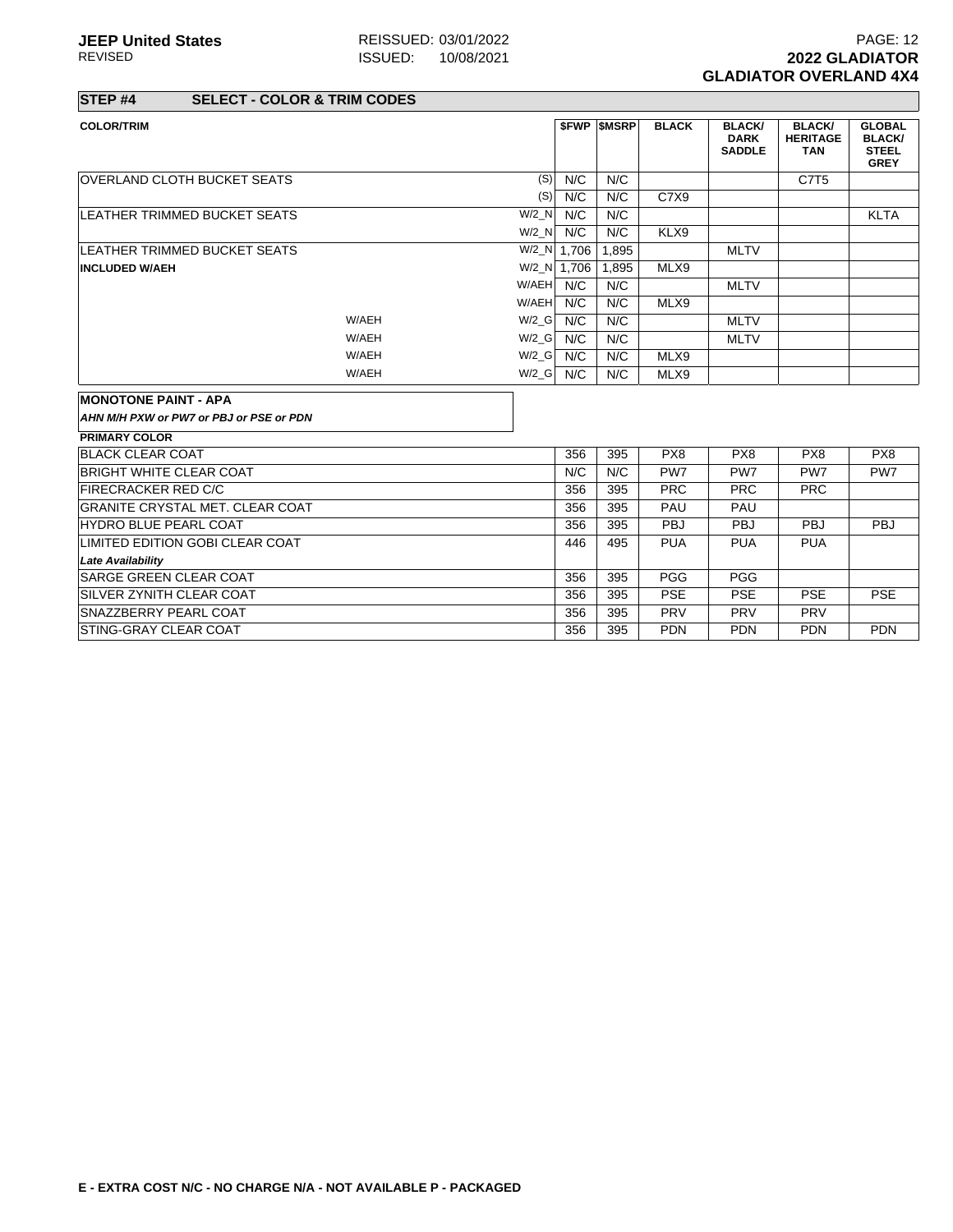#### **STEP #1 SELECT - MODEL CODE \$FWP \$MSRP** GLADIATOR RUBICON 4X4 **45,788** 48,025 **JTJS98** DESTINATION CHARGE 1,595 1,645 IN HI

| STEP <sub>#2</sub>                                                                                                                                            | <b>SELECT - QUICK ORDER PACKAGE CODE</b> |              |                                                  |             |        |            |  |  |
|---------------------------------------------------------------------------------------------------------------------------------------------------------------|------------------------------------------|--------------|--------------------------------------------------|-------------|--------|------------|--|--|
| <b>POWERTRAIN AVAILABILITY</b>                                                                                                                                |                                          |              |                                                  |             |        |            |  |  |
| <b>ENGINE</b>                                                                                                                                                 | <b>SFWP</b>                              | <b>SMSRP</b> | <b>TRANSMISSION</b>                              | <b>SFWP</b> | \$MSRP |            |  |  |
| 3.0L V6 TURBO DIESEL<br>ENGINE W/ESS G3 (EXJ)                                                                                                                 | 3,609                                    | 4.010        | 8-SPD AUTO 8HP75<br>TRANS (BUY-GERMANY)<br>(DFV) | 1,800       | 2,000  | 26R        |  |  |
| 3.6L V6 24V VVT ENGINE UPG<br>I W/ESS (ERC)                                                                                                                   | N/C                                      | N/C          | 8-SPD AUTO 850RE<br> TRANS (MAKE) (DFT)          | 1,800       | 2,000  | <b>24R</b> |  |  |
|                                                                                                                                                               |                                          |              | 6-SPEED MANUAL<br>TRANSMISSION (DEM)             | N/C         | N/C    | 23R        |  |  |
| <b>PRICE INCLUDES - BASE PRICE, ENGINE/TRANSMISSION AND QUICK ORDER PACKAGE</b><br>(ALSO INCLUDES PACKAGE DISCOUNT WHERE APPLICABLE - ADD DESTINATION CHARGE) |                                          |              |                                                  |             |        |            |  |  |
| <b>FACTORY WHOLESALE PRICE \$</b>                                                                                                                             |                                          |              |                                                  |             | $26 -$ | 51,197     |  |  |
|                                                                                                                                                               |                                          |              |                                                  |             | $24 -$ | 47,588     |  |  |
|                                                                                                                                                               |                                          |              |                                                  |             | $23 -$ | 45.788     |  |  |
| MANUFACTURER SUGGESTED RETAIL PRICE \$                                                                                                                        |                                          |              |                                                  |             | $26 -$ | 54,035     |  |  |
|                                                                                                                                                               |                                          |              |                                                  |             | $24 -$ | 50,025     |  |  |
|                                                                                                                                                               |                                          |              |                                                  |             | $23 -$ | 48,025     |  |  |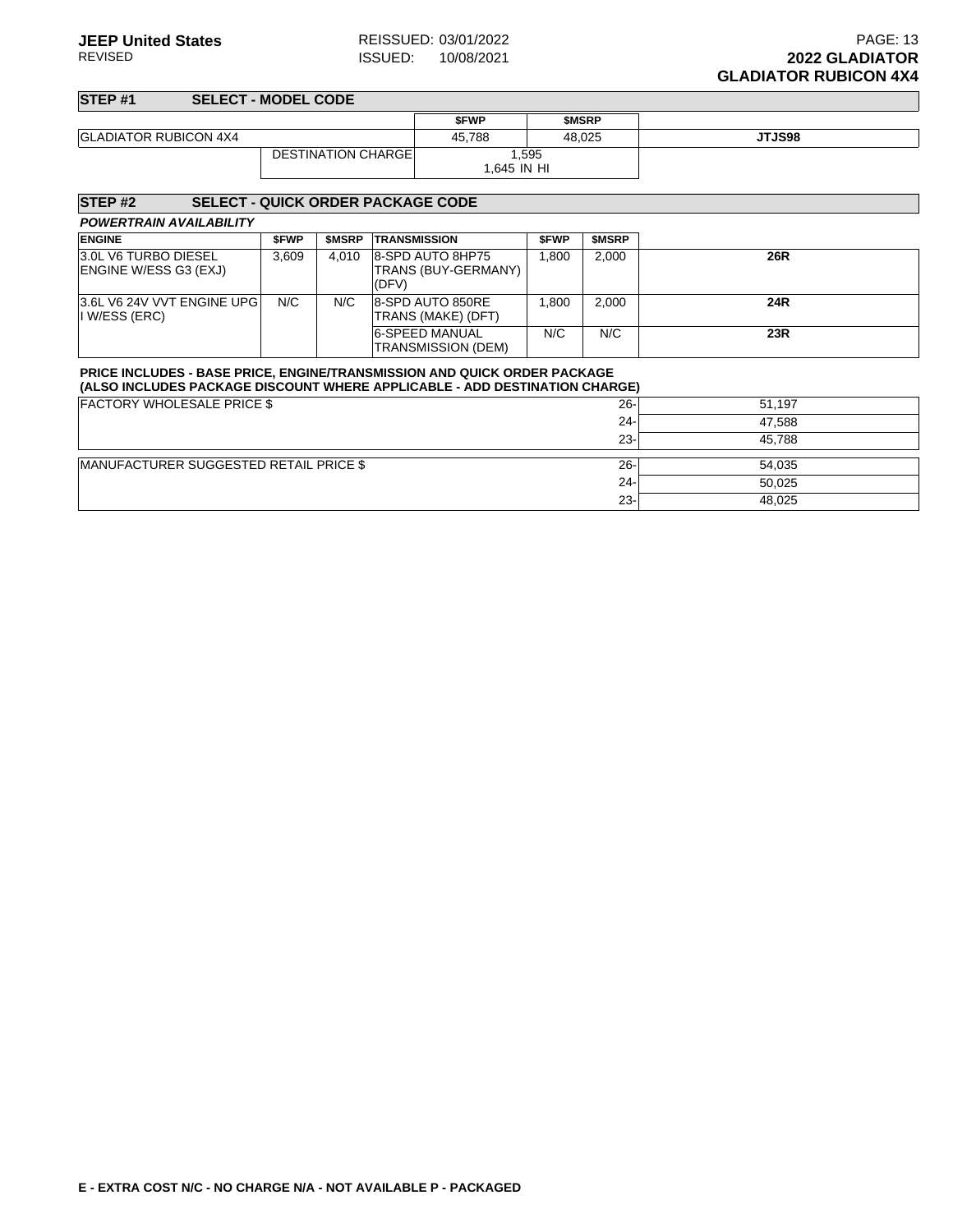| <b>DESCRIPTION</b>                                                                                                                                                                                                                                            |             | <b><i>SFWP SMSRP</i></b> | $2_R$           |
|---------------------------------------------------------------------------------------------------------------------------------------------------------------------------------------------------------------------------------------------------------------|-------------|--------------------------|-----------------|
| 17X7.5 POLISHED BLACK ALUM WHEELS                                                                                                                                                                                                                             | 986         | 1,095                    | <b>WFN</b>      |
| 4:1 ROCK-TRAC HD FULL TIME 4WD SYS                                                                                                                                                                                                                            | 626         | 695                      | <b>DHF</b>      |
| M/H DFT; N/A W/DEM; N/A W/DFV                                                                                                                                                                                                                                 |             |                          |                 |
| <b>ADVANCED SAFETY GROUP</b>                                                                                                                                                                                                                                  | 806         | 895                      | <b>ALP</b>      |
| M/H AJ1                                                                                                                                                                                                                                                       |             |                          |                 |
| <b>AUXILARY SWITCH GROUP</b>                                                                                                                                                                                                                                  | 356         | 395                      | AM <sub>2</sub> |
| BLACK 3-PIECE HARD TOP                                                                                                                                                                                                                                        | 1,526       | 1,695                    | HT <sub>1</sub> |
| INCLUDED W/AEN; ONLY 1: HT1 OR HT3                                                                                                                                                                                                                            |             |                          |                 |
| <b>BODY COLOR 3-PIECE HARD TOP</b>                                                                                                                                                                                                                            | 2,426       | 2,695                    | HT <sub>3</sub> |
| ONLY 1: HT1 OR HT3                                                                                                                                                                                                                                            | W/AEN 2,426 | 2,695                    | HT <sub>3</sub> |
| <b>BODY COLOR FENDER FLARES (2-PC)</b>                                                                                                                                                                                                                        | 716         | 795                      | MM <sub>3</sub> |
| <b>COLD WEATHER GROUP</b>                                                                                                                                                                                                                                     | 1,030       | 1,145                    | <b>ADE</b>      |
| CORNING GORILLA(R) GLASS                                                                                                                                                                                                                                      | 446         | 495                      | <b>GMA</b>      |
| DUAL DOOR GROUP (LOWERS ONLY)                                                                                                                                                                                                                                 | 3,056       | 3,395                    | <b>AJG</b>      |
| M/H CSD OR CSU OR CT6; M/H PAU OR PBJ OR PDN OR PGG OR PRC OR<br>PRV OR PSE OR PW7 OR PX8; M/H PAU OR PBJ OR PDN OR PGG OR PRC<br>OR PRV OR PW7 OR PX8; N/A W/AEN                                                                                             |             |                          |                 |
| DUAL DOOR GROUP W/ BASE UPPERS                                                                                                                                                                                                                                | 4,131       | 4,590                    | <b>AJB</b>      |
| M/H CSD OR CT6; M/H PAU OR PBJ OR PDN OR PGG OR PRC OR PRV OR<br>PSE OR PW7 OR PX8; M/H PAU OR PBJ OR PDN OR PGG OR PRC OR PRV<br>OR PW7 OR PX8; M/H STA; N/A W/AEN; N/A W/AJG; N/A W/AJS; N/A W/HT1;<br>N/A W/HT3; N/A W/STB<br>includes package AJS content |             |                          |                 |
| DUAL DOOR GROUP W/ PREMIUM UPPERS                                                                                                                                                                                                                             | 4,491       | 4,990                    | AJS             |
| M/H CSD OR CT6; M/H HT1 OR HT3 OR STB; M/H PAU OR PBJ OR PDN OR<br>PGG OR PRC OR PRV OR PSE OR PW7 OR PX8; M/H PAU OR PBJ OR PDN<br>OR PGG OR PRC OR PRV OR PW7 OR PX8; N/A W/AEN; N/A W/AJG; N/A<br><b>W/STA</b>                                             |             |                          |                 |
| includes package AJB content                                                                                                                                                                                                                                  |             |                          |                 |
| <b>DUAL TOP GROUP</b>                                                                                                                                                                                                                                         | 2,290       | 2,545                    | AEN             |
| M/H CSD OR CSU OR CT6                                                                                                                                                                                                                                         |             |                          |                 |
| <b>FRONT LICENSE PLATE BRACKET</b>                                                                                                                                                                                                                            | N/C         | N/C                      | <b>MDA</b>      |
| <b>INCLUDED W/8DA</b>                                                                                                                                                                                                                                         |             |                          |                 |
| INTEGRATED OFF-ROAD CAMERA<br><b>M/H AEK</b>                                                                                                                                                                                                                  | 626         | 695                      | <b>XNY</b>      |
| <b>JEEP TRAIL RATED KIT</b>                                                                                                                                                                                                                                   | 180         | 200                      | <b>XWX</b>      |
| <b>LED LIGHTING GROUP</b>                                                                                                                                                                                                                                     | 1,436       | 1,595                    | AD <sub>6</sub> |
| <b>LOCKING LUG NUTS</b>                                                                                                                                                                                                                                       | 59          | 65                       | <b>XJC</b>      |
| LT285/70R17C BSW M/T TIRES                                                                                                                                                                                                                                    | 266         | 295                      | <b>TWG</b>      |
| N/A W/8DA; ONLY 1: TTP OR TWG                                                                                                                                                                                                                                 |             |                          |                 |
| PREMIUM BLACK SUNRIDER SOFT TOP                                                                                                                                                                                                                               | 536         | 595                      | <b>STB</b>      |
| N/A W/AEN; N/A W/HT1; N/A W/HT3                                                                                                                                                                                                                               |             |                          |                 |
| <b>REMOTE START SYSTEM</b>                                                                                                                                                                                                                                    | 446         | 495                      | <b>XBM</b>      |
| INCLUDED W/ADE; M/H DFT OR DFV; M/H JPH; N/A W/DEM                                                                                                                                                                                                            |             |                          |                 |
| <b>ROLL-UP TONNEAU COVER</b>                                                                                                                                                                                                                                  | 563         | 625                      | <b>CSD</b>      |
| N/A W/CT6                                                                                                                                                                                                                                                     |             |                          |                 |
| <b>SAFETY GROUP</b>                                                                                                                                                                                                                                           | 986         | 1,095                    | AJ1             |
| <b>SMOKER'S GROUP</b>                                                                                                                                                                                                                                         | 27          | 30                       | <b>AWS</b>      |
| N/A W/XHC                                                                                                                                                                                                                                                     |             |                          |                 |
| SOFT TOP WINDOW STORAGE BAG                                                                                                                                                                                                                                   | 68          | 75                       | <b>CWJ</b>      |
| M/H AEN OR STA OR STB; M/H AEN OR STA OR STB OR ST2; N/A W/HT1; N/A                                                                                                                                                                                           |             |                          |                 |
| W/HT3                                                                                                                                                                                                                                                         |             |                          |                 |
| <b>STEEL FRONT BUMPER</b>                                                                                                                                                                                                                                     | 896         | 995                      | MC <sub>6</sub> |
| M/H AD6                                                                                                                                                                                                                                                       |             |                          |                 |
| <b>TRAILER TOW PACKAGE</b>                                                                                                                                                                                                                                    | 580         | 645                      | <b>ABR</b>      |
| TRAIL RAIL MANAGEMENT SYSTEM                                                                                                                                                                                                                                  | 806         | 895                      | <b>CMD</b>      |
| WIRELESS SPEAKER - BLUETOOTH<br>M/H RC4                                                                                                                                                                                                                       | 310         | 345                      | <b>RSJ</b>      |
|                                                                                                                                                                                                                                                               |             |                          |                 |
| <b>MOPAR OPTIONS</b><br>MOPAR ALL-WEATHER SLUSH MATS                                                                                                                                                                                                          | 153         | 170                      | <b>CWA</b>      |
| <b>MOPAR BODY SIDE GRAPHIC - HEX</b>                                                                                                                                                                                                                          | 360         | 400                      | M9A             |
| N/A W/M9B; N/A W/M9C                                                                                                                                                                                                                                          |             |                          |                 |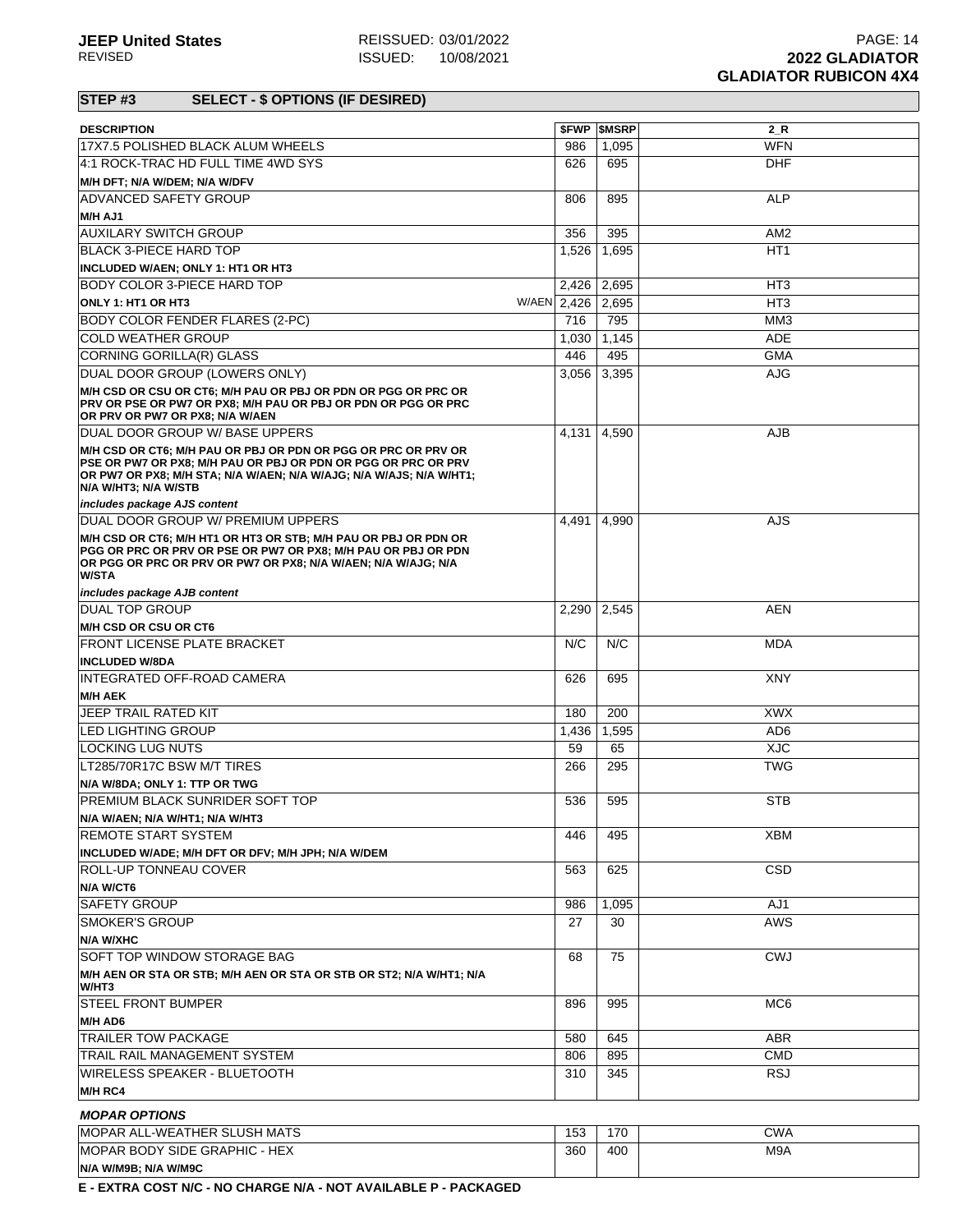| <b>DESCRIPTION</b>                                                                   |       | <b>SFWP SMSRP</b> | 2 R              |
|--------------------------------------------------------------------------------------|-------|-------------------|------------------|
| <b>MOPAR OPTIONS</b>                                                                 |       |                   |                  |
| MOPAR BODY SIDE GRAPHIC - RETRO                                                      | 360   | 400               | M <sub>9</sub> C |
| MOPAR BODY SIDE GRAPHIC - STAR                                                       | 360   | 400               | M9B              |
| N/A W/M9C                                                                            |       |                   |                  |
| <b>MOPAR BRIGHT DOOR SILLS</b>                                                       | 176   | 195               | <b>CLN</b>       |
| <b>MOPAR COLD AIR INTAKE SYSTEM</b>                                                  | 473   | 525               | <b>JFF</b>       |
| N/A W/EXJ                                                                            |       |                   |                  |
| <b>MOPAR DOORS OFF MIRROR KIT</b>                                                    | 176   | 195               | <b>LFR</b>       |
| <b>MOPAR GRAB HANDLE KIT</b>                                                         | 86    | 95                | CSV              |
| <b>MOPAR HARDTOP HEADLINER</b>                                                       | 500   | 555               | CHD              |
| M/H AEN OR HT1 OR HT3                                                                |       |                   |                  |
| MOPAR HARD TRI-FOLD TONNEAU COVER                                                    | 896   | 995               | CSU              |
| N/A W/AJB; N/A W/AJS; N/A W/CSD; N/A W/CT6; N/A W/EXJ                                |       |                   |                  |
| MOPAR JEEP GRILLE HOOD GRAPHIC                                                       | 220   | 245               | <b>MGV</b>       |
| <b>MOPAR MESH SUNBONNET TOP</b>                                                      | 136   | 150               | CS7              |
| N/A W/EXJ                                                                            |       |                   |                  |
| <b>MOPAR PLASTIC DOOR SILL GUARDS</b>                                                | 113   | 125               | <b>CLP</b>       |
| <b>N/A W/CLN</b>                                                                     |       |                   |                  |
| <b>MOPAR SATIN BLACK GRILLE</b>                                                      | 176   | 195               | <b>MHJ</b>       |
| N/A W/XNY                                                                            |       |                   |                  |
| MOPAR SOFT TRI-FOLD TONNEAU COVER                                                    | 563   | 625               | CT <sub>6</sub>  |
| MOPAR SOLID SUNBONNET TOP                                                            | 226   | 250               | CS <sub>3</sub>  |
| MOPAR SPRAY IN BEDLINER                                                              | 473   | 525               | <b>XMF</b>       |
| MOPAR STITCHED LEATHER UPGRADE-BLACK                                                 | 1,576 | 1,750             | <b>CBS</b>       |
| N/A W/*AL                                                                            |       |                   |                  |
| <b>MOPAR SUNRIDER FOR HARDTOP</b>                                                    | 806   | 895               | <b>MHW</b>       |
| M/H CSD OR CSU OR CT6; M/H HT1 OR HT3; N/A W/AEN; N/A W/AJB; N/A<br>W/AJG; N/A W/AJS |       |                   |                  |
| <b>IMOPAR WINDSHIELD TIE DOWN STRAP</b>                                              | 35    | 40                | C <sub>T9</sub>  |

# **STEP #4 SELECT - COLOR & TRIM CODES**

| <b>COLOR/TRIM</b>                        |       |                    | <b>SFWP</b> | <b>SMSRP</b> | <b>BLACK</b> | <b>BLACK/DARK SADDLE</b> |
|------------------------------------------|-------|--------------------|-------------|--------------|--------------|--------------------------|
| <b>IPREM CLOTH LOW-BACK BUCKET SEATS</b> |       | (S)                | N/C         | N/C          | <b>D5X9</b>  |                          |
| LEATHER TRIMMED BUCKET SEATS             | W/AEH | $W/2$ R            | N/C         | N/C          |              | <b>ALTV</b>              |
|                                          | W/AEH | $W/2$ <sub>R</sub> | N/C         | N/C          | ALX9         |                          |

### **MONOTONE PAINT - APA**

| <b>PRIMARY COLOR</b>             |     |     |            |            |
|----------------------------------|-----|-----|------------|------------|
| <b>BLACK CLEAR COAT</b>          | 356 | 395 | PX8        | PX8        |
| <b>BRIGHT WHITE CLEAR COAT</b>   | N/C | N/C | PW7        | PW7        |
| <b>FIRECRACKER RED C/C</b>       | 356 | 395 | <b>PRC</b> | <b>PRC</b> |
| GRANITE CRYSTAL MET. CLEAR COAT  | 356 | 395 | PAU        | PAU        |
| <b>HYDRO BLUE PEARL COAT</b>     | 356 | 395 | <b>PBJ</b> | <b>PBJ</b> |
| LIMITED EDITION GOBI CLEAR COAT  | 446 | 495 | <b>PUA</b> | <b>PUA</b> |
| <b>Late Availability</b>         |     |     |            |            |
| <b>SARGE GREEN CLEAR COAT</b>    | 356 | 395 | <b>PGG</b> | <b>PGG</b> |
| <b>ISILVER ZYNITH CLEAR COAT</b> | 356 | 395 | <b>PSE</b> | <b>PSE</b> |
| <b>SNAZZBERRY PEARL COAT</b>     | 356 | 395 | <b>PRV</b> | PRV        |
| <b>ISTING-GRAY CLEAR COAT</b>    | 356 | 395 | <b>PDN</b> | <b>PDN</b> |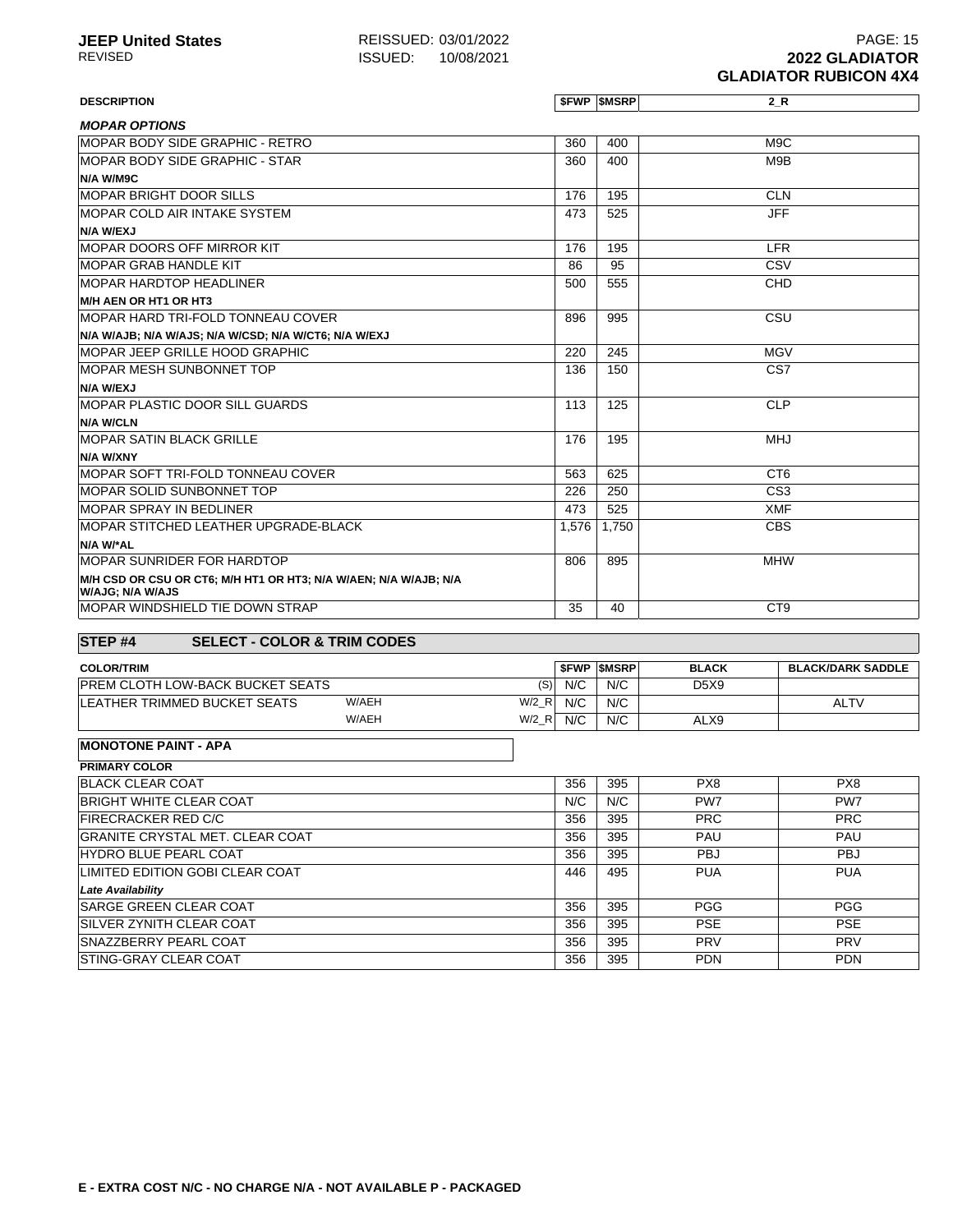23- 48,025

| STEP <sub>#1</sub>          |  | <b>SELECT - MODEL CODE</b> |             |               |  |
|-----------------------------|--|----------------------------|-------------|---------------|--|
|                             |  |                            | <b>SFWP</b> | <b>SMSRP</b>  |  |
| <b>GLADIATOR MOJAVE 4X4</b> |  | 45.788                     | 48.025      | <b>SPHLTL</b> |  |
|                             |  | <b>DESTINATION CHARGEI</b> | 1,595       |               |  |
|                             |  |                            | 1.645 IN HI |               |  |

#### **STEP #2 SELECT - QUICK ORDER PACKAGE CODE POWERTRAIN AVAILABILITY ENGINE \$FWP \$MSRP TRANSMISSION \$FWP \$MSRP** 3.6L V6 24V VVT ENGINE UPG I W/ESS (ERC) N/C N/C 8-SPD AUTO 850RE TRANS (MAKE) (DFT) 1,800 2,000 **24D** 6-SPEED MANUAL TRANSMISSION (DEM) N/C N/C **23D PRICE INCLUDES - BASE PRICE, ENGINE/TRANSMISSION AND QUICK ORDER PACKAGE (ALSO INCLUDES PACKAGE DISCOUNT WHERE APPLICABLE - ADD DESTINATION CHARGE)** FACTORY WHOLESALE PRICE \$ 24- 47,588 23- 45,788 MANUFACTURER SUGGESTED RETAIL PRICE \$ 24- 50,025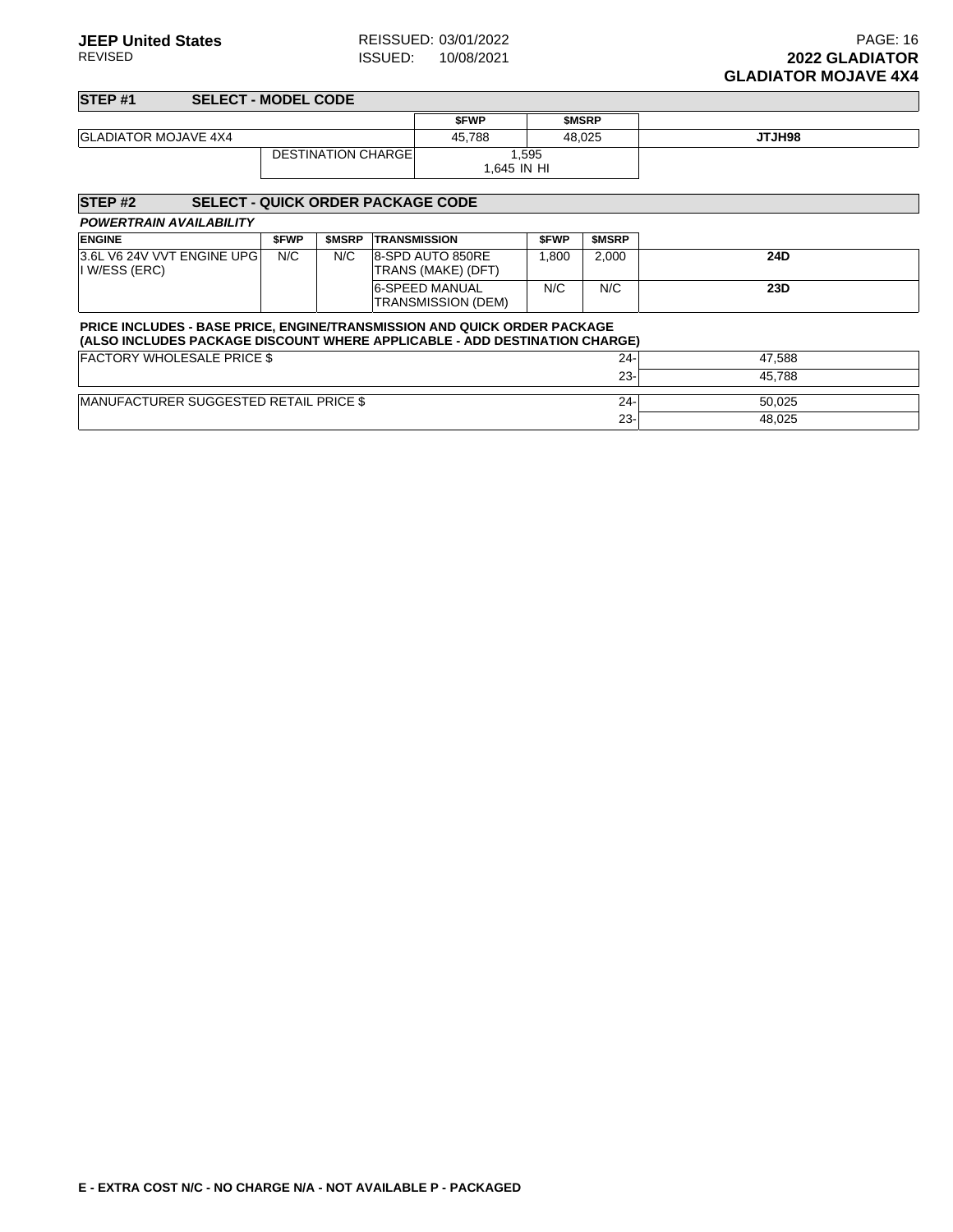| <b>DESCRIPTION</b>                                                                                                                                               |             | <b><i>SFWP SMSRP</i></b> | $2_D$           |
|------------------------------------------------------------------------------------------------------------------------------------------------------------------|-------------|--------------------------|-----------------|
| 17X7.5 LOW GLOSS BLACK POLISHED WHLS                                                                                                                             | 986         | 1,095                    | <b>WFA</b>      |
| <b>ADVANCED SAFETY GROUP</b>                                                                                                                                     | 806         | 895                      | <b>ALP</b>      |
| M/H AJ1                                                                                                                                                          |             |                          |                 |
| <b>AUXILARY SWITCH GROUP</b>                                                                                                                                     | 356         | 395                      | AM <sub>2</sub> |
| BLACK 3-PIECE HARD TOP                                                                                                                                           | 1,526       | 1,695                    | HT <sub>1</sub> |
| INCLUDED W/AEN; ONLY 1: HT1 OR HT3                                                                                                                               |             |                          |                 |
| <b>BODY COLOR 3-PIECE HARD TOP</b>                                                                                                                               |             | 2,426 2,695              | HT3             |
|                                                                                                                                                                  |             |                          |                 |
| ONLY 1: HT1 OR HT3                                                                                                                                               | W/AEN 2,426 | 2,695                    | HT <sub>3</sub> |
| <b>BODY COLOR FENDER FLARES (2-PC)</b>                                                                                                                           | 716         | 795                      | MM <sub>3</sub> |
| <b>COLD WEATHER GROUP</b>                                                                                                                                        | 1,030       | 1,145                    | <b>ADE</b>      |
| CORNING GORILLA(R) GLASS                                                                                                                                         | 446         | 495                      | <b>GMA</b>      |
| DUAL DOOR GROUP (LOWERS ONLY)                                                                                                                                    | 3,056       | 3,395                    | <b>AJG</b>      |
| M/H CSD OR CSU OR CT6; M/H PAU OR PBJ OR PDN OR PGG OR PRC OR<br>PRV OR PSE OR PW7 OR PX8; N/A W/AEN                                                             |             |                          |                 |
| DUAL DOOR GROUP W/ BASE UPPERS                                                                                                                                   | 4,131       | 4,590                    | AJB             |
| M/H CSD OR CT6; M/H PAU OR PBJ OR PDN OR PGG OR PRC OR PRV OR<br>PSE OR PW7 OR PX8; M/H STA; N/A W/AEN; N/A W/AJG; N/A W/AJS; N/A<br>W/HT1; N/A W/HT3; N/A W/STB |             |                          |                 |
| includes package AJS content                                                                                                                                     |             |                          |                 |
| DUAL DOOR GROUP W/ PREMIUM UPPERS                                                                                                                                | 4,491       | 4,990                    | AJS.            |
| M/H CSD OR CT6; M/H HT1 OR HT3 OR STB; M/H PAU OR PBJ OR PDN OR<br>PGG OR PRC OR PRV OR PSE OR PW7 OR PX8; N/A W/AEN; N/A W/AJG; N/A<br><b>W/STA</b>             |             |                          |                 |
| includes package AJB content                                                                                                                                     |             |                          |                 |
| <b>DUAL TOP GROUP</b>                                                                                                                                            | 2,290       | 2,545                    | AEN             |
| M/H CSD OR CSU OR CT6                                                                                                                                            |             |                          |                 |
| <b>FRONT LICENSE PLATE BRACKET</b>                                                                                                                               | N/C         | N/C                      | <b>MDA</b>      |
| <b>INTEGRATED OFF-ROAD CAMERA</b>                                                                                                                                | 626         | 695                      | <b>XNY</b>      |
| <b>M/H AEK</b>                                                                                                                                                   |             |                          |                 |
| JEEP TRAIL RATED KIT                                                                                                                                             | 180         | 200                      | <b>XWX</b>      |
| <b>LED LIGHTING GROUP</b>                                                                                                                                        | 1,436       | 1,595                    | AD <sub>6</sub> |
| LOCKING LUG NUTS                                                                                                                                                 | 59          | 65                       | <b>XJC</b>      |
| LT285/70R17C BSW M/T TIRES                                                                                                                                       | 266         | 295                      | <b>TWG</b>      |
| <b>PREMIUM BLACK SUNRIDER SOFT TOP</b>                                                                                                                           | 536         | 595                      | <b>STB</b>      |
|                                                                                                                                                                  |             |                          |                 |
| N/A W/AEN; N/A W/HT1; N/A W/HT3<br><b>REMOTE START SYSTEM</b>                                                                                                    | 446         | 495                      | <b>XBM</b>      |
|                                                                                                                                                                  |             |                          |                 |
| INCLUDED W/ADE; M/H DFT; M/H JPH; N/A W/DEM                                                                                                                      |             |                          |                 |
| <b>ROLL-UP TONNEAU COVER</b>                                                                                                                                     | 563         | 625                      | CSD             |
| N/A W/CT6                                                                                                                                                        |             |                          |                 |
| <b>SAFETY GROUP</b>                                                                                                                                              | 986         | 1,095                    | AJ1             |
| SELEC-TRAC FULL TIME 4WD SYSTEM                                                                                                                                  | 626         | 695                      | <b>DHP</b>      |
| M/H DFT; N/A W/DEM; N/A W/DFV                                                                                                                                    |             |                          |                 |
| <b>SMOKER'S GROUP</b>                                                                                                                                            | 27          | 30                       | AWS             |
| <b>N/A W/XHC</b>                                                                                                                                                 |             |                          |                 |
| SOFT TOP WINDOW STORAGE BAG                                                                                                                                      | 68          | 75                       | <b>CWJ</b>      |
| M/H AEN OR STA OR STB; N/A W/HT1; N/A W/HT3                                                                                                                      |             |                          |                 |
| <b>TRAILER TOW PACKAGE</b>                                                                                                                                       | 580         | 645                      | <b>ABR</b>      |
| TRAIL RAIL MANAGEMENT SYSTEM                                                                                                                                     | 806         | 895                      | <b>CMD</b>      |
| <b>WIRELESS SPEAKER - BLUETOOTH</b>                                                                                                                              | 310         | 345                      | <b>RSJ</b>      |
| M/H RC4                                                                                                                                                          |             |                          |                 |
|                                                                                                                                                                  |             |                          |                 |
| <b>MOPAR OPTIONS</b>                                                                                                                                             |             |                          |                 |
| MOPAR ALL-WEATHER SLUSH MATS                                                                                                                                     | 153         | 170                      | <b>CWA</b>      |
| <b>IMOPAR BLACK HOOD GRAPHIC</b>                                                                                                                                 | 220         | 245                      | <b>MHD</b>      |
| MOPAR BLACK TUBULAR SIDE STEPS                                                                                                                                   | 563         | 625                      | <b>MRU</b>      |
| <b>ONLY 1: MRT OR MRU</b>                                                                                                                                        |             |                          |                 |
| <b>MOPAR BRIGHT DOOR SILLS</b>                                                                                                                                   | 176         | 195                      | <b>CLN</b>      |
| <b>MOPAR CHROME TUBULAR SIDE STEPS</b>                                                                                                                           | 670         | 745                      | MRT             |
| <b>ONLY 1: MRT OR MRU</b>                                                                                                                                        |             |                          |                 |
| <b>MOPAR DOORS OFF MIRROR KIT</b>                                                                                                                                | 176         | 195                      | <b>LFR</b>      |
| MOPAR GRAB HANDLE KIT                                                                                                                                            | 86          | 95                       | CSV             |
|                                                                                                                                                                  |             |                          |                 |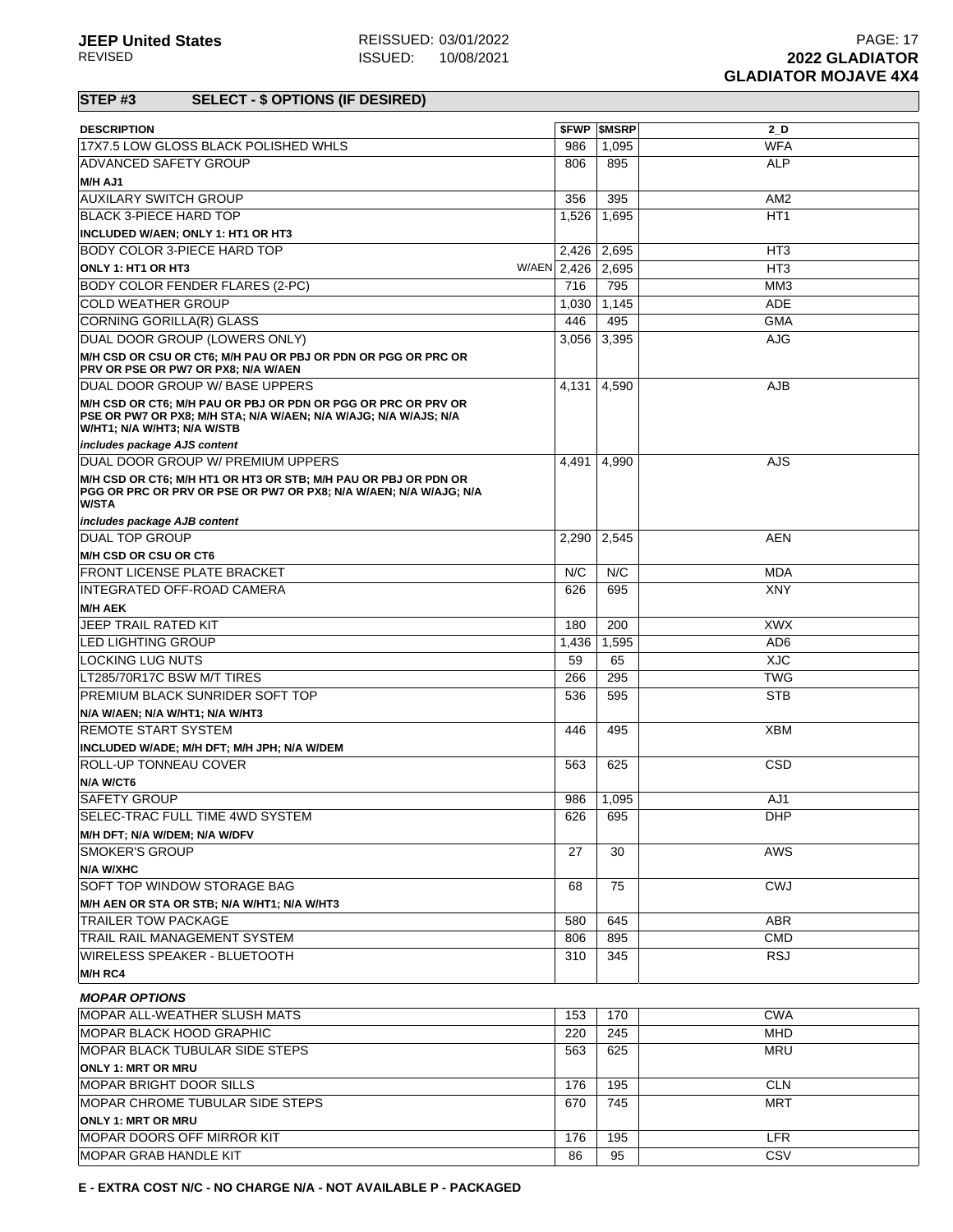**Late Availability**

| <b>DESCRIPTION</b>                                                                   |       |               | <b><i>SFWP SMSRP</i></b> |              | 2 D                                      |  |
|--------------------------------------------------------------------------------------|-------|---------------|--------------------------|--------------|------------------------------------------|--|
| <b>MOPAR OPTIONS</b>                                                                 |       |               |                          |              |                                          |  |
| <b>MOPAR HARDTOP HEADLINER</b>                                                       |       | 500           | 555                      |              | <b>CHD</b>                               |  |
| M/H AEN OR HT1 OR HT3                                                                |       |               |                          |              |                                          |  |
| MOPAR HARD TRI-FOLD TONNEAU COVER                                                    |       | 896           | 995                      |              | CSU                                      |  |
| N/A W/AJB; N/A W/AJS; N/A W/CSD; N/A W/CT6                                           |       |               |                          |              |                                          |  |
| MOPAR HD ROCK SLIDER W/STEP ASSIST                                                   |       | 946           | 1.050                    |              | <b>MMU</b>                               |  |
| N/A W/MRT; N/A W/MRU                                                                 |       |               |                          |              |                                          |  |
| MOPAR MESH SUNBONNET TOP                                                             |       | 136           | 150                      |              | CS7                                      |  |
| <b>IMOPAR PLASTIC DOOR SILL GUARDS</b>                                               |       | 113           | 125                      |              | <b>CLP</b>                               |  |
| <b>N/A W/CLN</b>                                                                     |       |               |                          |              |                                          |  |
| <b>MOPAR SATIN BLACK GRILLE</b>                                                      |       | 176           | 195                      |              | <b>MHJ</b>                               |  |
| N/A W/XNY                                                                            |       |               |                          |              |                                          |  |
| IMOPAR SOFT TRI-FOLD TONNEAU COVER                                                   |       | 563           | 625                      |              | CT <sub>6</sub>                          |  |
| MOPAR SOLID SUNBONNET TOP                                                            |       | 226           | 250                      |              | CS <sub>3</sub>                          |  |
| <b>MOPAR SPRAY IN BEDLINER</b>                                                       |       | 473           | 525                      | <b>XMF</b>   |                                          |  |
| MOPAR STITCHED LEATHER UPGRADE-BLACK                                                 | 1,576 |               | 1.750                    |              | <b>CBS</b>                               |  |
| N/A W/*PL                                                                            |       |               |                          |              |                                          |  |
| <b>MOPAR SUNRIDER FOR HARDTOP</b>                                                    |       | 806           | 895                      |              | <b>MHW</b>                               |  |
| M/H CSD OR CSU OR CT6; M/H HT1 OR HT3; N/A W/AEN; N/A W/AJB; N/A<br>W/AJG; N/A W/AJS |       |               |                          |              |                                          |  |
| MOPAR WINDSHIELD TIE DOWN STRAP                                                      |       | 35            | 40                       |              | CT <sub>9</sub>                          |  |
| STEP <sub>#4</sub><br><b>SELECT - COLOR &amp; TRIM CODES</b>                         |       |               |                          |              |                                          |  |
|                                                                                      |       |               |                          |              |                                          |  |
| <b>COLOR/TRIM</b>                                                                    |       |               | <b>SFWP SMSRP</b>        | <b>BLACK</b> | <b>GLOBAL BLACK/STEEL</b><br><b>GREY</b> |  |
| PREMIUM CLOTH SEATS W SPORT<br><b>BOLSTERS</b>                                       | (S)   | N/C           | N/C                      | A5X9         |                                          |  |
| LEATHER TRIMMED BUCKET SEATS                                                         |       |               | W/2_D 1,706 1,895        |              | <b>PLTA</b>                              |  |
|                                                                                      |       | $W/Z_D$ 1.706 | 1.895                    | PLX9         |                                          |  |
| <b>MONOTONE PAINT - APA</b>                                                          |       |               |                          |              |                                          |  |
| <b>PRIMARY COLOR</b>                                                                 |       |               |                          |              |                                          |  |
| <b>BLACK CLEAR COAT</b>                                                              |       | 356           | 395                      | PX8          | PX8                                      |  |
| BRIGHT WHITE CLEAR COAT                                                              |       | N/C           | N/C                      | PW7          | PW7                                      |  |
| <b>FIRECRACKER RED C/C</b>                                                           |       | 356           | 395                      | <b>PRC</b>   | <b>PRC</b>                               |  |
| <b>GRANITE CRYSTAL MET. CLEAR COAT</b>                                               |       | 356           | 395                      | PAU          | PAU                                      |  |
| <b>HYDRO BLUE PEARL COAT</b>                                                         |       | 356           | 395                      | <b>PBJ</b>   | <b>PBJ</b>                               |  |
| LIMITED EDITION GOBI CLEAR COAT                                                      |       | 446           | 495                      | <b>PUA</b>   | <b>PUA</b>                               |  |

SARGE GREEN CLEAR COAT **356 395 PGG** PGG PGG SILVER ZYNITH CLEAR COAT PSE PSE PSE SNAZZBERRY PEARL COAT 356 395 PRV PRV STING-GRAY CLEAR COAT **356 395 PDN** PDN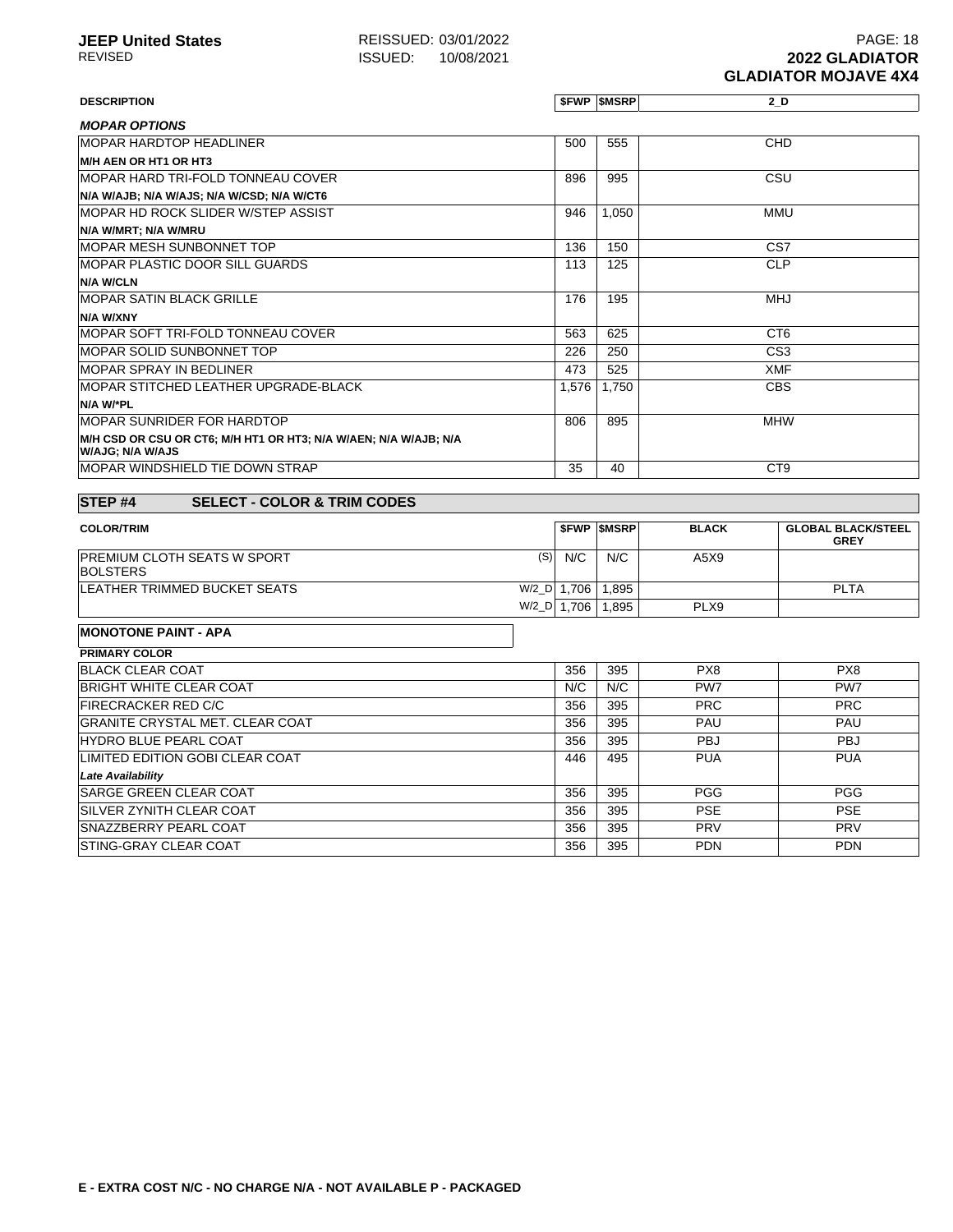| <b>GROUP DETAIL</b>                           | J<br>T      | J<br>T      |         |             |
|-----------------------------------------------|-------------|-------------|---------|-------------|
|                                               |             |             |         | J<br>T      |
|                                               |             |             |         |             |
|                                               | L<br>9<br>8 | P<br>9<br>8 | S<br>98 | H<br>9<br>8 |
| <b>LEATHER TRIMMED BUCKET SEATS</b><br>*AL    |             |             | E       |             |
| • #1 SEAT FOAM CUSHION (C1A)                  |             |             |         |             |
| • FULL LENGTH FLR CONSOLE PREM A/REST (CVM)   |             |             |         |             |
| • LEATHER WRAPPED PARK BRAKE HANDLE (CVP)     |             |             |         |             |
| • LEATHER WRAPPED SHIFT KNOB (CVW)            |             |             |         |             |
| • PREMIUM DOOR TRIM PANEL (CBF)               |             |             |         |             |
| • RR ARMREST W/CUPHOLDER SEAT (CSN)           |             |             |         |             |
| <b>LEATHER TRIMMED BUCKET SEATS</b><br>*ML    |             | Е           |         |             |
| • #1 SEAT FOAM CUSHION (C1A)                  |             |             |         |             |
| • FULL LENGTH FLR CONSOLE PREM A/REST (CVM)   |             |             |         |             |
|                                               |             |             |         |             |
| • LEATHER WRAPPED PARK BRAKE HANDLE (CVP)     |             |             |         |             |
| • LEATHER WRAPPED SHIFT KNOB (CVW)            |             |             |         |             |
| • PREMIUM WRAPPED I/P BEZEL (JEK)             |             |             |         |             |
| • RR ARMREST W/CUPHOLDER SEAT (CSN)           |             |             |         |             |
| *PL<br><b>LEATHER TRIMMED BUCKET SEATS</b>    |             |             |         | Е           |
| • #1 SEAT FOAM CUSHION (C1A)                  |             |             |         |             |
| • FULL LENGTH FLR CONSOLE PREM A/REST (CVM)   |             |             |         |             |
| • LEATHER WRAPPED PARK BRAKE HANDLE (CVP)     |             |             |         |             |
| • LEATHER WRAPPED SHIFT KNOB (CVW)            |             |             |         |             |
| • PREMIUM DOOR TRIM PANEL (CBF)               |             |             |         |             |
| • RR ARMREST W/CUPHOLDER SEAT (CSN)           |             |             |         |             |
| <b>AAN</b><br><b>TECHNOLOGY GROUP</b>         | E           |             |         |             |
| • AIR CONDITIONING W/AUTO TEMP CONTROL (HAB)  |             |             |         |             |
| • CLUSTER 7.0" TFT COLOR DISPLAY (JAL)        |             |             |         |             |
| • REMOTE PROXIMITY KEYLESS ENTRY (GXD)        |             |             |         |             |
| • SIRIUSXM RADIO SERVICE (X9B)                |             |             |         |             |
| • SIRIUSXM SATELLITE RADIO (RSD)              |             |             |         |             |
| • GPS ANTENNA INPUT (JLP)                     |             |             |         |             |
| • SIRIUSXM RADIO SERVICE (X9B)                |             |             |         |             |
| <b>TRAILER TOW PACKAGE</b><br><b>ABR</b>      | Е           | Е           | Е       | Е           |
| • 240 AMP ALTERNATOR (BAL)                    |             |             |         |             |
| • CLASS IV RECEIVER HITCH (XFH)               |             |             |         |             |
| • HEAVY DUTY ENGINE COOLING (NMC)             |             |             |         |             |
| • TRAILER HITCH ZOOM (XNQ)                    |             |             |         |             |
| AD6<br><b>LED LIGHTING GROUP</b>              |             | Е           | Е       | Е           |
| • DAYTIME RUNNING LAMP LED ACCENTS (LPY)      |             |             |         |             |
| • FRONT LED FOG LAMPS (LNV)                   |             |             |         |             |
| • LED PARK TURN LAMPS (LCT)                   |             |             |         |             |
| • LED PREMIUM REFLECTOR HEADLAMPS (LPX)       |             |             |         |             |
| • LED TAILLAMPS (LAY)                         |             |             |         |             |
| <b>LED HEADLAMP AND FOG LAMP GROUP</b><br>ADA | Е           |             |         |             |
| • DAYTIME RUNNING LAMP LED ACCENTS (LPY)      |             |             |         |             |
| • FRONT LED FOG LAMPS (LNV) - W/O 2TB OR 2TK  |             |             |         |             |
|                                               |             |             |         |             |
| • LED PREMIUM REFLECTOR HEADLAMPS (LPX)       |             |             |         |             |
| <b>CONVENIENCE GROUP</b><br><b>ADC</b>        | E.          |             |         |             |
| • REMOTE START SYSTEM (XBM)                   |             |             |         |             |
| • UNIVERSAL GARAGE DOOR OPENER (XGD)          |             |             |         |             |
| <b>ADE</b><br><b>COLD WEATHER GROUP</b>       | Е           | Е           | Е       | Е           |
| • 245/75R17 BSW A/T TIRES (TTC) - W/EXJ       | п           |             |         |             |
| • HEATED FRONT SEATS (JPM)                    |             |             |         |             |
| • HEATED STEERING WHEEL (NHS)                 |             |             |         |             |
| • REMOTE START SYSTEM (XBM)                   |             |             |         |             |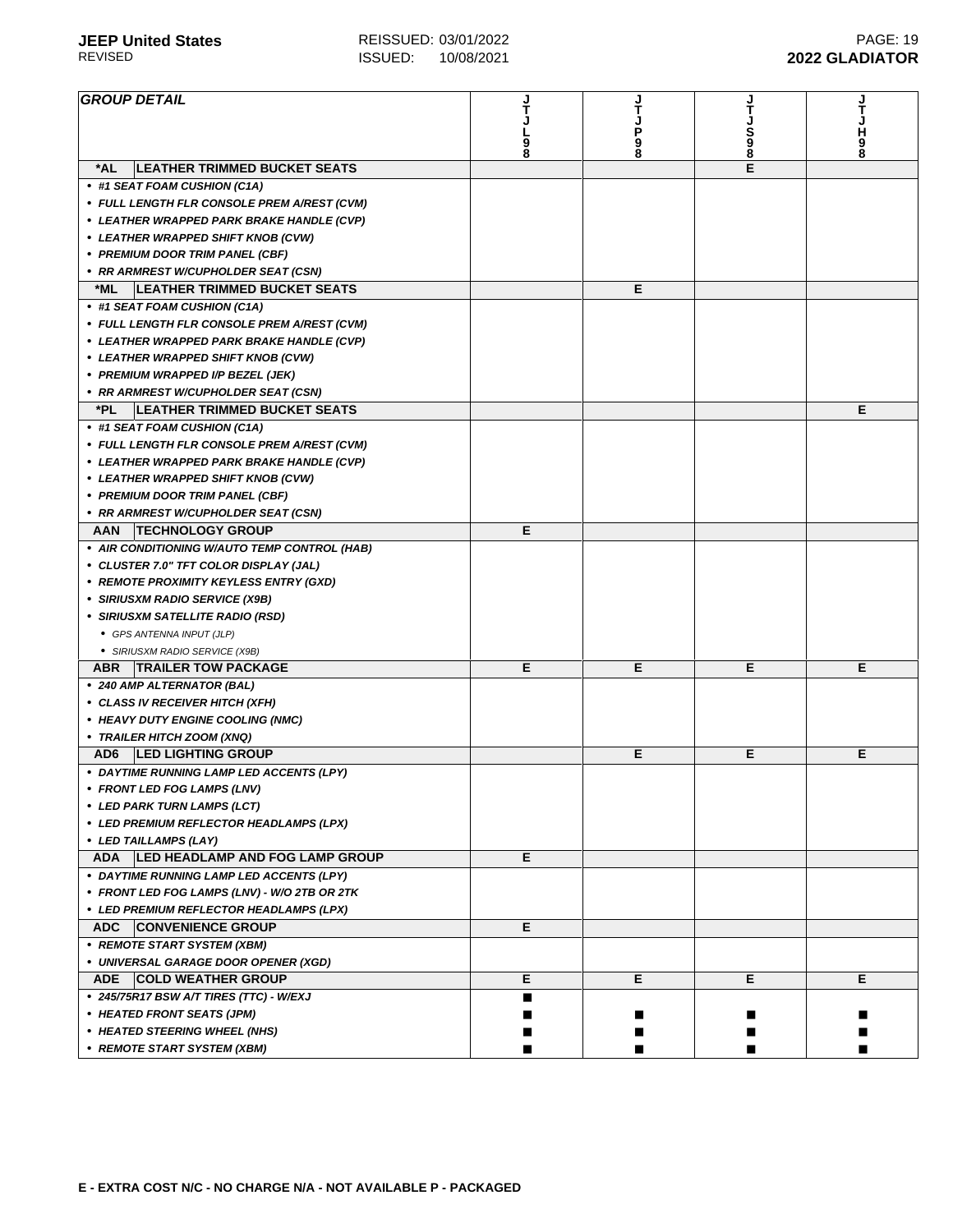| <b>GROUP DETAIL</b>                                    |        |        |        |   |
|--------------------------------------------------------|--------|--------|--------|---|
|                                                        |        |        |        |   |
|                                                        |        | P      | Š<br>9 | 9 |
|                                                        | 9<br>8 | 9<br>8 |        |   |
| <b>AEH</b><br><b>POPULAR EQUIPMENT PACKAGE</b>         | E      | E      |        |   |
| • #1 SEAT FOAM CUSHION (C1A)                           |        |        |        |   |
| • 240 AMP ALTERNATOR (BAL)                             | п      |        |        |   |
| • BLACK 3-PIECE HARD TOP (HT1) - W/O 2TN               |        |        |        |   |
| • BLACK 3-PIECE HARD TOP (HT1) - W/O 2TW OR 2TT OR 2TJ |        |        |        |   |
| • FREEDOM PANEL STORAGE BAG (CS2)                      |        |        |        |   |
| • NO SOFT TOP (ST8)                                    |        |        |        |   |
| • REAR SLIDING WINDOW (GFD)                            |        |        |        |   |
| • REAR WINDOW DEFROSTER (GFA)                          |        |        |        |   |
| • CLASS IV RECEIVER HITCH (XFH)                        |        |        |        |   |
| • CONVENIENCE GROUP (ADC) - W/O 2TW OR 2TT OR 2TJ      |        |        |        |   |
| • REMOTE START SYSTEM (XBM)                            |        |        |        |   |
| · UNIVERSAL GARAGE DOOR OPENER (XGD)                   |        |        |        |   |
| • FREEDOM PANEL STORAGE BAG (CS2)                      |        |        |        |   |
| • FULL LENGTH FLR CONSOLE PREM A/REST (CVM)            |        |        |        |   |
| • HEAVY DUTY ENGINE COOLING (NMC)                      |        |        |        |   |
| • #1 SEAT FOAM CUSHION (C1A)                           |        |        |        |   |
| • LEATHER TRIMMED BUCKET SEATS (*ML)                   |        |        |        |   |
| • FULL LENGTH FLR CONSOLE PREM A/REST (CVM)            |        |        |        |   |
| • LEATHER WRAPPED PARK BRAKE HANDLE (CVP)              |        |        |        |   |
| • LEATHER WRAPPED SHIFT KNOB (CVW)                     |        |        |        |   |
| • PREMIUM WRAPPED I/P BEZEL (JEK)                      |        |        |        |   |
| • RR ARMREST W/CUPHOLDER SEAT (CSN)                    |        |        |        |   |
| • LEATHER WRAPPED PARK BRAKE HANDLE (CVP)              |        |        |        |   |
| • LEATHER WRAPPED SHIFT KNOB (CVW)                     |        |        |        |   |
| • NO SOFT TOP (ST8)                                    | ▬      |        |        |   |
| • PREMIUM WRAPPED I/P BEZEL (JEK)                      |        |        |        |   |
| • REAR SLIDING WINDOW (GFD)                            |        |        |        |   |
| • REAR WINDOW DEFROSTER (GFA)                          |        |        |        |   |
| • REMOTE START SYSTEM (XBM)                            |        |        |        |   |
| • RR ARMREST W/CUPHOLDER SEAT (CSN)                    |        |        |        |   |
| • TRAILER HITCH ZOOM (XNQ)                             |        |        |        |   |
| • TRAILER TOW PACKAGE (ABR)                            |        |        |        |   |
| • 240 AMP ALTERNATOR (BAL)                             |        |        |        |   |
| • CLASS IV RECEIVER HITCH (XFH)                        |        |        |        |   |
| • HEAVY DUTY ENGINE COOLING (NMC)                      |        |        |        |   |
| • TRAILER HITCH ZOOM (XNQ)                             |        |        |        |   |
| • UNIVERSAL GARAGE DOOR OPENER (XGD)                   |        |        |        |   |
| (*) Package AEH includes package ABR content           |        | ⋇      |        |   |
| (*) Package AEH includes package ADC content           |        |        |        |   |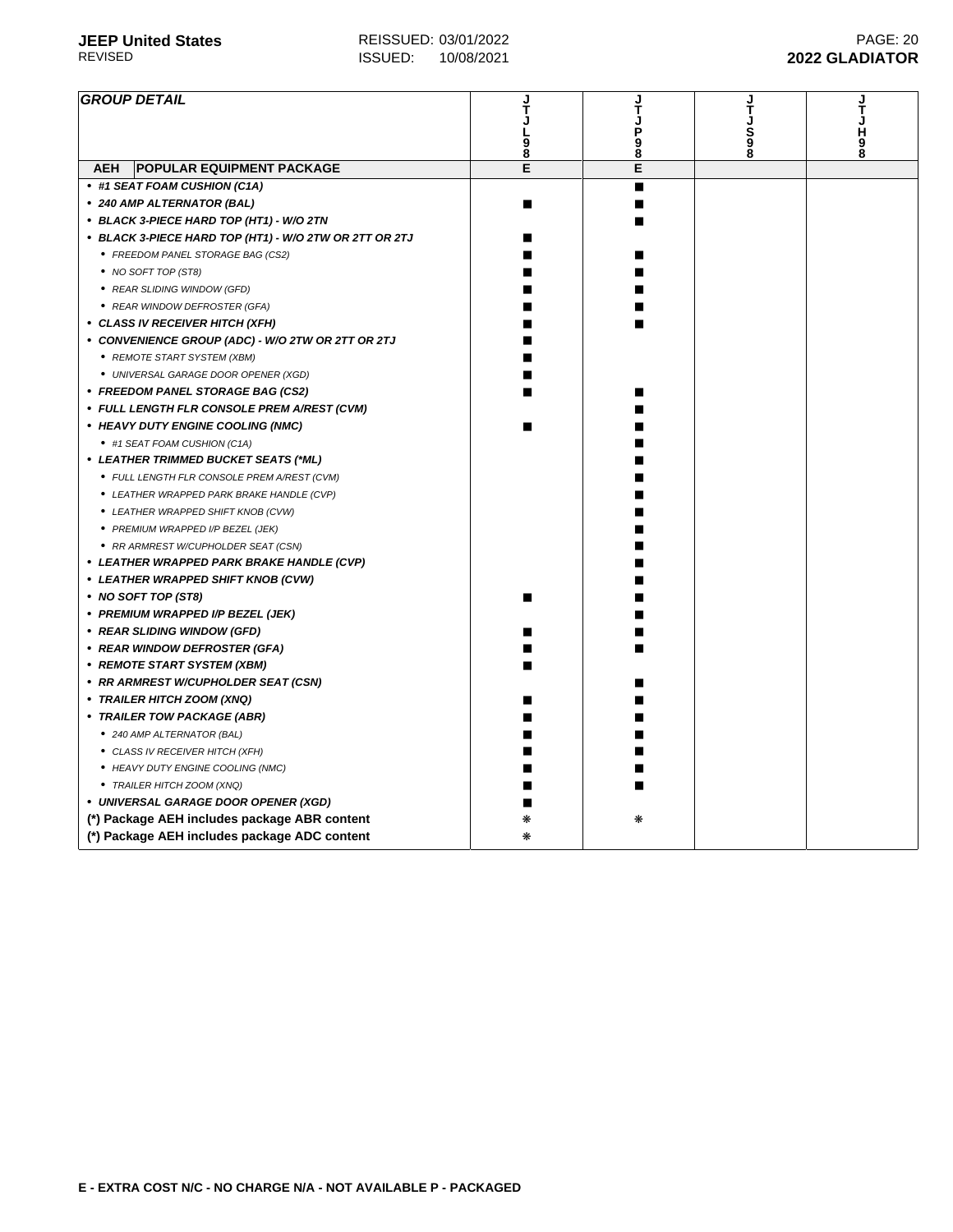| <b>GROUP DETAIL</b>                                      |        |        | ر<br>T  | ر<br>T          |
|----------------------------------------------------------|--------|--------|---------|-----------------|
|                                                          |        | P<br>9 |         | <b>PA</b><br>98 |
|                                                          | 9<br>8 | 8      | Š<br>88 |                 |
| 8.4" RADIO AND PREMIUM AUDIO GROUP<br><b>AEK</b>         | E      |        |         |                 |
| • 115V AUXILIARY POWER OUTLET (JKV) - W/O 2TB OR 2TK     |        |        |         |                 |
| • 220 AMP ALTERNATOR (BAJ)                               |        |        |         |                 |
| ● 400W INVERTER (XHR)                                    |        |        |         |                 |
| • 5-YEAR SIRIUSXM TRAFFIC SERVICE (X9M)                  |        |        |         |                 |
| • 5-YEAR SIRIUSXM TRAVEL LINK SERVICE (X9N)              |        |        |         |                 |
| • 8.4" TOUCHSCREEN DISPLAY (RFL)                         |        |        |         |                 |
| • 8.4" TOUCHSCREEN DISPLAY (RFL) - W/8AT                 |        |        |         |                 |
| • 8.4" TOUCHSCREEN DISPLAY (RFL) - W/8B1                 |        |        |         |                 |
| • 8.4" TOUCHSCREEN DISPLAY (RFL) - W/8CU                 |        |        |         |                 |
| • AIR CONDITIONING W/AUTO TEMP CONTROL (HAB)             |        |        |         |                 |
| • AIR CONDITIONING W/AUTO TEMP CONTROL (HAB) - W/8AT     |        |        |         |                 |
| • ALPINE PREMIUM AUDIO SYSTEM (RC4) - W/O 2TB OR 2TK     |        |        |         |                 |
| • 220 AMP ALTERNATOR (BAJ)                               |        |        |         |                 |
| • CONSOLE BIN TASK LIGHT (LDB)                           |        |        |         |                 |
| • EMERGENCY / ASSISTANCE CALL (RSR)                      |        |        |         |                 |
| • GPS NAVIGATION (JLN)                                   |        |        |         |                 |
| • GPS NAVIGATION (JLN) - W/8B1                           |        |        |         |                 |
| • GPS NAVIGATION (JLN) - W/8CU                           |        |        |         |                 |
| • HD RADIO (RE8)                                         |        |        |         |                 |
| • MEDIA HUB-2 USBS (BOTH CHARGE-ONLY) (RS2)              |        |        |         |                 |
| • NO SATELLITE COVERAGE HI/AK/PR/VI/GU (RT7) - W/8E9     |        |        |         |                 |
| • NO SATELLITE COVERAGE HI/AK/PR/VI/GU (RT7) - W/8F1     |        |        |         |                 |
| • OFF-ROAD INFO PAGES (JA8)                              |        |        |         |                 |
| • OFF-ROAD INFO PAGES (JA8) - W/8AT                      |        |        |         |                 |
| • OFF-ROAD INFO PAGES (JA8) - W/8B1                      |        |        |         |                 |
| • OFF-ROAD INFO PAGES (JA8) - W/8CU                      |        |        |         |                 |
| • REAR VIEW AUTO DIM MIRROR (GNK)                        |        |        |         |                 |
| • SIRIUSXM GUARDIAN, 1-YR TRIAL (RSK)                    |        |        |         |                 |
| • SIRIUSXM RADIO SERVICE (X9B)                           |        |        |         |                 |
| • SIRIUSXM SATELLITE RADIO (RSD)                         |        |        |         |                 |
| • GPS ANTENNA INPUT (JLP)                                |        |        |         |                 |
| • SIRIUSXM RADIO SERVICE (X9B)                           |        |        |         |                 |
| • SIRIUSXM TRAFFIC PLUS (RTB)                            |        |        |         |                 |
| • SIRIUSXM TRAVEL LINK (RSM)                             |        |        |         |                 |
| • UCONNECT 4C NAV WITH 8.4" DISPLAY (UAQ)                |        |        |         |                 |
| <b>AEN</b><br><b>DUAL TOP GROUP</b>                      | Ε      | Е      | Е       | Ε               |
| • BLACK 3-PIECE HARD TOP (HT1)                           | ■      |        |         | ■               |
| • BLACK 3-PIECE HARD TOP (HT1) - W/O 2TN                 |        |        |         |                 |
| • FREEDOM PANEL STORAGE BAG (CS2)                        |        |        |         |                 |
| • NO SOFT TOP (ST8)                                      |        |        |         |                 |
| • REAR SLIDING WINDOW (GFD)                              |        |        |         |                 |
| • REAR WINDOW DEFROSTER (GFA)                            |        |        |         |                 |
| • BODY COLOR 3-PIECE HARD TOP (HT3) - W/O 2TG            |        |        |         |                 |
| • FREEDOM PANEL STORAGE BAG (CS2)                        |        |        |         |                 |
| • NO SOFT TOP (ST8)                                      |        |        |         |                 |
| • REAR SLIDING WINDOW (GFD)                              |        |        |         |                 |
| • REAR WINDOW DEFROSTER (GFA)                            |        |        |         |                 |
| • FREEDOM PANEL STORAGE BAG (CS2)                        |        |        |         |                 |
| • PREMIUM BLACK SUNRIDER SOFT TOP (ST2)                  |        |        |         |                 |
| • PREMIUM BLACK SUNRIDER SOFT TOP (ST2) - W/O 2TB OR 2TK |        |        |         |                 |
| • REAR SLIDING WINDOW (GFD)                              |        |        |         |                 |
| • REAR WINDOW DEFROSTER (GFA)                            |        |        |         |                 |
| <b>SAFETY GROUP</b><br>AJ1                               | E      | Е      | Е       | Е               |
| • BLIND SPOT AND CROSS PATH DETECTION (XAN)              |        |        |         |                 |
| • LED TAILLAMPS (LAY)                                    |        |        |         |                 |
| • PARKSENSE REAR PARK ASSIST SYSTEM (XAA)                |        |        |         |                 |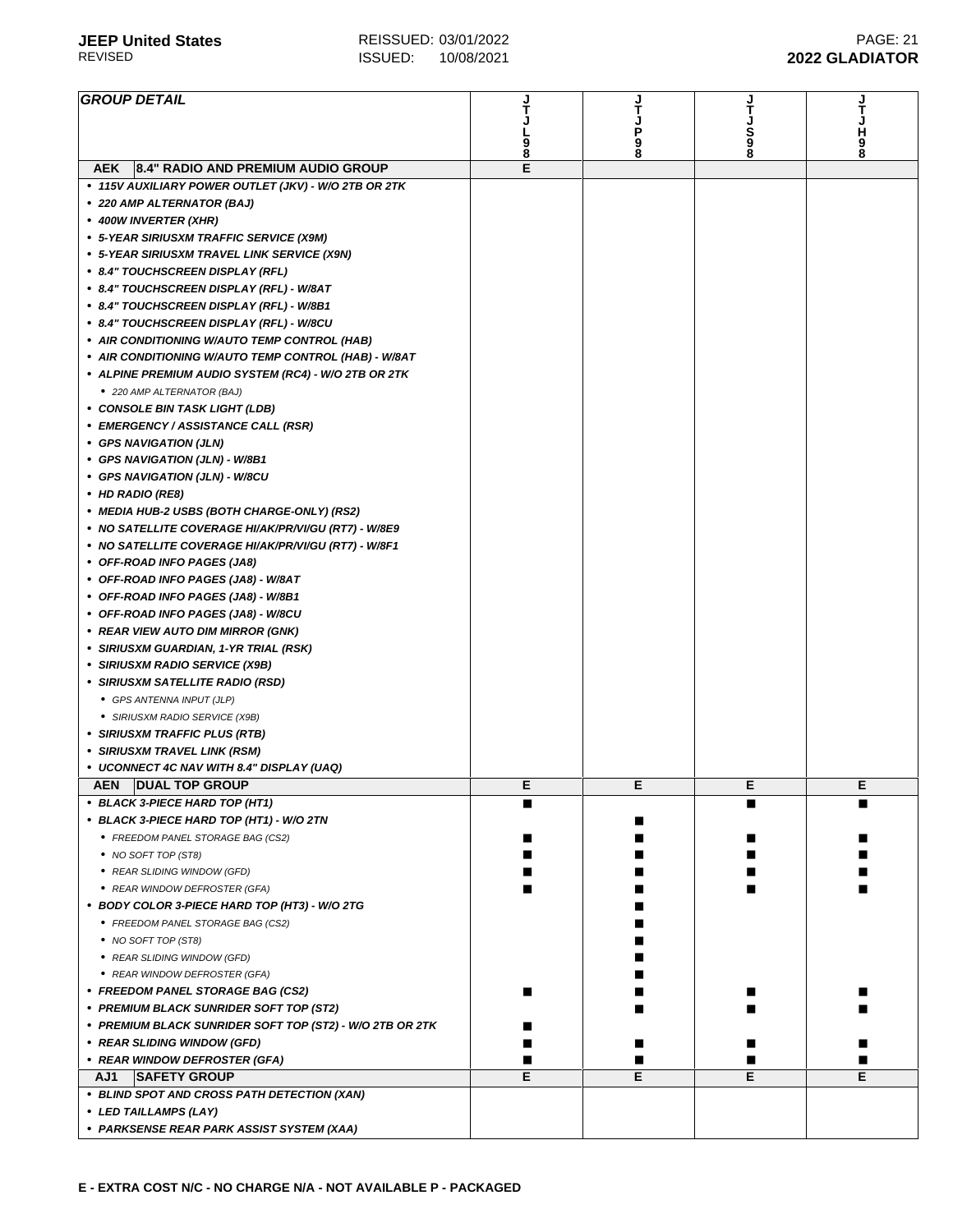| <b>GROUP DETAIL</b>                                            |   |        |        |        |
|----------------------------------------------------------------|---|--------|--------|--------|
|                                                                |   |        |        |        |
|                                                                |   | Ρ<br>9 | s<br>9 | н      |
|                                                                | 8 | 8      | 8      | 9<br>8 |
| <b>DUAL DOOR GROUP W/ BASE UPPERS</b><br><b>AJB</b>            | Е | E      | E      | E      |
| • HALF DOORS W/ UPPERS (GCH)                                   |   | ■      |        |        |
| • POWER HEATED MIRRORS (GTB)                                   |   |        |        |        |
| • PWR WINDOWS, FRONT 1-TOUCH DOWN (JPY)                        |   |        |        |        |
| • REMOTE KEYLESS ENTRY (GXM)                                   |   |        |        |        |
| • SPEED SENSITIVE POWER LOCKS (JPH)                            |   |        |        |        |
| • SUN VISORS W/ILLUM VANITY MIRRORS (GNC)                      |   |        |        |        |
| (*) Package AJB includes package AJS content                   |   | ∗      | ₩      | ⋇      |
|                                                                |   |        |        |        |
| <b>DUAL DOOR GROUP (LOWERS ONLY)</b><br><b>AJG</b>             | Е | Е      | Е      | Е      |
| • HALF DOORS W/O UPPERS (GCG)                                  |   |        |        |        |
| • POWER HEATED MIRRORS (GTB)                                   |   |        |        |        |
| • PWR WINDOWS, FRONT 1-TOUCH DOWN (JPY)                        |   |        |        |        |
| • REMOTE KEYLESS ENTRY (GXM)                                   |   |        |        |        |
| • SPEED SENSITIVE POWER LOCKS (JPH)                            |   |        |        |        |
| • SUN VISORS W/ILLUM VANITY MIRRORS (GNC)                      |   |        |        |        |
| MAX TOW PACKAGE W/4.10 AXLE RATIO<br><b>AJQ</b>                | E |        |        |        |
| • 110MPH VEHICLE MAX SPEED CALIBRATION (JJ3)                   |   |        |        |        |
| • 240 AMP ALTERNATOR (BAL)                                     |   |        |        |        |
| • 245/75R17 BSW A/T DUELER TIRES (TTH)                         |   |        |        |        |
| • 110MPH VEHICLE MAX SPEED CALIBRATION (JJ3)                   |   |        |        |        |
| ● 4.10 REAR AXLE RATIO (DMF)                                   |   |        |        |        |
| • ANTI-SPIN DIFFERENTIAL REAR AXLE (DSA)                       |   |        |        |        |
| • BLACK MIC FENDER FLARES (2-PC) (MM2) - W/O 2TK OR 2TS OR 2TW |   |        |        |        |
| OR 2TT OR 2TJ                                                  |   |        |        |        |
| • DAYTIME RUNNING LAMP SYSTEM (LMX)                            |   |        |        |        |
| • CLASS IV RECEIVER HITCH (XFH)                                |   |        |        |        |
| • DANA M210 WIDE FRONT AXLE (DJF)                              |   |        |        |        |
| • DANA M220 WIDE REAR AXLE (DRF)                               |   |        |        |        |
| • DAYTIME RUNNING LAMP SYSTEM (LMX)                            |   |        |        |        |
| • GVW RATING - 6250# (Z1B) - W/O 2TT OR 2TJ                    |   |        |        |        |
| • HEAVY DUTY ENGINE COOLING (NMC)                              |   |        |        |        |
| • TRAILER HITCH ZOOM (XNQ)                                     |   |        |        |        |
| (*) Package AJQ includes package ABR content                   | ⋇ |        |        |        |
|                                                                |   |        |        |        |
| <b>DUAL DOOR GROUP W/ PREMIUM UPPERS</b><br>AJS                | Е | Е      | Е      | Е      |
| • HALF DOORS W/ UPPERS (GCH)                                   |   |        |        |        |
| • POWER HEATED MIRRORS (GTB)                                   |   |        |        |        |
| • PWR WINDOWS, FRONT 1-TOUCH DOWN (JPY)                        |   |        |        |        |
| • REMOTE KEYLESS ENTRY (GXM)                                   |   |        |        |        |
| • SPEED SENSITIVE POWER LOCKS (JPH)                            |   |        |        |        |
| • SUN VISORS W/ILLUM VANITY MIRRORS (GNC)                      |   |        |        |        |
| (*) Package AJS includes package AJB content                   | * | ∗      | ₩      | ⋇      |
| <b>ALP</b><br><b>ADVANCED SAFETY GROUP</b>                     | Е | Е      | Е      | E.     |
| • ADAPTIVE CRUISE CONTROL W/STOP (NH3) - W/DBA                 |   |        |        |        |
| • ADAPTIVE CRUISE CONTROL W/STOP (NH3) - W/DFT                 |   |        |        |        |
| • ADAPTIVE CRUISE CONTROL W/STOP (NH3) - W/DFV                 |   |        |        |        |
| • ADVANCED BRAKE ASSIST (BGG)                                  |   |        |        |        |
| • AUTO HIGH BEAM HEADLAMP CONTROL (LMS)                        |   |        |        |        |
|                                                                |   |        |        |        |
| • ENHANCED ADAPTIVE CRUISE CONTROL (NH1) - W/DEM               |   |        |        |        |
| • FULL SPEED FWD COLLISION WARN PLUS (LSU)                     |   |        |        |        |
| AM <sub>2</sub><br><b>AUXILARY SWITCH GROUP</b>                | Е | Е      | Е      | Е      |
| • 240 AMP ALTERNATOR (BAL)                                     |   |        |        |        |
| • 700 AMP MAINTENANCE FREE BATTERY (BCV)                       |   |        |        |        |
| • AUX SWITCHES (LH2)                                           |   |        |        |        |
| AWS SMOKER'S GROUP                                             | Е | E.     | Е      | Е      |
| • CIGAR LIGHTER (JJA)                                          |   |        |        |        |
| • REMOVABLE ASH TRAY (CUK)                                     |   |        |        |        |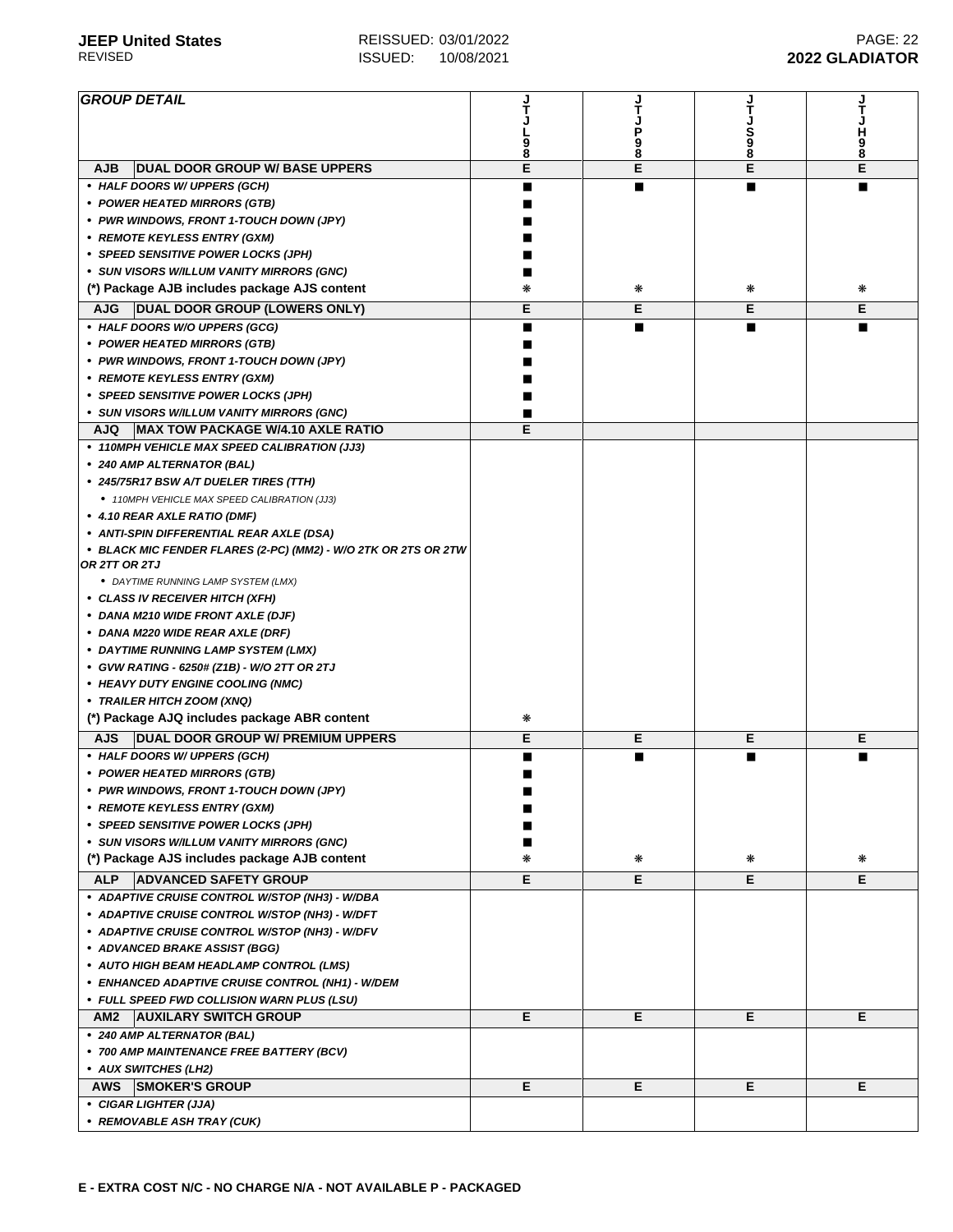| <b>GROUP DETAIL</b>                                                              | 9<br>8 | 9<br>8 |   | H<br>9<br>8 |
|----------------------------------------------------------------------------------|--------|--------|---|-------------|
| <b>CMD</b><br><b>TRAIL RAIL MANAGEMENT SYSTEM</b>                                | E      | E      | E | E           |
| • 240 AMP ALTERNATOR (BAL)                                                       | ■      | ■      | ■ |             |
| • 400W INVERTER (XHR)                                                            |        |        |   |             |
| • EXTERIOR 115V AC OUTLET (XBE)                                                  |        |        |   |             |
| • LOCKABLE REAR UNDERSEAT STORAGE (CUW)                                          |        |        |   |             |
| DFT<br>8-SPD AUTO 850RE TRANS (MAKE)                                             | Е      | Е      | Е | Е           |
| • GPEC 5 ENGINE CONTROLLER (NZE) - W/ERC                                         |        |        |   |             |
|                                                                                  |        |        |   |             |
| • SELEC-SPEED (TM) CONTROL (BNK)                                                 |        |        |   |             |
| • TIP START (XBN)                                                                |        |        |   |             |
| • TRANSMISSION SKID PLATE (XE9)                                                  |        |        |   |             |
| 8-SPD AUTO 8HP75 TRANS (BUY-GERMANY)<br><b>DFV</b>                               | Е      | Е      | Е |             |
| • SELEC-SPEED (TM) CONTROL (BNK)                                                 |        |        |   |             |
| • TIP START (XBN)                                                                |        |        |   |             |
| • TRANSMISSION SKID PLATE (XE9)                                                  |        |        |   |             |
| <b>EXJ</b><br>3.0L V6 TURBO DIESEL ENGINE W/ESS G3                               | Е      | Е      | Е |             |
| • 19 GALLON FUEL TANK (NF1)                                                      | п      | ■      | ■ |             |
| • 245/75R17 BSW A/T DUELER TIRES (TTH) - W/O 2TK OR 2TW OR 2TJ                   |        |        |   |             |
| • 110MPH VEHICLE MAX SPEED CALIBRATION (JJ3)                                     |        |        |   |             |
| • 3.73 REAR AXLE RATIO (DME)                                                     |        |        |   |             |
| • ABS 4-WHEEL HD DISC BRAKES W/FRT FNC (BR1)                                     |        |        |   |             |
| • ANTI-SPIN DIFFERENTIAL REAR AXLE (DSA)                                         |        |        |   |             |
| • AUX BATTERY (BC1)                                                              |        |        |   |             |
|                                                                                  |        |        |   |             |
| • CHROME ECODIESEL BADGE (MW2)                                                   |        |        |   |             |
| • GRAY ECODIESEL BADGE (MZR)                                                     |        |        |   |             |
| • NON-LOCK FUEL CAP W/ DISCRIMINATOR (XJ4)                                       |        |        |   |             |
| • SELECTIVE CATALYTIC REDUCTION (UREA) (XAL)                                     |        |        |   |             |
| • STOP-START DUAL BATTERY SYSTEM (XHZ)                                           |        |        |   |             |
| • SUPPLEMENTAL HEATER (HDB)                                                      |        |        |   |             |
|                                                                                  |        |        | E | Е           |
| <b>BLACK 3-PIECE HARD TOP</b><br>HT1                                             | Е      | E      |   |             |
| • FREEDOM PANEL STORAGE BAG (CS2)                                                |        |        |   |             |
| • NO SOFT TOP (ST8)                                                              |        |        |   |             |
| • REAR SLIDING WINDOW (GFD)                                                      |        |        |   |             |
| • REAR WINDOW DEFROSTER (GFA)                                                    |        |        |   |             |
| HT <sub>3</sub><br><b>BODY COLOR 3-PIECE HARD TOP</b>                            |        | Е      | Е | Е           |
|                                                                                  |        |        |   |             |
| • FREEDOM PANEL STORAGE BAG (CS2)                                                |        |        |   |             |
| • NO SOFT TOP (ST8)                                                              |        |        |   |             |
| • REAR SLIDING WINDOW (GFD)                                                      |        |        |   |             |
| • REAR WINDOW DEFROSTER (GFA)                                                    |        |        |   |             |
| <b>MKN</b><br><b>MOPAR SPLASH GUARDS - VEHICLE SET</b>                           | Е      |        |   |             |
| • MOPAR SPLASH GUARDS - FRONT (MKM)                                              |        |        |   |             |
| • MOPAR SPLASH GUARDS (MEJ)                                                      |        |        |   |             |
| <b>BLACK MIC FENDER FLARES (2-PC)</b><br>MM2                                     | Е      |        |   |             |
| • DAYTIME RUNNING LAMP SYSTEM (LMX)                                              |        |        |   |             |
| <b>ALPINE PREMIUM AUDIO SYSTEM</b><br>RC4                                        | Е      |        |   |             |
| • 220 AMP ALTERNATOR (BAJ)                                                       |        |        |   |             |
| <b>SIRIUSXM SATELLITE RADIO</b><br><b>RSD</b>                                    | Е      |        |   |             |
| • GPS ANTENNA INPUT (JLP)                                                        |        |        |   |             |
| • SIRIUSXM RADIO SERVICE (X9B)                                                   |        |        |   |             |
| <b>TDB</b><br>255/70R18 BSW ALL TERRAIN TIRES                                    |        | Е      |   |             |
| • 110MPH VEHICLE MAX SPEED CALIBRATION (JJ3)                                     |        |        |   |             |
| 245/75R17 BSW A/T DUELER TIRES<br>TTH                                            | Е      |        |   |             |
|                                                                                  |        |        |   |             |
| • 110MPH VEHICLE MAX SPEED CALIBRATION (JJ3)                                     |        |        |   |             |
| LT255/75R17C TIRES<br>TTK                                                        | Е      |        |   |             |
| • 97 MPH VEHICLE MAX SPEED CALIBRATION (JJ2)                                     |        |        |   |             |
| • BF GOODRICH BRAND TIRES (TZG)                                                  |        |        |   |             |
| TWG   LT285/70R17C BSW M/T TIRES<br>• 97 MPH VEHICLE MAX SPEED CALIBRATION (JJ2) |        |        | Е | Е           |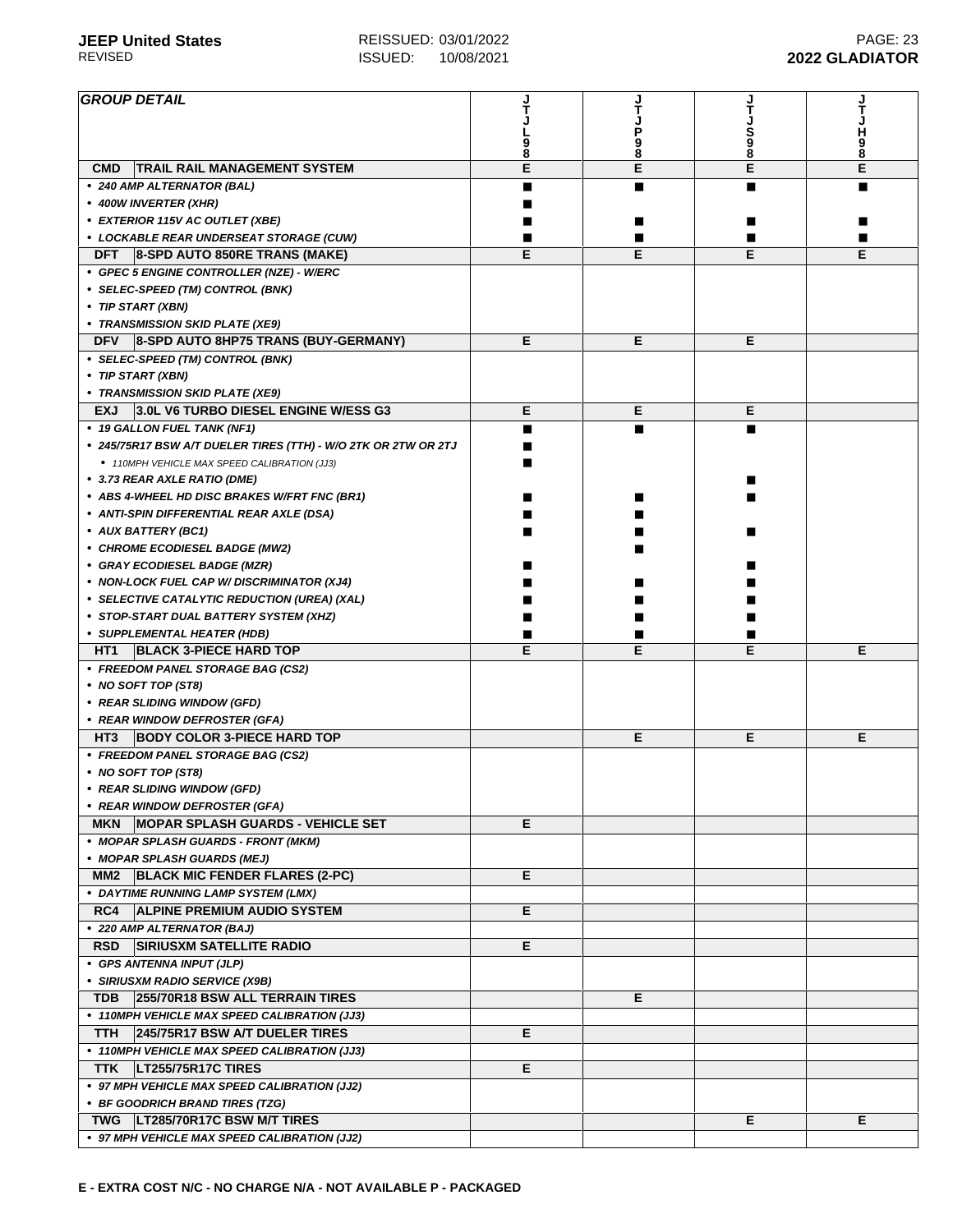| <b>STANDARD EQUIPMENT (UNLESS REPLACED</b><br><b>BY OPTIONAL EQUIPMENT)</b> |                         | Ť<br>P<br>98            | S<br>98                 | н<br>9<br>8                |
|-----------------------------------------------------------------------------|-------------------------|-------------------------|-------------------------|----------------------------|
| "GRILLZ" INSTRUMENT PANEL BEZELS (JER)                                      |                         | Χ                       |                         |                            |
| 110MPH VEHICLE MAX SPEED CALIBRATION (JJ3)                                  | X                       | X                       |                         |                            |
| 115V AUXILIARY POWER OUTLET (JKV)                                           |                         | X                       | X                       | X                          |
| 120 MPH PRIMARY SPEEDOMETER (JCB)                                           | X                       | X                       | X                       | $\mathsf{X}$               |
| 12V AUXILIARY POWER OUTLET (JJJ)                                            | X                       | X                       | X                       | X                          |
| 17" STEEL SPARE WHEEL (W1A)                                                 |                         |                         |                         | $\times$                   |
| 17X7.5 BLACK STEEL STYLED WHEELS (WAA)                                      | X                       |                         |                         |                            |
| 17X7.5 GRANITE CRYSTAL ALUM WHEELS (WFJ)                                    |                         |                         | X                       |                            |
| 17X7.5 LOW GLOSS BLACK ALUM WHEELS (WD3)                                    |                         |                         |                         | X                          |
| 180 AMP ALTERNATOR (BAD)                                                    | X                       |                         |                         |                            |
| 18X7.5 GRANITE CRYSTAL ALUM WHEELS (WPT)                                    |                         | X                       |                         |                            |
| 220 AMP ALTERNATOR (BAJ)                                                    |                         | X                       | X                       | X                          |
| 22 GALLON FUEL TANK (NF5)                                                   | X                       | X                       | $\overline{X}$          | $\overline{X}$             |
| 245/75R17 H/T TIRES (TQK)                                                   | X                       |                         |                         |                            |
| 255/70R18 BSW ALL SEASON TIRES (TDA)                                        |                         | X                       |                         |                            |
| 2 FRONT & 1 REAR TOW HOOKS (XEW)                                            | X                       | X                       |                         |                            |
| 3.73 REAR AXLE RATIO (DME)                                                  | X                       | $\overline{\mathsf{x}}$ |                         |                            |
| 4:1 ROCK-TRAC HD PART TIME 4WD SYS (DHW)                                    |                         |                         | X                       |                            |
| 4.10 REAR AXLE RATIO (DMF)                                                  |                         |                         | X                       | X                          |
| 400W INVERTER (XHR)                                                         |                         | X                       | $\overline{\mathsf{x}}$ | $\overline{X}$             |
| 50 STATE EMISSIONS (NAS)                                                    | X                       | X                       | X                       | X                          |
| 5-YEAR SIRIUSXM TRAFFIC SERVICE (X9M)                                       |                         | X                       | X                       | $\mathsf{X}$               |
| 5-YEAR SIRIUSXM TRAVEL LINK SERVICE (X9N)                                   |                         | X                       | X                       | $\mathsf{X}$               |
| 650 AMP AGM BATTERY (BCZ)                                                   | X                       | X                       | X                       | X                          |
| 7.0" TOUCH SCREEN DISPLAY (RFJ)                                             | $\overline{X}$          |                         |                         |                            |
| 7 AND 4 PIN WIRING HARNESS (XF2)                                            | X                       | X                       | X                       | X                          |
| 8.4" RADIO AND PREMIUM AUDIO GROUP (AEK)                                    |                         | X                       | $\overline{\mathsf{x}}$ | $\overline{X}$             |
|                                                                             |                         | X                       | X                       | $\overline{\mathsf{x}}$    |
| 8.4" TOUCHSCREEN DISPLAY (RFL)                                              |                         |                         |                         |                            |
| 8 SPEAKERS (RCH)<br>97 MPH VEHICLE MAX SPEED CALIBRATION (JJ2)              | X                       |                         | X                       |                            |
|                                                                             |                         |                         |                         | $\times$<br>$\overline{X}$ |
| ABS 4-WHEEL HD DISC BRAKES W/FRT FNC (BR1)                                  | X                       |                         | $\times$                |                            |
| ADVANCED MULTISTAGE FRONT AIR BAGS (CG3)                                    |                         | X                       |                         | $\times$                   |
| <b>AIR CONDITIONING (HAA)</b>                                               | X                       |                         |                         |                            |
| AIR CONDITIONING W/AUTO TEMP CONTROL (HAB)                                  |                         | X                       | X                       | X                          |
| AIR FILTERING (JMA)                                                         | X                       | X                       | X                       | X                          |
| ALPINE PREMIUM AUDIO SYSTEM (RC4)                                           |                         | $\overline{X}$          | $\pmb{\times}$          | X                          |
| AMBIENT LED INTERIOR LIGHTING (LHA)                                         |                         | $\overline{X}$          | $\overline{\mathsf{x}}$ | X                          |
| ANTI-LOCK 4-WHEEL DISC HD BRAKES (BR6)                                      | X                       | $\overline{\mathsf{X}}$ | $\overline{X}$          |                            |
| <b>APPLE CARPLAY (RFP)</b>                                                  | $\overline{X}$          | X                       | $\overline{X}$          | $\times$                   |
| AUDIO JACK INPUT FOR MOBILE DEVICES (RSU)                                   | X                       | X                       | $\overline{\mathsf{x}}$ | X                          |
| <b>AUTOMATIC HEADLAMPS (LMG)</b>                                            |                         | $\overline{\mathsf{x}}$ | X                       | $\mathsf{X}$               |
| <b>AUX BATTERY (BC1)</b>                                                    | X                       | $\overline{X}$          | X                       | X                          |
| <b>BASE INTERIOR ACCENTS (XSB)</b>                                          | X                       | X                       |                         |                            |
| BEHIND THE SEAT STORAGE / BIN (CU3)                                         | X                       | X                       | X                       | X                          |
| BLACK DOOR HANDLES (MNA)                                                    | $\overline{\mathsf{x}}$ | X                       | X                       | X                          |
| <b>BLACK EXTERIOR MIRRORS (LE4)</b>                                         | $\overline{\mathsf{x}}$ | $\overline{X}$          | X                       | X                          |
| <b>BLACK FRONT FRAME OVERLAY (MFR)</b>                                      | $\overline{X}$          | X                       | X                       | X                          |
| BLACK MIC FENDER FLARES (1PC) (MMJ)                                         | $\overline{\mathsf{x}}$ |                         |                         |                            |
| BLACK MIC FENDER FLARES (2-PC) (MM2)                                        |                         |                         | X                       | X                          |
| <b>BLACK SUNRIDER SOFT TOP (STA)</b>                                        | X                       | X                       | $\overline{X}$          | $\overline{X}$             |
| BODY COLOR FENDER FLARES (2-PC) (MM3)                                       |                         | X                       |                         |                            |
| BODY COLOR FUEL FILLER DOOR (XJ8)                                           | X                       | X                       | X                       | X                          |
| <b>BODY COLOR GRILLE (MFT)</b>                                              | $\mathsf{X}$            |                         |                         |                            |
| BODY COLOR GRILLE W/NEU GRY MET RING (MF4)                                  |                         |                         | X                       | X                          |
| BODY COLOR GRILLE W/PLAT SILV RINGS (MFZ)                                   |                         | X                       |                         |                            |
| <b>BRIGHT INTERIOR ACCENTS (XSC)</b>                                        |                         |                         | $\overline{\mathsf{x}}$ | X                          |
| CARGO TIE DOWN LOOPS (CKT)                                                  | X                       | X                       | $\overline{\mathsf{X}}$ | $\overline{X}$             |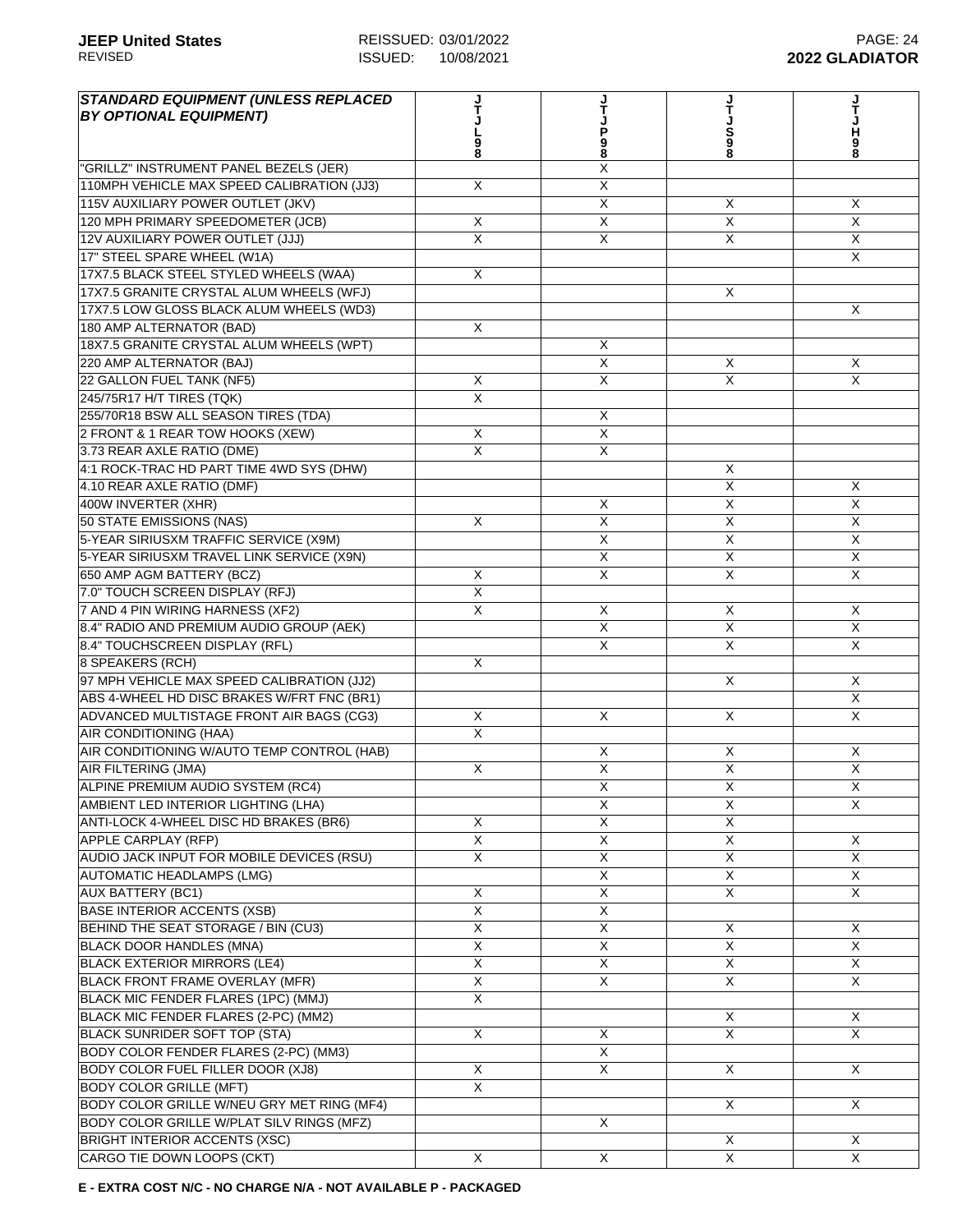| <b>STANDARD EQUIPMENT (UNLESS REPLACED</b>                                 |                              |                                                      |                         |                              |
|----------------------------------------------------------------------------|------------------------------|------------------------------------------------------|-------------------------|------------------------------|
| <b>BY OPTIONAL EQUIPMENT)</b>                                              |                              |                                                      |                         |                              |
|                                                                            | 9<br>8                       | P<br>98                                              | S<br>8                  | H<br>9                       |
|                                                                            | Χ                            | X                                                    | $\overline{\mathsf{X}}$ | 8<br>X                       |
| CHILD SEAT UPPER TETHER ANCHORAGE (CF3)<br><b>CHMSL LAMP (LPS)</b>         | $\overline{\mathsf{X}}$      | $\overline{X}$                                       | $\overline{X}$          | $\overline{X}$               |
| <b>CLASS II BUMPER HITCH (XFN)</b>                                         | X                            | $\boldsymbol{\mathsf{X}}$                            | X                       | $\times$                     |
| CLOTH LOW-BACK BUCKET SEATS (*A7)                                          | X                            |                                                      |                         |                              |
|                                                                            | X                            |                                                      |                         |                              |
| CLUSTER 3.5" TFT B&W DISPLAY (JAE)<br>CLUSTER 7.0" TFT COLOR DISPLAY (JAL) |                              | $\boldsymbol{\mathsf{X}}$                            | X                       | X                            |
| COAT HOOKS (XCT)                                                           |                              |                                                      | $\times$                | X                            |
| COMMAND-TRAC PART TIME 4WD SYSTEM (DHN)                                    | X                            | $\overline{\mathsf{x}}$                              |                         | X                            |
| COMPETITION LEATHER STEERING WHEEL (SCC)                                   |                              |                                                      |                         | $\overline{X}$               |
| <b>CONSOLE BIN TASK LIGHT (LDB)</b>                                        |                              | $\boldsymbol{\mathsf{X}}$                            | X                       | $\overline{X}$               |
| CONVENTIONAL DIFFERENTIAL FRT AXLE (DS7)                                   | X                            | $\overline{X}$                                       |                         | $\overline{X}$               |
| CONVENTIONAL DIFFERENTIAL REAR AXLE (DS8)                                  | X                            | X                                                    |                         |                              |
| <b>COURTESY LAMPS (LBB)</b>                                                | X                            | X                                                    | X                       | X                            |
| DANA M210 FRONT AXLE (DJE)                                                 | X                            | X                                                    |                         |                              |
| DANA M210 WIDE FRONT AXLE (DJF)                                            |                              |                                                      | X                       | X                            |
| DANA M220 REAR AXLE (DRE)                                                  | X                            | X                                                    |                         |                              |
| DANA M220 WIDE REAR AXLE (DRF)                                             |                              |                                                      |                         |                              |
| DAYTIME RUNNING LAMP SYSTEM (LMX)                                          |                              | X                                                    | Χ<br>$\overline{X}$     | Χ<br>$\overline{\mathsf{x}}$ |
| DEEP TINT SUNSCREEN WINDOWS (GCD)                                          |                              | $\overline{\mathsf{x}}$                              | $\overline{X}$          | $\overline{X}$               |
| DOOR TRIM PANEL STORAGE NETS (CWX)                                         | X                            | $\overline{X}$                                       | $\overline{\mathsf{X}}$ | $\overline{X}$               |
| DRIVER AND PASSENGER ASSIST HANDLES (CSR)                                  | $\overline{\mathsf{X}}$      | X                                                    | $\overline{\mathsf{x}}$ | X                            |
| DRIVER HEIGHT ADJUSTER SEAT (CDH)                                          | X                            | X                                                    | X                       | $\overline{X}$               |
| DUAL NOTE ELECTRIC HORNS (JJB)                                             | X                            | X                                                    | X                       | $\overline{X}$               |
|                                                                            |                              |                                                      | X                       |                              |
| DUAL VENTED HOOD (MEW)                                                     |                              |                                                      |                         |                              |
| ELECTRONIC ROLL MITIGATION (BNS)                                           | X                            | X                                                    | X                       | X                            |
| ELECTRONIC STABILITY CONTROL (BNB)                                         | X                            | $\times$                                             | X                       | $\times$                     |
| E-LOCKER REAR AXLE (DSH)                                                   |                              |                                                      |                         | X<br>$\overline{X}$          |
| EMERGENCY / ASSISTANCE CALL (RSR)                                          |                              | $\boldsymbol{\mathsf{X}}$<br>$\overline{\mathsf{x}}$ | X                       | $\overline{X}$               |
| ENGINE - 3.6L V6 24V VVT ENGINE UPG I W/ESS (ERC)                          | X                            |                                                      | X                       | $\overline{X}$               |
| <b>ENGINE OIL COOLER (NHA)</b>                                             | $\overline{\mathsf{X}}$<br>X | $\overline{X}$                                       | $\overline{X}$          |                              |
| <b>EXTERIOR PLASTICS MODULE (X72)</b>                                      |                              | $\boldsymbol{\mathsf{X}}$                            | X                       | X<br>$\sf X$                 |
| <b>FALKEN BRAND TIRES (TZJ)</b>                                            |                              |                                                      | X                       |                              |
| FIXED LONG MAST ANTENNA (RDD)                                              | X                            | $\times$                                             | X                       | $\sf X$                      |
| FOR DETAILS, VISIT DRIVEUCONNECT.COM (X9E)                                 |                              | X                                                    | X                       | X                            |
| FOR MORE INFO, CALL 800-643-2112 (X9H)                                     |                              | $\times$                                             | X                       | X                            |
| FOX PERF INTERNAL BY-PASS SHOCKS FRT (SFD)                                 |                              |                                                      |                         | $\overline{X}$               |
| FOX PERF INTERNAL BY-PASS SHOCKS RR (SGD)                                  |                              |                                                      |                         | $\sf X$                      |
| FOX PERFORMANCE FRONT SHOCKS (SFC)                                         |                              |                                                      | X                       |                              |
| FOX PERFORMANCE HYDRO JOUNCE BUMPERS (SHH)                                 |                              |                                                      |                         | X                            |
| FOX PERFORMANCE REAR SHOCKS (SGC)                                          |                              |                                                      | X                       |                              |
| FRONT & REAR FLOOR MATS (CLE)                                              | X                            | X                                                    | $\overline{X}$          | X                            |
| FRONT DISCONNECTING STABILIZER BAR (SHG)                                   |                              |                                                      | X                       |                              |
| <b>FRONT DOOR TINTED GLASS (GCB)</b>                                       | X                            | Χ                                                    | X                       | X                            |
| <b>FRONT FOG LAMPS (LNJ)</b>                                               | X                            | X                                                    | X                       | X                            |
| FRONT HEAVY DUTY SHOCK ABSORBERS (SFB)                                     | X                            | X                                                    |                         |                              |
| FRONT PASSENGER SEAT BELT ALERT (LAX)                                      | $\mathsf X$                  | $\mathsf X$                                          | X                       | X                            |
| FRONT SEAT AREA CARPET (CKE)                                               | $\overline{\mathsf{X}}$      | $\overline{\mathsf{x}}$                              | X                       | X                            |
| FRONT SEAT BACK MAP POCKETS (CSM)                                          | Χ                            | $\overline{X}$                                       | $\overline{X}$          | $\overline{X}$               |
| FRONT STABILIZER BAR (SHA)                                                 | X                            | X                                                    |                         | X                            |
| FRT PASS SEAT - MANUAL ADJUST 4-WAY (JWA)                                  | X                            | X                                                    | X                       | $\times$                     |
| FUEL TANK SKID PLATE SHIELD (XEE)                                          | X                            | X                                                    | X                       | X                            |
| FULL LENGTH FLOOR CONSOLE (CUF)                                            | X                            | X                                                    | X                       | X                            |
| FULL METAL DOORS W/ROLL-UP WINDOWS (GCF)                                   | X                            | X                                                    | X                       | X                            |
| FULL SIZE SPARE TIRE (TBB)                                                 | X                            | X                                                    | X                       | X                            |
| GLOBAL TELEMATICS BOX MODULE (TBM) (RDG)                                   | X                            |                                                      |                         |                              |
| GOOGLE ANDROID AUTO (RF5)                                                  | $\overline{\mathsf{X}}$      | X                                                    | X                       | $\times$                     |
| GPEC 2A ENGINE CONTROLLER (NZB)                                            | X                            | X                                                    | $\overline{\mathsf{X}}$ | $\overline{X}$               |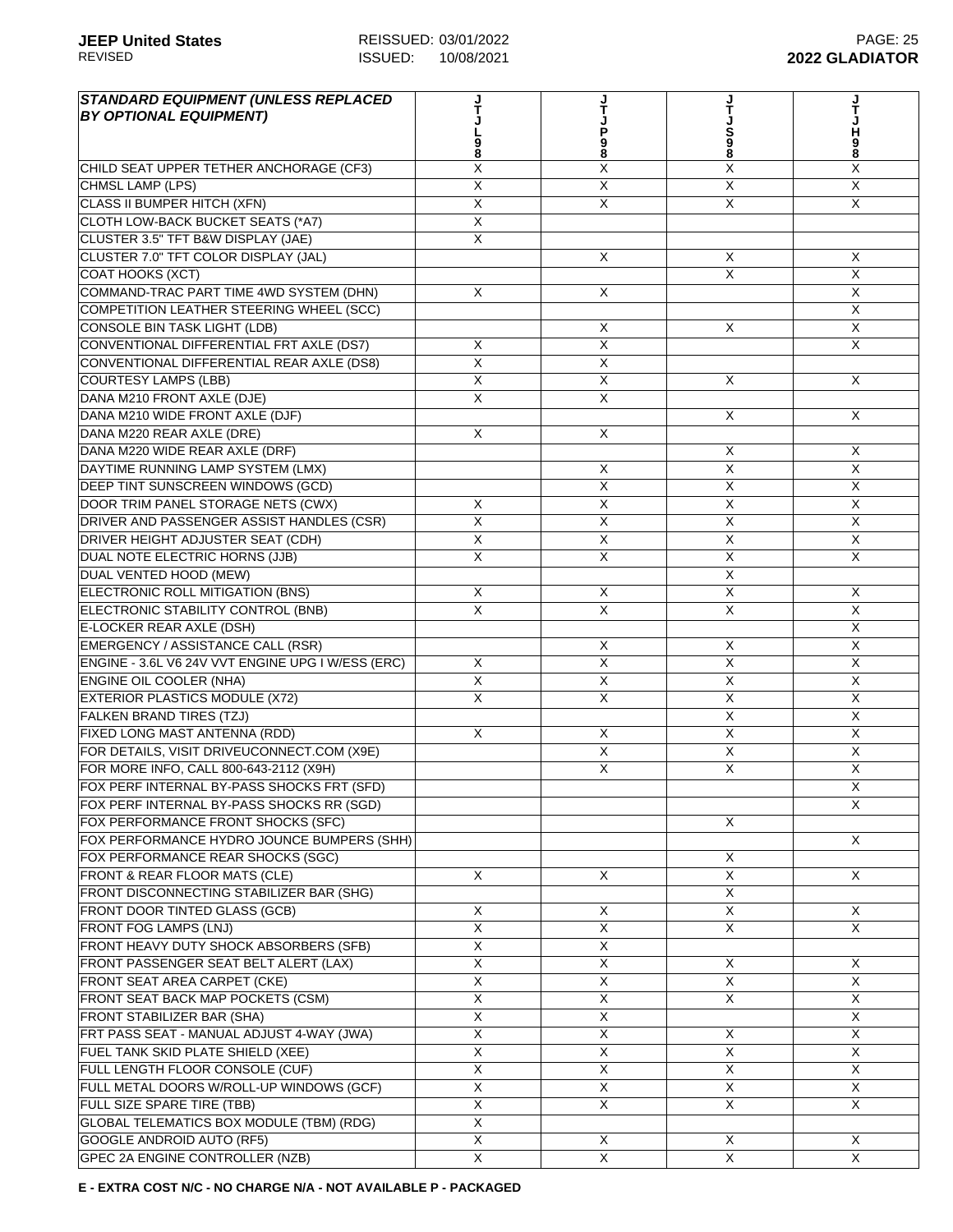| <b>STANDARD EQUIPMENT (UNLESS REPLACED</b><br><b>BY OPTIONAL EQUIPMENT)</b> |                         | P<br>98                 | S<br>8                  | н<br>9<br>8             |
|-----------------------------------------------------------------------------|-------------------------|-------------------------|-------------------------|-------------------------|
| <b>GPS ANTENNA INPUT (JLP)</b>                                              | X                       | Χ                       | X                       | X                       |
| <b>GPS NAVIGATION (JLN)</b>                                                 |                         | X                       | X                       | $\mathsf{X}$            |
| <b>GRAY/BLACK TRAIL RATED BADGE (MVA)</b>                                   | X                       |                         |                         |                         |
| <b>GREY/RED TRAIL RATED BADGE (MTB)</b>                                     |                         |                         | X                       |                         |
| GVW RATING - 5800# (Z1A)                                                    | X                       | X                       |                         |                         |
| GVW RATING - 6140# (Z1E)                                                    |                         |                         |                         | $\times$                |
| GVW RATING - 6250# (Z1B)                                                    |                         |                         | X                       |                         |
| <b>HALOGEN HEADLAMPS (LMA)</b>                                              | X                       | $\overline{X}$          | X                       | X                       |
| HD RADIO (RE8)                                                              |                         | $\overline{X}$          | X                       | $\overline{\mathsf{x}}$ |
| HEADLAMP OFF TIME DELAY (LHD)                                               | X                       | $\overline{X}$          | $\overline{\mathsf{X}}$ | $\overline{X}$          |
| HEAVY DUTY SUSPENSION W/GAS SHOCKS (SDU)                                    |                         |                         |                         | $\times$                |
| <b>HILL START ASSIST (BNG)</b>                                              | X                       | X                       | X                       | X                       |
| <b>HOOD DECAL (MYA)</b>                                                     |                         |                         | X                       |                         |
| <b>HOOD INSULATION (HGA)</b>                                                | Χ                       | Х                       | X                       | X                       |
| HYDRAULIC ASSIST BRAKE BOOSTER (BPT)                                        | X                       | X                       | X                       | $\mathsf{X}$            |
| ILLUMINATED CUPHOLDERS (CWP)                                                | X                       | X                       | X                       | $\times$                |
| <b>INCANDESCENT TAILLAMPS (LA6)</b>                                         | X                       | $\overline{X}$          | X                       | X                       |
| <b>INTEGRATED CENTER STACK RADIO (RTF)</b>                                  | $\overline{\mathsf{x}}$ | $\overline{X}$          | $\overline{X}$          | $\overline{\mathsf{x}}$ |
| INTEGRATED VOICE COMMAND W/BLUETOOTH (XRB)                                  | X                       | X                       | X                       | X                       |
| JEEP BADGE (TWO-LAYER CONSTRUCTION) (MG3)                                   |                         | $\overline{X}$          | $\overline{\mathsf{x}}$ | $\mathsf{X}$            |
| JEEP BADGE (MVC)                                                            | X                       |                         |                         |                         |
| LEATHER WRAPPED STEERING WHEEL (SCV)                                        |                         | X                       | X                       |                         |
| LED DOME/READING LAMP (LCX)                                                 | X                       | X                       | $\sf X$                 | X                       |
| LED DOME LAMP W/ON/OFF SWITCH (LCL)                                         | X                       | X                       | X                       | X                       |
| LOCKING GLOVE BOX (JKA)                                                     | X                       | X                       | X                       | $\times$                |
| LOW BACK BUCKET SEATS (CAC)                                                 | X                       | X                       | X                       | X                       |
| LT285/70R17C BSW A/T TIRES (TW2)                                            |                         |                         | $\overline{\mathsf{x}}$ | $\mathsf{X}$            |
| MANUAL 2-WAY DRIVER LUMBAR ADJUST (JRQ)                                     | X                       | X                       | $\overline{\mathsf{x}}$ | $\overline{X}$          |
| MANUAL 6-WAY DRIVER SEAT (JT6)                                              | $\overline{X}$          | X                       | $\overline{X}$          | X                       |
| MANUAL DOOR LOCKS (JE8)                                                     | X                       |                         |                         |                         |
| MANUAL MIRRORS, FOLD-AWAY (GTP)                                             | X                       |                         |                         |                         |
| <b>MANUAL WINDOWS (JF8)</b>                                                 | X                       |                         |                         |                         |
| MEDIA HUB (USB, AUX) (RSF)                                                  | X                       | X                       | X                       | X                       |
| MEDIA HUB-2 USBS (BOTH CHARGE-ONLY) (RS2)                                   |                         | X                       | X                       | $\mathsf{X}$            |
| MOJAVE HOOD DECAL (MH4)                                                     |                         |                         |                         | X                       |
| MOLDED BLACK FRONT BUMPER (MB1)                                             | X                       |                         |                         |                         |
| MOLD IN COLOR BUMPER W/ACCENT COLOR (MBA)                                   |                         | $\overline{\mathsf{x}}$ | X                       | X                       |
| <b>MONOTONE PAINT (APA)</b>                                                 | X                       | $\overline{\mathsf{X}}$ | X                       | $\overline{X}$          |
| NON LOCKING FUEL FILLER CAP (XJG)                                           | $\overline{X}$          | X                       | $\mathsf{X}$            | $\times$                |
| NON VENTED HOOD (MC9)                                                       | X                       | X                       |                         |                         |
| NORMAL DUTY PLUS SUSPENSION (SDW)                                           |                         | X                       |                         |                         |
| NORMAL DUTY SUSPENSION (SDA)                                                | X                       |                         |                         |                         |
| OCCUPANT CLASSIFICATION SYSTEM (XCA)                                        | X                       | X                       | X                       | X                       |
| OFF-ROAD INFO PAGES (JA8)                                                   |                         | X                       | X                       | X                       |
| OFF-ROAD PLUS MODE (XG7)                                                    |                         |                         | X                       | X                       |
| OFFROAD SWITCH BANK (LH3)                                                   |                         |                         | X                       |                         |
| ORANGE DESERT RATED BADGE (MVU)                                             |                         |                         |                         | X                       |
| ORANGE TOW HOOKS (XEQ)                                                      |                         |                         |                         | X                       |
| <b>OUTSIDE TEMPERATURE GAUGE (JFJ)</b>                                      | X                       | X                       | X                       | X                       |
| <b>OVERLAND BADGE (MZM)</b>                                                 |                         | X                       |                         |                         |
| OVERLAND CLOTH BUCKET SEATS (*C7)                                           |                         | X                       |                         |                         |
| PAINTED REAR BUMPER (MBC)                                                   | X                       | X                       |                         | X                       |
| PARKVIEW REAR BACK-UP CAMERA (XAC)                                          | X                       | X                       | X                       | X                       |
| PERFORMANCE HOOD (MHZ)                                                      |                         |                         |                         | X                       |
| PERFORMANCE SUSPENSION (SDD)                                                |                         |                         | $\sf X$                 |                         |
| POWER HEATED MIRRORS (GTB)                                                  |                         | X                       | $\overline{X}$          | X                       |
| POWER STEERING (SBA)                                                        | X                       | X                       | $\overline{\mathsf{X}}$ | $\overline{X}$          |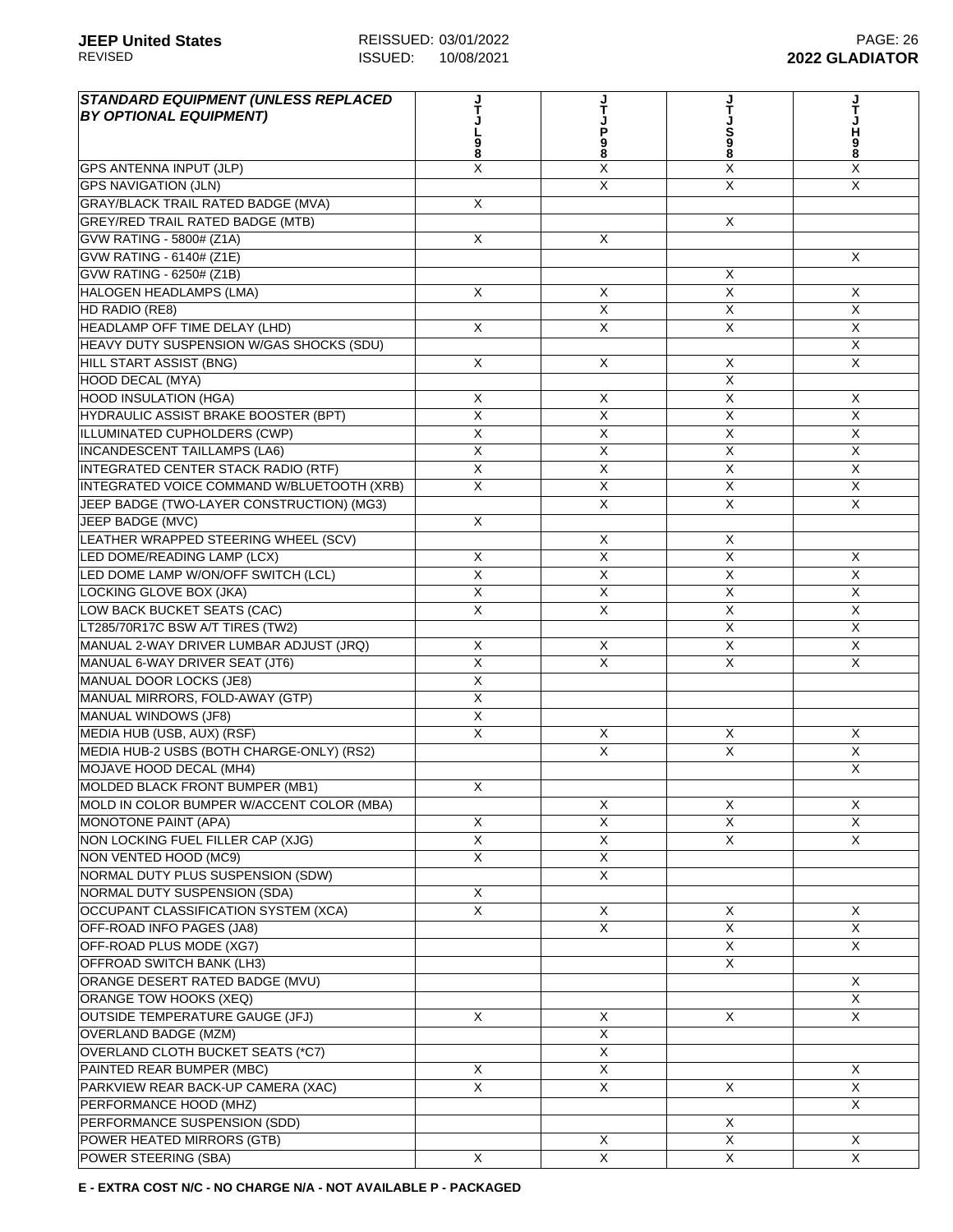| <b>STANDARD EQUIPMENT (UNLESS REPLACED</b><br><b>BY OPTIONAL EQUIPMENT)</b> |                         | Ť                       |                         |                |
|-----------------------------------------------------------------------------|-------------------------|-------------------------|-------------------------|----------------|
|                                                                             |                         |                         |                         | н              |
|                                                                             |                         | P<br>98                 | S<br>8                  | 9<br>8         |
| POWER TAILGATE LOCK (JEX)                                                   |                         | Χ                       | X                       | X              |
| PREM CLOTH LOW-BACK BUCKET SEATS (*D5)                                      |                         |                         | X                       |                |
| PREMIUM CLOTH SEATS W SPORT BOLSTERS (*A5)                                  |                         |                         |                         | X              |
| PREMIUM DOOR TRIM PANEL (CBF)                                               |                         | X                       |                         |                |
| PROTECTION SILL RAILS (XGS)                                                 |                         |                         |                         | Χ              |
| PROTECTIVE COATING AND REMOVER (XPF)                                        | X                       | X                       | X                       | $\mathsf{X}$   |
| PUSHBUTTON START (GX4)                                                      | X                       | X                       | X                       | X              |
| PWR WINDOWS, FRONT 1-TOUCH DOWN (JPY)                                       |                         | X                       | X                       | $\overline{X}$ |
| R1234YF A/C REFRIGERANT (XFC)                                               | X                       | $\overline{X}$          | $\overline{X}$          | $\overline{X}$ |
| REAR 60/40 FOLDING SEAT (CFN)                                               | $\overline{\mathsf{x}}$ | $\overline{\mathsf{x}}$ | $\overline{\mathsf{x}}$ | $\overline{X}$ |
| <b>REAR COMPARTMENT STORAGE TRAY (CUR)</b>                                  | X                       | X                       | X                       | $\times$       |
| REAR HEAVY DUTY SHOCK ABSORBERS (SGB)                                       | X                       | $\mathsf X$             |                         |                |
| REAR SEAT/WHEELHOUSE/CARGO CARPET (CKF)                                     | X                       | X                       | X                       | X              |
| <b>REAR STABILIZER BAR (SHF)</b>                                            | X                       | X                       | X                       | X              |
| REAR VIEW AUTO DIM MIRROR (GNK)                                             |                         | X                       | X                       | $\times$       |
| REAR VIEW DAY/NIGHT MIRROR (GNA)                                            | X                       |                         |                         |                |
| <b>RECLINING FRONT SEATS (CDB)</b>                                          | X                       | X                       | Χ                       | X              |
| RED TOW HOOKS (XH6)                                                         |                         |                         | $\overline{\mathsf{x}}$ |                |
| <b>REMOTE KEYLESS ENTRY (GXM)</b>                                           |                         | X                       | X                       | X              |
| REMOTE PROXIMITY KEYLESS ENTRY (GXD)                                        |                         | $\overline{X}$          | $\overline{\mathsf{x}}$ | $\overline{X}$ |
| REMOTE USB PORT - CHARGE ONLY (RS3)                                         |                         | X                       | X                       | X              |
| <b>REMOTE USB PORT (RSX)</b>                                                | X                       | X                       | X                       | $\mathsf{X}$   |
| ROCK PROTECTION SILL RAILS (MEF)                                            |                         |                         | $\times$                |                |
| <b>SECURITY ALARM (LSA)</b>                                                 |                         | X                       | X                       | X              |
| SENTRY KEY THEFT DETERRENT SYSTEM (GXX)                                     | X                       | X                       | X                       | $\times$       |
| SIDE STEPS (MRK)                                                            |                         | X                       |                         |                |
| SILVER/BLACK TRAIL RATED BADGE (MT2)                                        |                         | X                       |                         |                |
| SILVER PLATINUM I/P BEZELS (JET)                                            | X                       |                         | X                       |                |
| SINGLE TOP PACKAGE (AEL)                                                    | X                       | X                       | $\overline{X}$          | X              |
| SIRIUSXM GUARDIAN, 1-YR TRIAL (RSK)                                         |                         | X                       | $\overline{\mathsf{x}}$ | $\overline{X}$ |
| SIRIUSXM GUARDIAN-INCLUDED TRIAL (B) (RT1)                                  | X                       |                         |                         |                |
| SIRIUSXM RADIO SERVICE (X9B)                                                |                         | X                       | X                       | $\mathsf{X}$   |
| SIRIUSXM SATELLITE RADIO (RSD)                                              |                         | X                       | X                       | X              |
| <b>SIRIUSXM TRAFFIC PLUS (RTB)</b>                                          |                         | X                       | $\mathsf{X}$            | $\times$       |
| SIRIUSXM TRAVEL LINK (RSM)                                                  |                         | X                       | X                       | X              |
| SLIDING SUN VISORS W/MIRRORS (GNU)                                          | X                       |                         |                         |                |
| SOLAR CONTROL GLASS (GAM)                                                   | $\overline{X}$          |                         |                         |                |
| <b>SPEED CONTROL (NHM)</b>                                                  | $\overline{X}$          | X                       | X                       | X              |
| SPEED SENSITIVE POWER LOCKS (JPH)                                           |                         | $\overline{X}$          | $\overline{X}$          | $\overline{X}$ |
| SPORT BAR W/FULL PADDING (CLM)                                              | X                       | X                       | X                       | $\overline{X}$ |
| STANDARD DUTY ENGINE COOLING (NMB)                                          | $\overline{\mathsf{x}}$ | X                       | X                       | $\mathsf{X}$   |
| STEEL REAR BUMPER (MD6)                                                     |                         |                         | X                       |                |
| STEEL SPARE WHEEL (WLB)                                                     | X                       | X                       | X                       |                |
| STEERING WHEEL MOUNTED AUDIO CTRLS (RDZ)                                    | X                       | X                       | X                       | X              |
| STEERING WHEEL (SCA)                                                        | $\overline{\mathsf{x}}$ |                         |                         |                |
| STOP-START DUAL BATTERY SYSTEM (XHZ)                                        | $\overline{\mathsf{x}}$ | X                       | X                       | X              |
| <b>STORAGE TRAY (CUY)</b>                                                   | X                       | $\overline{X}$          | X                       | $\overline{X}$ |
| SUN VISORS W/ILLUM VANITY MIRRORS (GNC)                                     |                         | $\overline{\mathsf{x}}$ | $\overline{X}$          | X              |
| SUPPLEMENTAL FRT SEAT SIDE AIR BAGS (CJ1)                                   | X                       | X                       | X                       | X              |
| TETHERED FUEL FILLER CAP (XJF)                                              | $\overline{\mathsf{x}}$ | $\overline{\mathsf{x}}$ | $\overline{X}$          | X              |
| TEXTURED ASH I/P BEZELS (JEM)                                               |                         |                         |                         | X              |
| THREE REAR SEAT HEAD RESTRAINTS (CSH)                                       | X                       | X                       | $\mathsf{X}$            | X              |
| TILT/TELESCOPE STEERING COLUMN (SUD)                                        | X                       | X                       | X                       | X              |
| TINTED WINDSHIELD GLASS (GBB)                                               | X                       | X                       | X                       | X              |
| TIRE PRESSURE MONITORING DISPLAY (XGM)                                      | $\overline{X}$          | $\overline{X}$          | $\overline{\mathsf{x}}$ | $\overline{X}$ |
| <b>TORX TOOL KIT (XE4)</b>                                                  | $\overline{\mathsf{x}}$ | $\overline{X}$          | $\overline{X}$          | $\overline{X}$ |
| <b>TRACTION CONTROL (BNM)</b>                                               | $\overline{\mathsf{X}}$ | $\overline{X}$          | $\overline{X}$          | $\overline{X}$ |